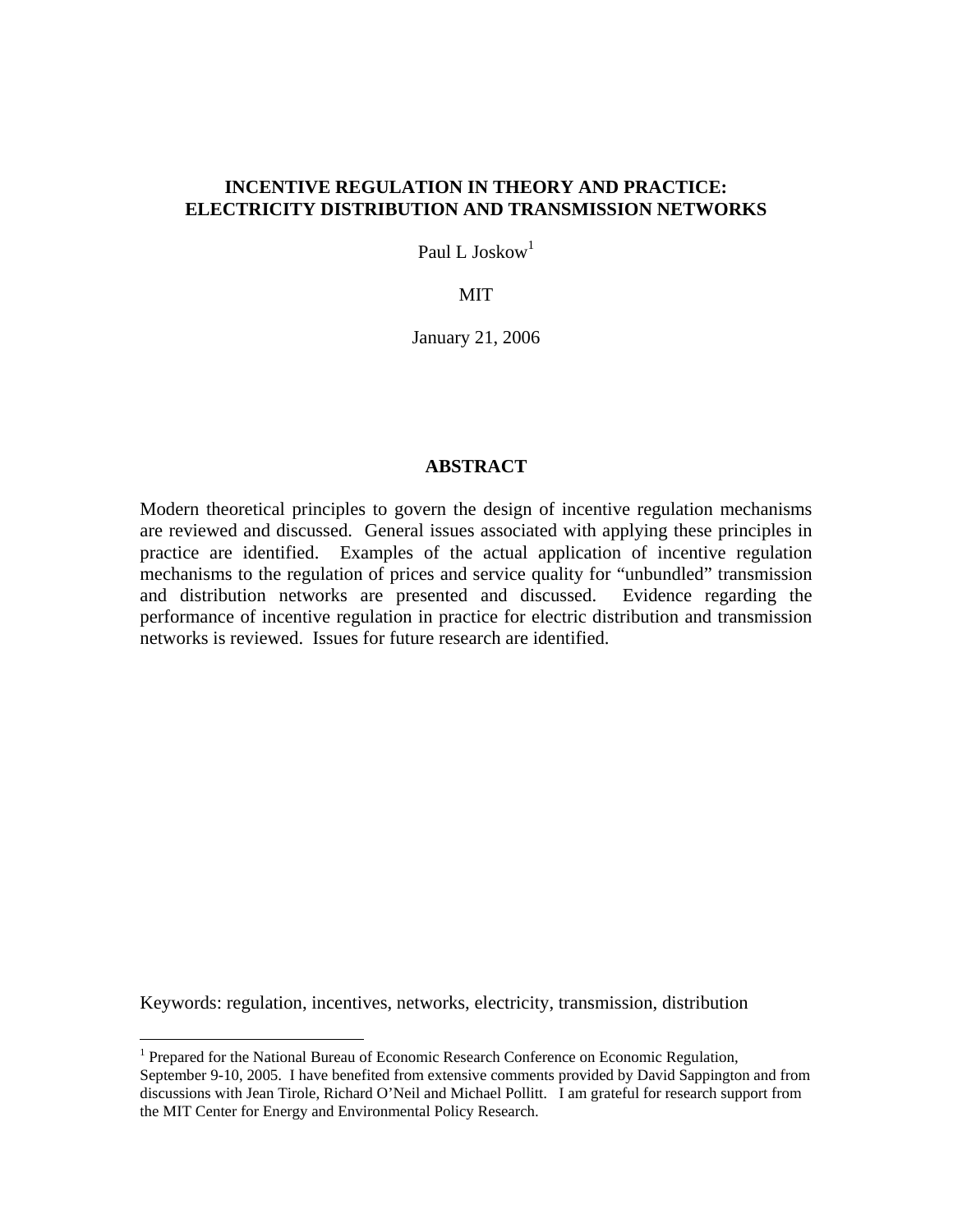# **INCENTIVE REGULATION IN THEORY AND PRACTICE: ELECTRICITY DISTRIBUTION AND TRANSMISSION NETWORKS**

# Paul L Joskow<sup>1</sup> MIT

# **INTRODUCTION**

<u>.</u>

Over the last twenty years several network industries that evolved historically as either private or state-owned regulated vertically integrated monopolies have been privatized, restructured, and some vertical segments deregulated. These industries include telecommunications, natural gas, electric power, and railroads. The reform program typically involves the vertical separation (ownership or functional) of potentially competitive segments, which are gradually deregulated, from remaining network segments that are assumed to have natural monopoly characteristics and continue to be subject to price, network access, service quality and entry regulations. In several countries, an important part of the reform agenda has included the introduction of "incentive regulation" mechanisms for the remaining regulated segments as an alternative to traditional "cost of service" or "rate of return" regulation. The expectation was that incentive regulation mechanisms would provide more powerful incentives for regulated firms to reduce costs, improve service quality in a cost effective way, stimulate (or at least not impede) the introduction of new products and services, and stimulate efficient investment in and pricing of access to regulated network infrastructure services.

 Although much of the research on the "liberalization" of these sectors has focused on the evolution of the potentially competitive segments that have been deregulated (e.g. wholesale and retail electric power markets), the performance of the remaining regulated network segments, and in particular the performance of new incentive regulation mechanisms, is also of considerable economic importance. These regulated segments often represent a significant fraction of the total price paid for by consumers for retail service (prices for competitive plus regulated services). Moreover, the performance of the regulated segments can have important effects on the performance of the competitive segments when the regulated segments provide the infrastructure platform upon which the competitive segments rely (e.g. the electric transmission and distribution networks). Accordingly, the welfare consequences of these industry restructuring and deregulation initiatives depends on the performance of both the competitive and the regulated segments of these industries.

<sup>&</sup>lt;sup>1</sup> Prepared for the National Bureau of Economic Research Conference on Economic Regulation, September 9-10, 2005. I have benefited from extensive comments provided by David Sappington and from discussions with Jean Tirole, Richard O'Neil and Michael Pollitt. I am grateful for research support from the MIT Center for Energy and Environmental Policy Research.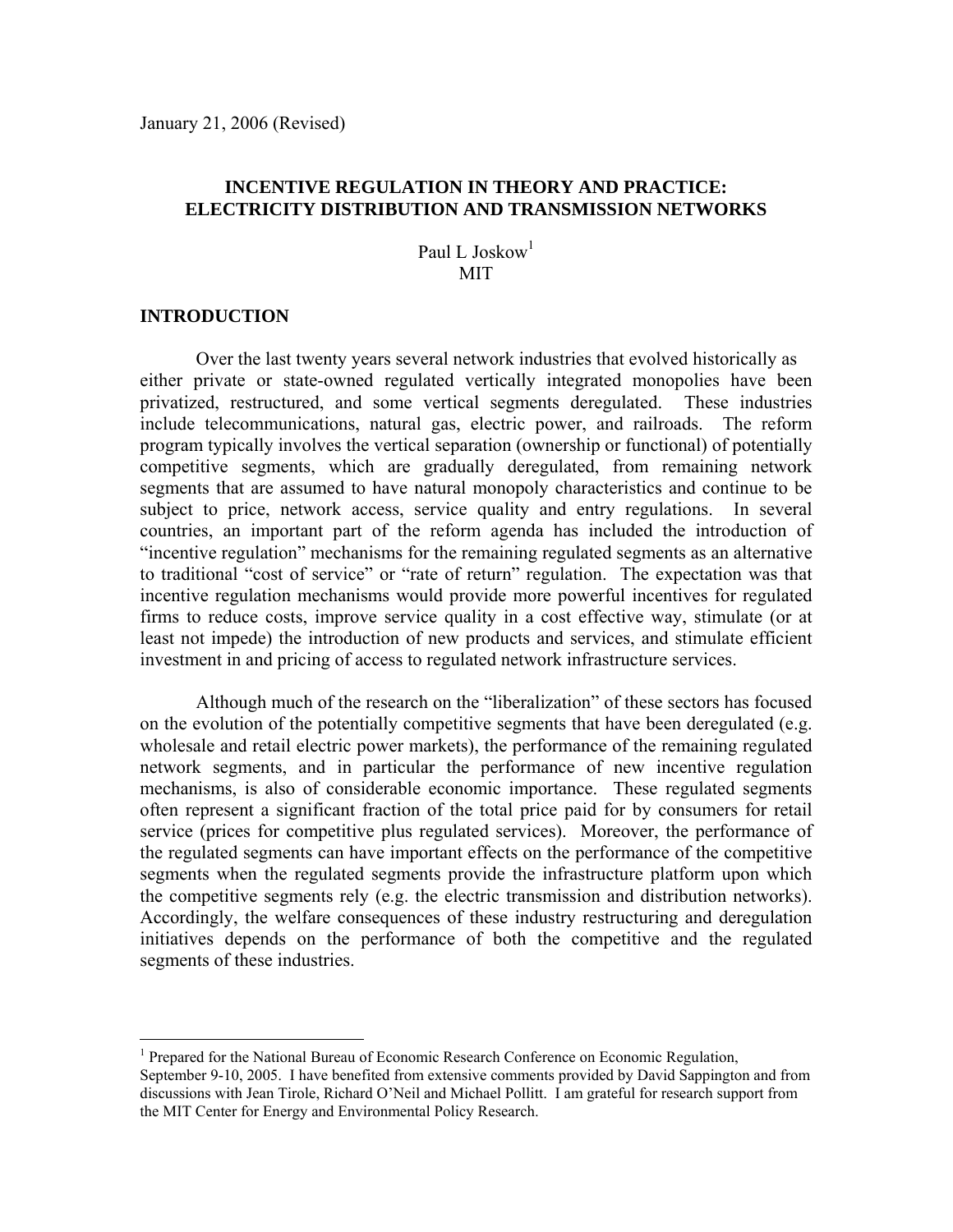As the industry liberalization initiatives were gaining steam in Europe, Latin America, Australia, New Zealand and North America during the late 1980s and the 1990s, theoretical research on the properties of alternative incentive regulation mechanisms developed quite rapidly as well. However, the relationship between theoretical developments and applications of incentive regulation theory in practice has not been examined extensively. In this paper I provide an overview of the theoretical and conceptual foundations of incentive regulation theory, discuss some practical implementation issues, examine how incentive regulation mechanisms have been structured and applied to electric distribution and transmission networks, primarily in the UK where the application of these mechanisms is most advanced, review the limited available empirical analysis of the performance of incentive regulation mechanisms applied to electric distribution and transmission networks, and draw some conclusions about the relationships between incentive regulation theory and it application in practice.

As I will discuss, the implementation of incentive regulation concepts is more complex and more challenging than may first meet the eye. Even apparently simple mechanisms like price caps (e.g. so-called "RPI – x" regulation) are fairly complicated to implement in practice, are often imbedded in a more extensive portfolio of incentive regulation schemes, and depart in potentially important ways from the assumptions upon which related theoretical analyses have been based. Moreover, the sound implementation of incentive regulation mechanisms depends in part on information gathering, auditing, and accounting institutions that are commonly associated with traditional cost of service or rate of return regulation. These institutions are especially important for developing sound approaches to the treatment of capital expenditures, to develop benchmarks for operating costs, to implement resets ("ratchets") of prices, to take service quality attributes into account, and to deter gaming of incentive regulation mechanisms that have mechanisms for resetting prices or price adjustment formulas of one type or another over time.

The failure to understand the role of this regulatory infrastructure, especially as it relates to data collection, accounting rules, reporting and auditing standards can significantly undermine the effectiveness of incentive regulation in practice. In the UK, for example, the initial failure of regulators to fully understand the need for a uniform system of capital and operating cost accounts as part of the foundation for implementing incentive regulation mechanisms has placed limitations on their effectiveness and led to gaming by regulated firms (e.g. capitalizing operating costs to take advantage of asymmetries in the treatment of operating and capital costs). The lack of a good standard accounting and reporting system made more difficult the UK electricity regulator's efforts to remove distortions caused by the periodicity of regulatory reviews. As a result, the electricity regulator in the UK has now found it necessary to strengthen and standardize cost accounting and reporting protocols to allow for better incentive regulation (OFGEM 2004f).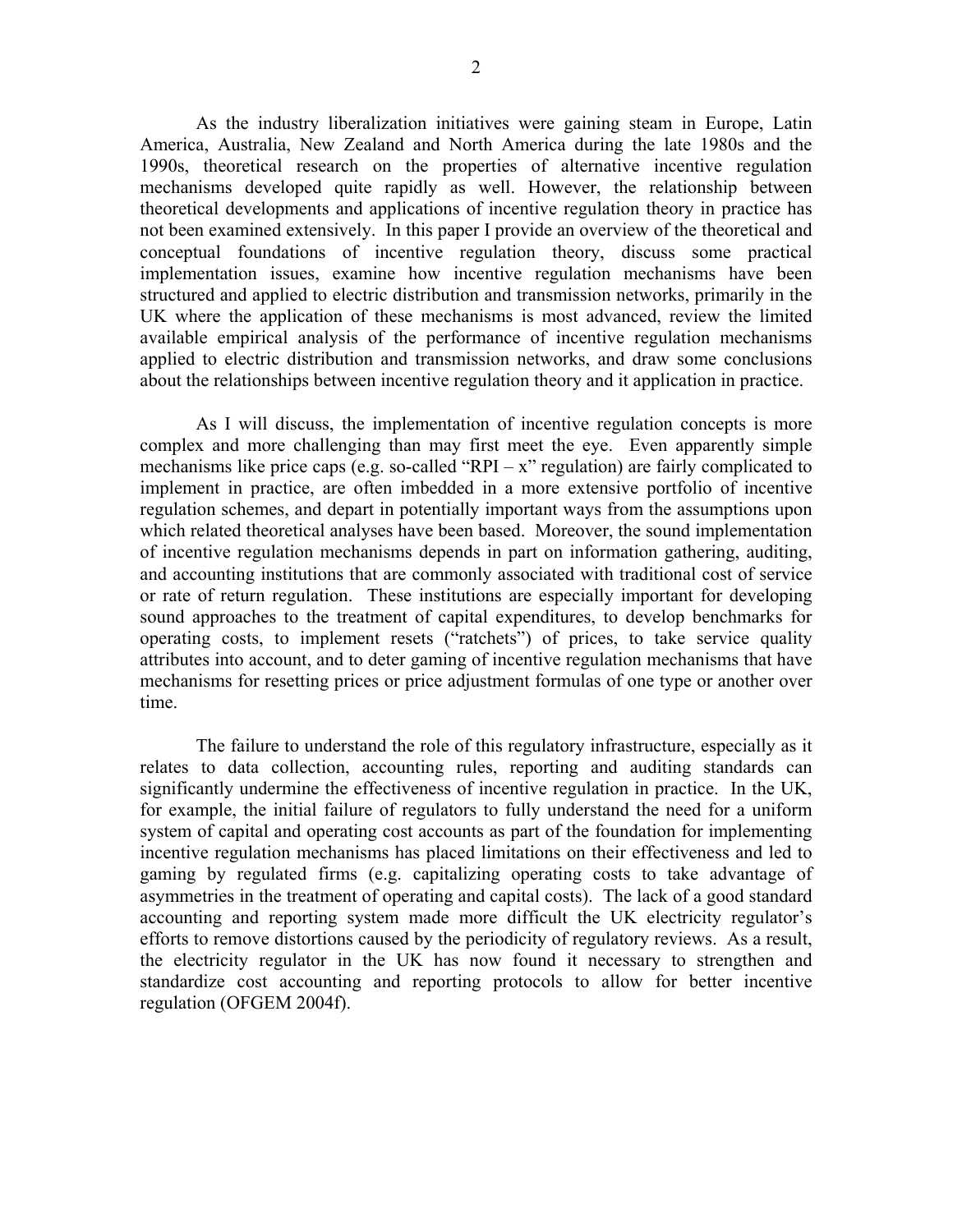## **THEORETICAL AND CONCEPTUAL FOUNDATIONS**

#### a. Overview

1

 The traditional textbook theories of optimal pricing for regulated firms characterized by subadditive costs and a budget constraint (e.g marginal cost pricing, Ramsey-Boiteux pricing, non-linear pricing, etc.) assume that regulators are completely informed about the technology, costs and consumer demand attributes facing the firms they regulate and can somehow impose cost-minimization obligations on regulated firms (e.g. Boiteux 1960 (1951), 1971 (1956), Braeutigam (1989)).<sup>2</sup> The focus is then on second-best pricing given defined cost functions, demand attributes and budget balance constraints<sup>3</sup>, not on incentives to minimize costs or improve other dimensions of firm performance (e.g. service quality attributes). Fully informed regulators clearly do not exist in reality. Regulators have imperfect information about the cost and service quality opportunities and the attributes of the demand for services that the regulated firm faces. Moreover, the regulated firm generally has more information about these attributes than does the regulator or third parties which have an interest in the outcome of regulatory decisions. Accordingly, the regulated firm may use its information advantage strategically in the regulatory process to increase its profits or to pursue other managerial goals, to the disadvantage of consumers (Owen and Braeutigam 1978, Laffont and Tirole 1993, Chapter 1). These problems may be further exacerbated if the regulated firm can "capture" the regulatory agency and induce it to give more weight to its interests (Posner 1974; McCubbins 1985; Spiller 1990; Laffont and Tirole 1993, Chapter 5). Alternatively, other interest groups may be able to "capture" the regulator and, in the presence of long-lived sunk investments, engage in "regulatory holdups" or expropriation of the regulated firm's assets. Higher levels of government, such as the courts and the legislature, also have imperfect information about both the regulator and the regulated firm and can monitor their behavior only imperfectly (McCubbins, Noll and Weingast 1987).

The evolution of "traditional" regulatory practices in the U.S. actually has reflected efforts to mitigate the information disadvantages that regulators confront, as well as reflecting broader issues of regulatory capture and opportunities for monitoring by other levels of government, consumers and other interest groups. These institutions and practices are reflected in: laws and regulations that require firms to adhere to a uniform system of capital and operating cost accounts, give regulators access to the books and records of regulated firms and the right to request additional information on a case by case basis; auditing requirements, staff resources to evaluate the associated information, transparency requirements such as public hearings and written decisions, ex parte communications rules; opportunities for third parties to participate in regulatory

 $2<sup>2</sup>$  This characterization is a little unfair since the development of much of this theoretical work was associated with economists in public enterprises who not only worked on optimal pricing but also developed methods for optimizing costs, reliability and service quality in a public enterprise context.

<sup>&</sup>lt;sup>3</sup>In what follows I will use the terms "budget constraint"," firm viability constraint", and "firm participation constraint", interchangeably.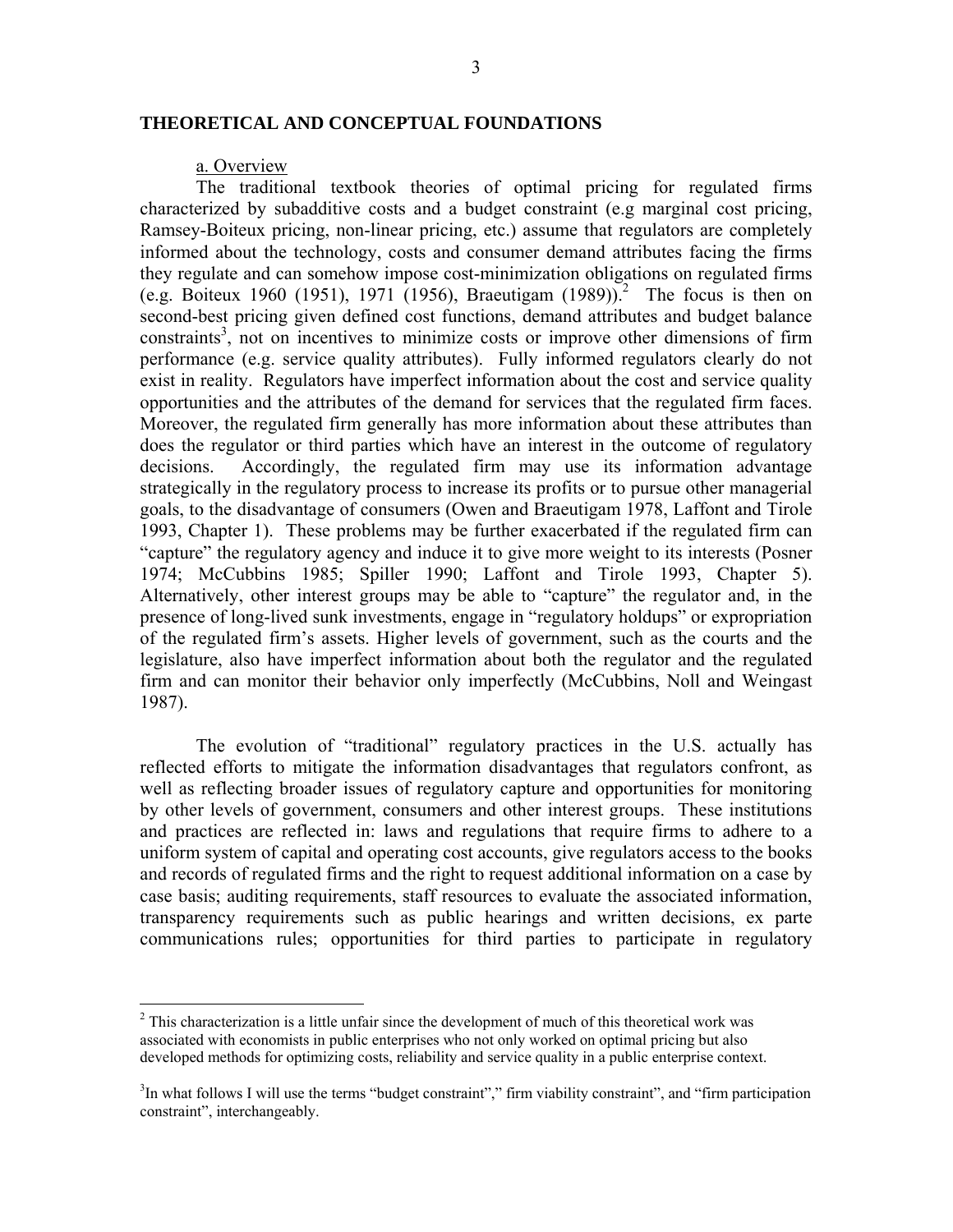proceedings to (in theory)<sup>4</sup> assist the regulatory agency in developing better information and reducing its regulatory disadvantage; and appeals court review, and legislative oversight processes. In addition, since regulation is a repeated game, regulators (as well as legislators and appeals courts) can learn about the firm's attributes as they observe its responses to regulatory decisions over time and, as a result, the regulated firm naturally develops a reputation for the credibility of its claims and the information that it uses to support them.

However, although the development of U.S. regulatory practice focused on improving the information available to regulators, the regulatory mechanisms adopted typically did not utilize this information nearly as effectively as they could have. While U.S. regulatory practice differs significantly from the way it is often characterized, and during long periods of time provided incentives to control costs (Joskow 1974, 1989), formal incentive regulation mechanism where historically used infrequently in the U.S., Canada, Spain, Germany and other countries with private rather than state owned regulated network industries. Perhaps regulatory practice evolved this way due to the absence of a sound theoretical incentive regulation framework to apply in practice.

Beginning in the 1980s, theoretical research on incentive regulation rapidly evolved to confront directly imperfect and asymmetric information problems and related contracting constraints, regulatory credibility issues, dynamic considerations, regulatory capture, and other issues that regulators have been trying to respond to for decades but in the absence of a comprehensive theoretical framework to guide them. This theoretical framework is reasonably mature and can help regulators deal with these challenges much more directly and effectively (Laffont and Tirole 1993; Armstrong, Cowan and Vickers 1994; Armstrong and Sappington 2003).

 Consider the simplest characterization of the nature of the regulator's information disadvantages and its potential implications. A firm's cost opportunities may be high or low based on inherent attributes of its technical production opportunities, exogenous input cost variations over time and space, inherent differences in the costs of serving locations with different attributes (e.g. urban or rural), etc. While the regulator may not know the firm's true cost opportunities she will typically have some information about their probability distribution. The regulator's imperfect information can be summarized by a probability distribution defined over a range of possible cost opportunities between some upper and lower bound within which the regulated firm's actual cost opportunities lie. Second, the firm's actual realized costs or expenditures will not only depend on its underlying cost opportunities but also on the behavioral decisions made by managers to exploit these cost opportunities. Managers may exert varying levels of effort to get more (or less) out of the cost opportunities that the firm has available to it. The greater the managerial effort the lower will be the firm's costs, other things equal. However, exerting more managerial effort imposes costs on managers and on society. Other things equal, managers will prefer to exert less effort than more to increase their own satisfaction, but less effort will lead to higher costs and more "x-inefficiency."

1

<sup>&</sup>lt;sup>4</sup> Of course, third parties may have an incentive to inject inaccurate information into the regulatory process as well.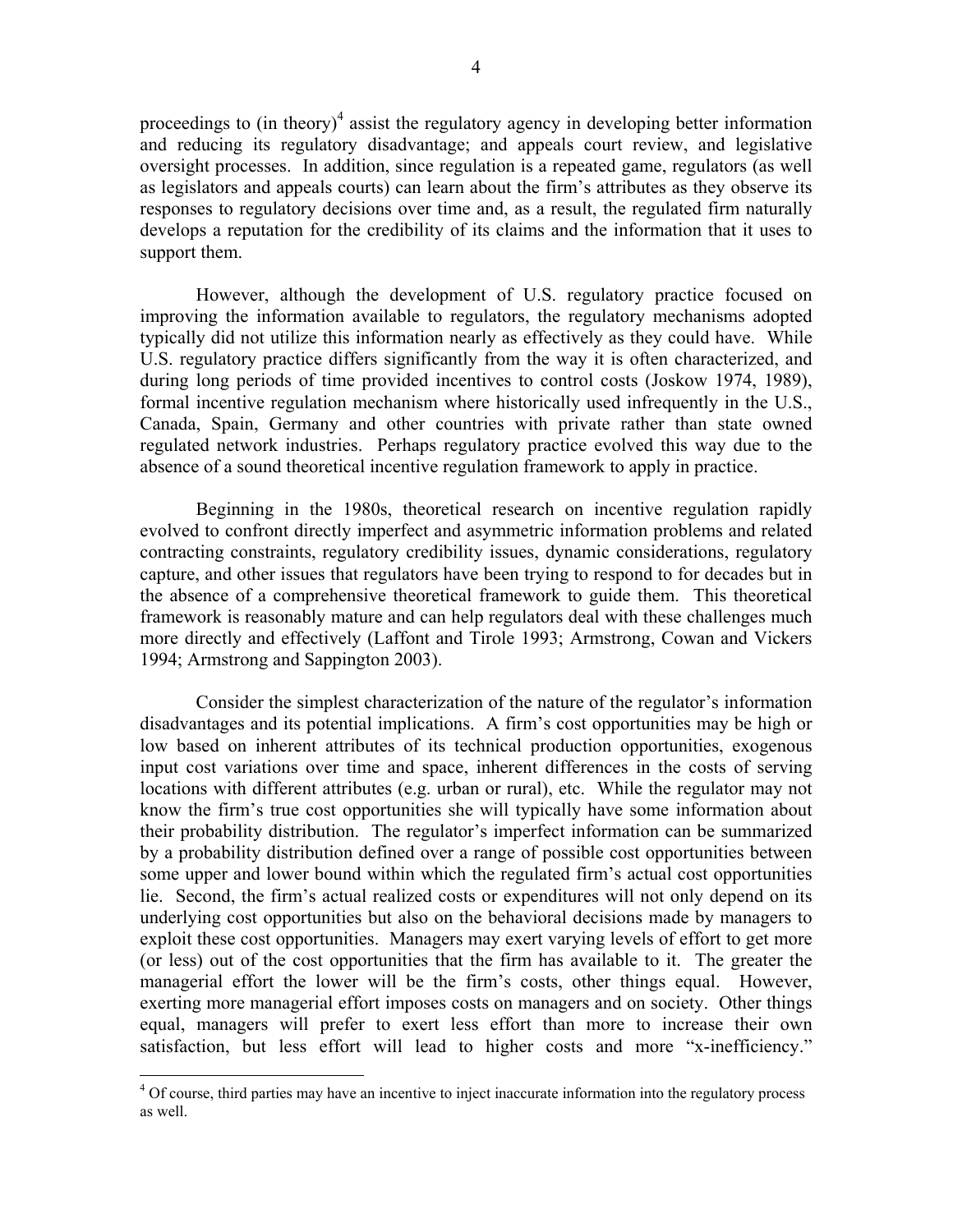Unfortunately, the regulator cannot observe managerial effort directly and may be uncertain about its quality and its impacts on actual costs.

 The uncertainties the regulator faces about the firm's inherent cost opportunities and managerial effort gives the regulated firm a strategic advantage. The firm would like to convince the regulator that it is a "higher cost" firm than it actually is, in the belief that the regulator will then set higher prices for the services it provides as it satisfies the firm's long-run financial viability constraint (firm participation or budget-balance constraint), increasing the regulated firm's profits, creating dead-weight losses from (second-best) prices that are two high, and allowing the firm to capture surplus from consumers. Thus, the social welfare maximizing regulator faces a potential *adverse selection* problem as it seeks to distinguish between firms with high cost opportunities and firms with low cost opportunities while adhering to a firm budget balance constraint that must be satisfied whether the firm turns out to have either high or low cost opportunities.

 The uncertainties that the regulator faces about the quantity and impact of managerial effort creates another potential problem. Since the regulator typically has or can obtain good information about the regulated firm's actual costs (i.e. it's actual expenditures), at least in the aggregate, one approach to dealing with the adverse selection problem outlined above would simply be to set (or reset after a year) prices to a level equal to the firm's ex post realized costs. This would solve the adverse selection problem since the regulator's information disadvantage would be resolved by auditing the firm's costs.<sup>5</sup> This is the standard characterization of "cost of service" regulation. However, if the loss of the opportunity for the firm and its managers to earn rents reduces managerial effort and less managerial effort increases the firm's costs, this kind of "cost plus" regulation may lead management to exert too little effort to control costs, increasing the realized costs above their efficient levels. If the "rat doesn't smell the cheese and sometimes get a bit of it to eat" he may play golf rather than working hard to achieve efficiencies for the regulated firm. Thus, the regulator faces a potential *moral hazard* problem associated with variations in managerial effort in response to regulatory incentives (Laffont and Tirole 1986; Baron and Besanko 1987b).

 Faced with these information disadvantages, the social welfare maximizing regulator will seek a regulatory mechanism that takes both the social costs of adverse selection and moral hazard into account, subject to the firm participation or budgetbalance constraint that it faces, balancing the costs associated with adverse selection and the costs associated with moral hazard. The regulator may also take actions that reduce her information disadvantages by, for example, increasing the quality of the information that the regulator has about the firm's cost opportunities.

Following Laffont and Tirole (1993, pp. 10-19), to illuminate the issues at stake we can think of two polar case regulatory mechanisms that might be applied to a

 $\overline{\phantom{a}}$ 

 $<sup>5</sup>$  Of course, the auditing of costs may not be perfect and in a multiproduct context the allocation of</sup> accounting costs between different products is likely to reflect some arbitrary joint cost allocation decisions.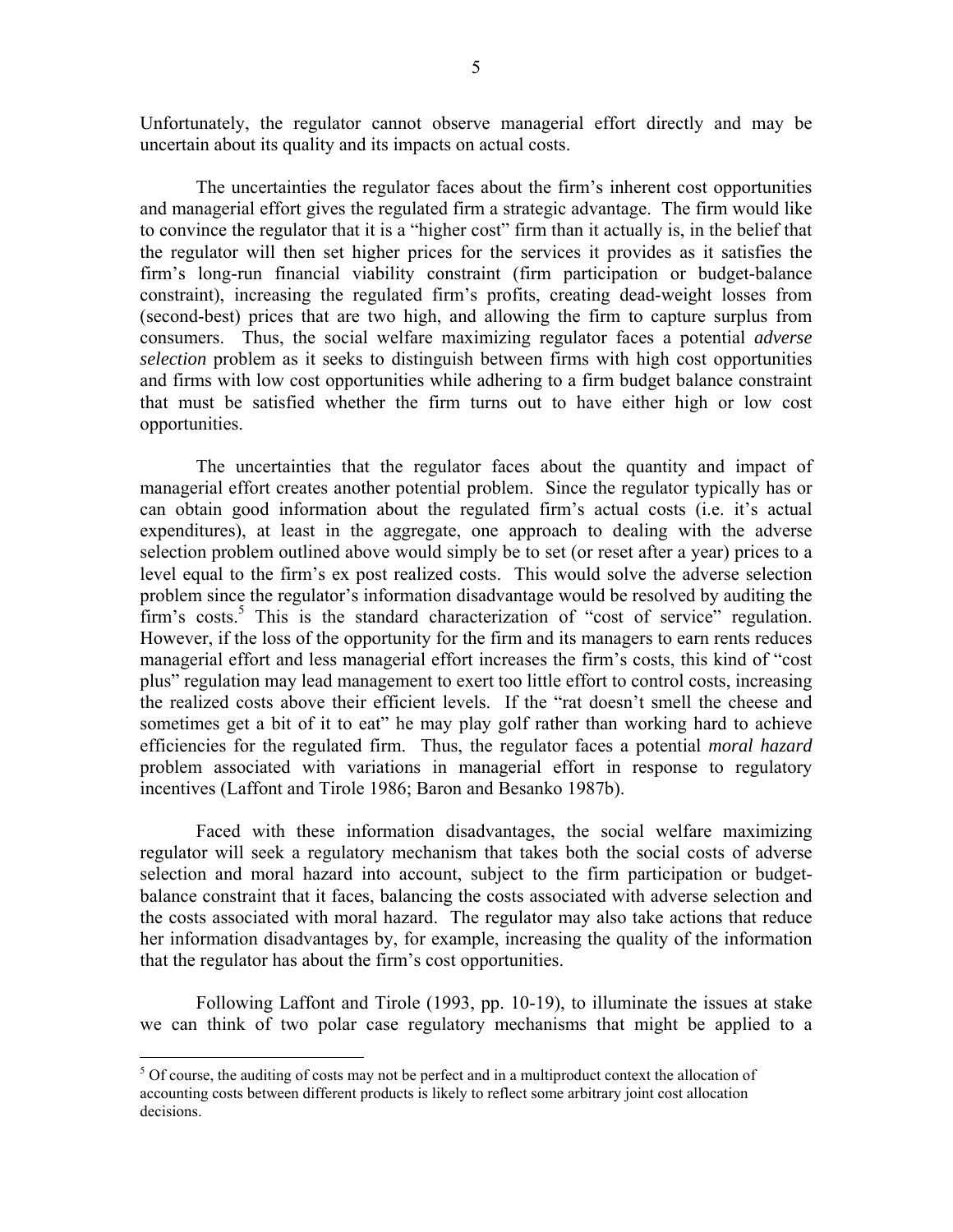monopoly firm producing a single product. The first regulatory mechanism involves setting a fixed price ex ante that the regulated firm will be permitted to charge going forward (i.e. effectively forever). Alternatively, we can think of this as a pricing *formula* that starts with a particular price and then adjusts this price for *exogenous* changes in input price indices and other exogenous indices of cost drivers (forever). This regulatory mechanism can be characterized as a *fixed price* regulatory contract or, in a dynamic setting, a *price cap* regulatory mechanism where prices adjust based on exogenous input price and performance benchmarks. There are two important attributes of this type of regulatory mechanism. Because prices are fixed (or vary based only on exogenous indices of cost drivers) and do not respond to changes in managerial effort or ex post cost realization, the firm and its managers are the residual claimants on production cost reductions and the costs of increases in managerial effort (and vice versa). That is, the firm and its managers have the highest powered incentives fully to exploit their cost opportunities by exerting the optimal amount of effort (Brennan 1989; Cabral and Riordan 1989; Isaac 1989; Sibley 1989; Kwoka 1993). Accordingly, this mechanism provides optimal incentives for inducing managerial effort and eliminates the costs associated with managerial managerial moral hazard. However, because the regulator must adhere to a firm participation or financial viability constraint, when there is uncertainty about the regulated firm's cost opportunities the regulator will have to set a relatively high fixed price (or dynamic price cap) to ensure that *if* the firm is indeed inherently high cost, the prices under the fixed price contract or price cap will be high enough to cover the firm's (efficient) realized costs. Accordingly, while a fixed price mechanism may deal well with the potential moral hazard problem by providing high powered incentives for cost reduction, it is potentially very poor at "rent extraction" for the benefit of consumers and society, potentially leaving a lot of rent to the firm due to the regulator's uncertainties about the firm's inherent costs and its need to adhere to the firm viability or participation constraint. Thus, while a fixed price type incentive mechanism solves the moral hazard problem it incurs the full costs of adverse selection.

 At the other extreme, the regulator could implement a "cost of service" contract or regulatory mechanism where the firm is assured that it will be compensated for all of the costs of production that it actually incurs. Assume for now that this is a credible commitment --- there is no ex post renegotiation --- and that audits of the expenditures the firm has incurred are accurate. When the firm produces it will then reveal whether it is a high cost or a low cost firm to the regulator. Since the regulator compensates the firm for all of its costs, there is no "rent" left to the firm or its managers in the form of excess profits. This solves the adverse selection problem. However, this kind of cost of service recovery mechanism does not provide any incentives for the management to exert optimal (any) effort. If the firm's profitability is not sensitive to managerial effort, the managers will exert the minimum effort that they can get away with. Even though there are no "excess profits" left on the table since revenues are equal to the actual costs the firm incurs, consumers are now paying higher prices than they would have to pay if the firm were better managed and some rent were left with the firm and its managers. Indeed, it is this kind of managerial slack and associated x-inefficiencies that most policymakers have in mind when they discuss the "inefficiencies" associated with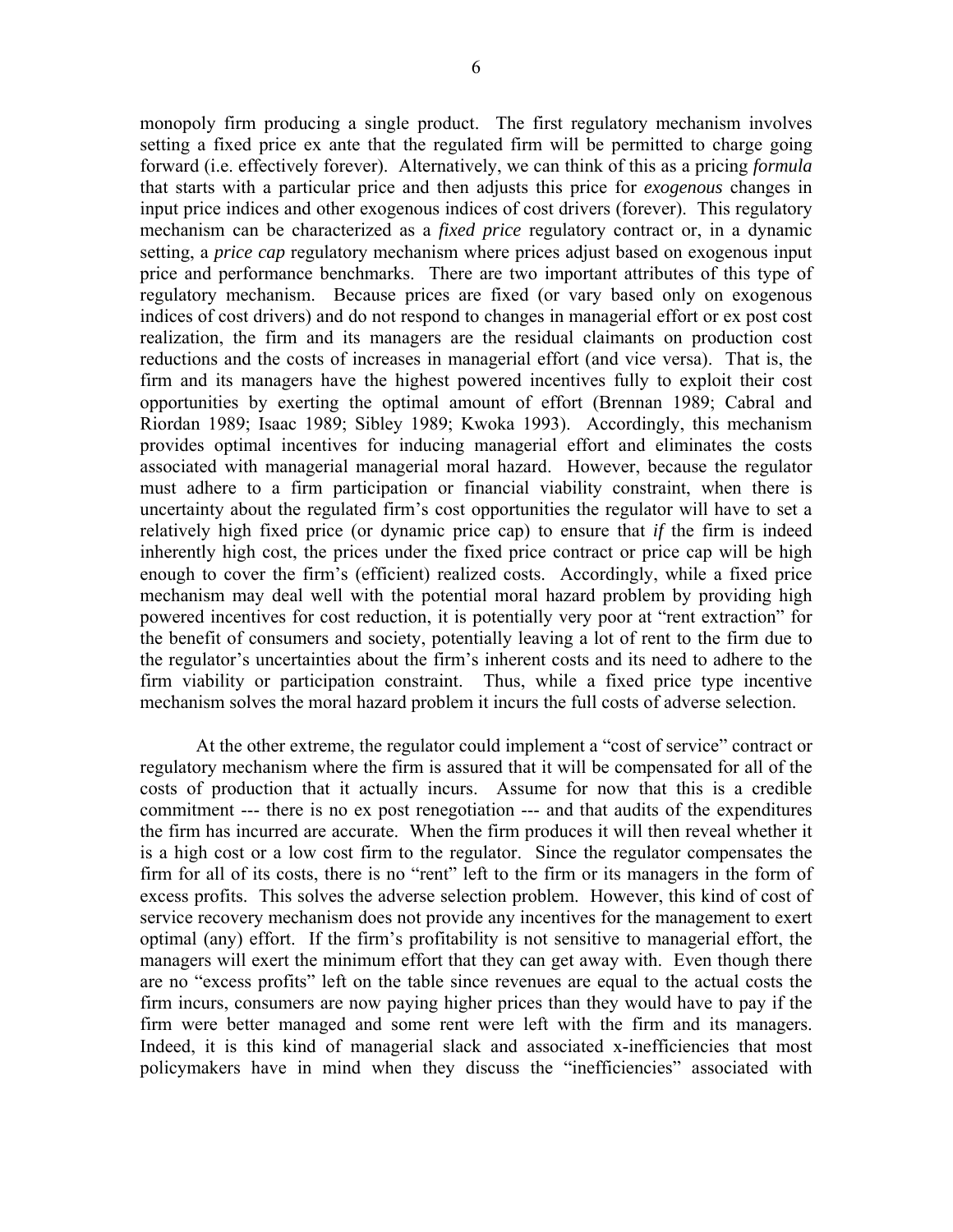regulated firms. Thus, while the adverse selection problem can be solved in this way, but the costs associated with moral hazard are fully realized.

 Accordingly, these two polar case regulatory mechanisms each have both positive and negative attributes. One is good at providing incentives for managerial efficiency and cost minimization, but it is bad at extracting the benefits of the lower costs for consumers. The other is good at rent extraction but leads to inefficiencies due to moral hazard resulting from suboptimal managerial effort. Perhaps not surprisingly, the optimal regulatory mechanism (in a second best sense) will lie somewhere between these two extremes. In general, it will have the form of a *profit sharing* contract or a *sliding scale* regulatory mechanism where the price that the regulated firm can charge is *partially* responsive to changes in realized costs and *partially* fixed ex ante (Schmalensee 1989, Lyon 1996). More generally, by offering a *menu* of cost-contingent regulatory contracts with different cost sharing provisions, the regulatory can do even better than if it offers only a single profit sharing contract (Laffont and Tirole 1993). The basic idea here is to make it profitable for a firm with low cost opportunities to choose a relatively high powered incentive scheme and a firm with high cost opportunities a relatively lowpowered scheme. Some managerial inefficiencies are incurred if the firm turns out to have high cost opportunities, but these costs are balanced by reducing the rent left to the firm if it turns out to have low cost opportunities.

 Consider the following simple example that illustrates the value of offering a menu of regulatory contracts to the regulated firm.<sup>6</sup> Assume that there are two options, a fixed price contract or a cost-of-service contract. By offering this menu the regulator can present a more demanding fixed priced contract because the cost-of-service contract ensures that the firm's budget constraint will not be violated. If the fixed price contract is too demanding the firm will choose the cost-of-service contract. However, if the firm is potentially a very low-cost supplier and chooses the fixed price contract more rents will be conveyed to consumers.

We can capture the nature of the range of options in the following fashion. Consider a general formulation of a regulatory process in which the firm's allowed revenues "R" are determined based on a fixed component "a" and a second component that is contingent on the firm's realized costs "C" and where "b" is the sharing parameter that defines the responsiveness of the firm's revenues to realized costs.

 $R = a + (1-b)C$ 

Under a fixed price contract or price cap regulation:

 $a = C^*$  where  $C^*$  is the regulator's assessment of the "efficient" costs of the highest cost type and

 $b = 1$ 

<u>.</u>

<sup>&</sup>lt;sup>6</sup> I am grateful to David Sappington for providing this example.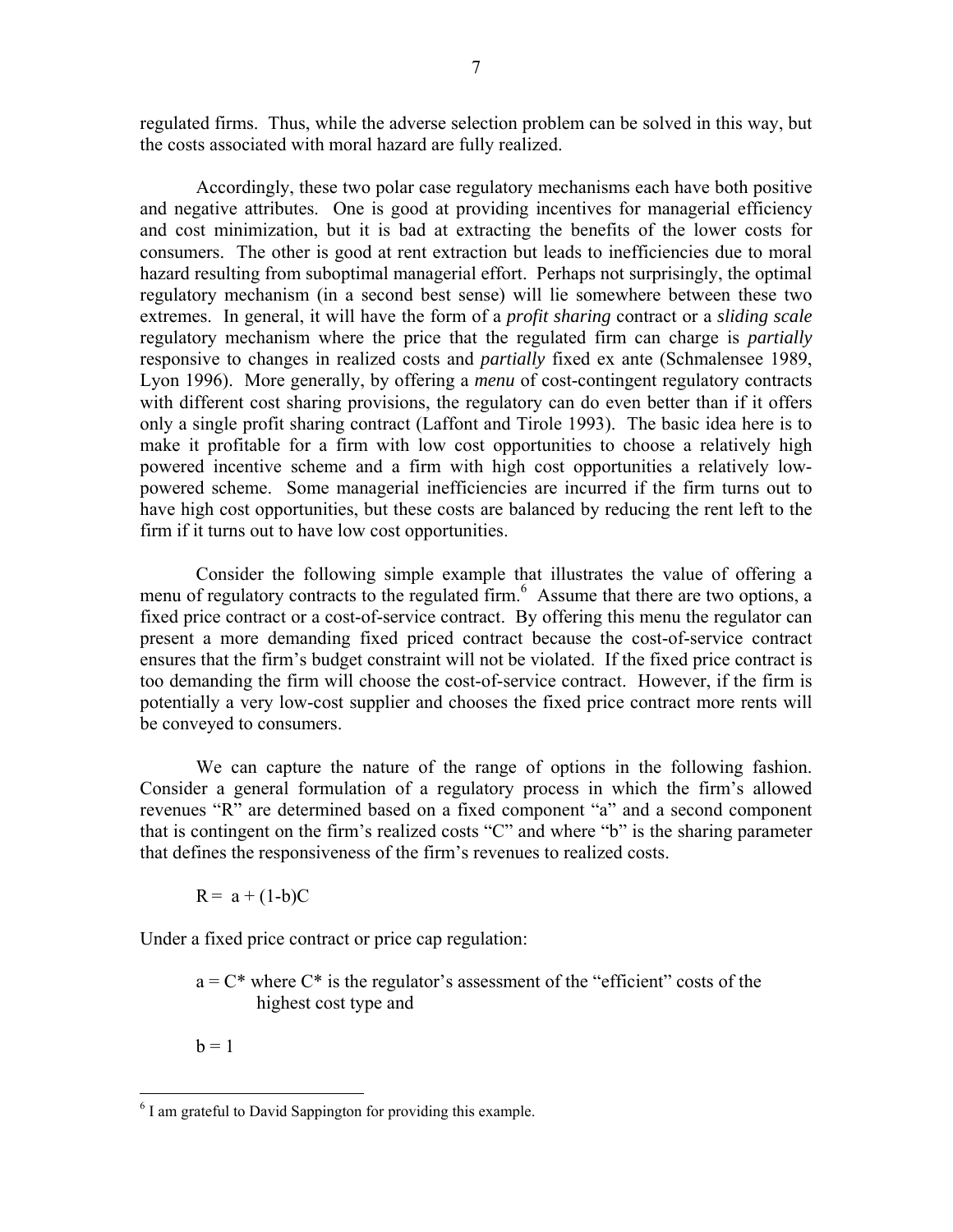Under pure cost of service regulation where the regulator can observe the firm's expenditures but not evaluate their efficiency:<sup>7</sup>

$$
a = 0
$$
  

$$
b = 0
$$

Under profit sharing contract or sliding scale regulation (Performance Based Regulaion)

 $0 < b < 1$  $0 < a < C^*$ 

1

The challenges then are to find the optimal performance based mechanism given the information structure faced by the regulator and for the regulator to find ways to reduce its information disadvantages vis a vis the regulated firm and to use the additional information effectively. Laffont-Tirole show that it is optimal for the regulator to offer a *menu* of contracts with different combinations of a and b that meet certain conditions driven by the firm's budget constraint and an incentive compatibility constraint that leads firms with low cost opportunities to choose a high powered scheme (b is closer to 1 and a is closer to the efficient cost level for a firm with low cost opportunities) and firms with high cost opportunities to choose a lower powered incentive scheme (a and b are closer to zero). The lower powered scheme is offered to satisfy the firm participation constraint, sacrificing some costs resulting from managerial moral hazard, in order to reduce the rents that must be left to the low cost firm as it is induced to exert the optimal amount of managerial effort while satisfying the firm viability constraint if it turns out to be a high cost opportunity firm. (So far, this discussion has ignored quality issues. Clearly if a regulatory mechanism focuses only on reducing costs and ignores quality it will lead to firm to provide too little quality. This is a classic problem with pure fixed price or price cap mechanisms and will be discussed further below.)

 The incentive regulation literature is not a substitute for the older literature on optimal pricing for natural monopolies subject to a budget constraint, but rather a complement to it. This can be seen most clearly in the framework developed by Laffont and Tirole where the availability of government transfers creates a dichotomy or separation between optimal pricing and optimal incentives for controlling costs (Laffont-Tirole 1993, Chapter 2). As a result, all of the basic second-best optimal pricing results for a natural monopoly subject to a budget constraint continue to be applied alongside the application of optimal incentive schemes (given asymmetric information) for controlling production costs. More generally, however, pricing and incentives cannot be so easily separated and their effects are likely to be interdependent. Some mechanisms can provide both good pricing and performance (cost, quality) incentives, but typically, the desire to get prices as well as performance incentives right creates another constraint that

 $^7$  This is not a particularly accurate characterization of cost of service regulation in practice in the U.S., but it has become the common characterization of it, especially among those who had no experience with it (Joskow and Schmalensee 1986).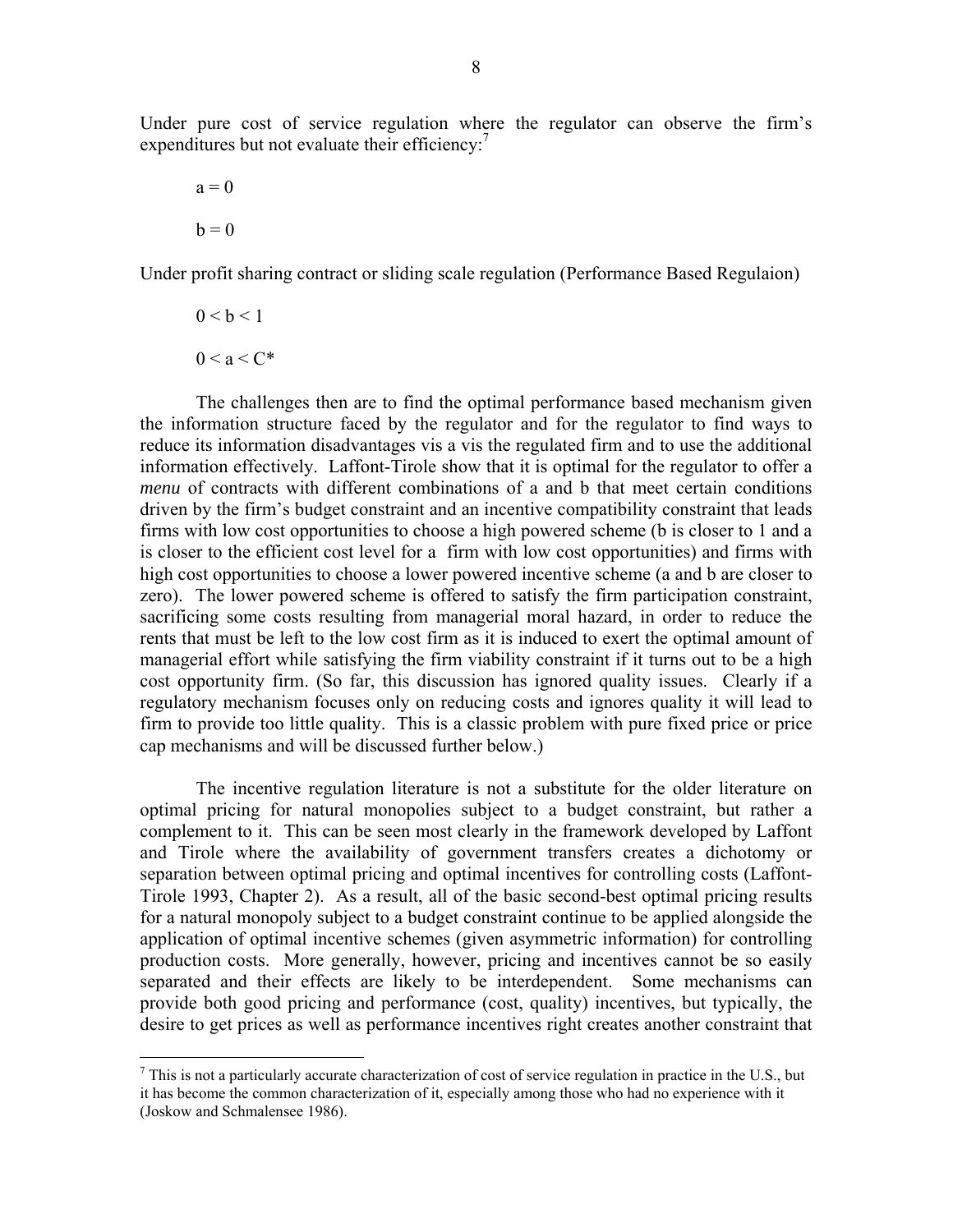moves us further from first-best outcomes. Legal, political, bureaucratic and other constraints may also be quite important in practice.

## b. Incentive Regulation Theory Typology

 The many papers that have contributed to the development of incentive regulation theory reflect a wide range of assumptions about the nature of the information possessed by the regulator and the firm about costs, cost reducing managerial effort, demand and product quality, the attributes of the regulatory instruments available to the regulator, the risk preferences of the firm, regulatory capture by interest groups, regulatory commitment, flexibility, and other dynamic considerations. These alternative sets of assumption can be applied in both a single or multiproduct context. One strand of the literature initially focused primarily on adverse selection problems motivated by the assumption that regulators could not observe a firm's costs and ignoring the role of managerial effort (Baron-Meyerson 1982; Lewis and Sappington 1988a, 1988b). Another strand of the literature focused on both adverse selection and moral hazard problems motivated by the assumption that regulators could observe a firm's realized cost ex post, had information about the probability distribution of a firm's cost ex ante, and that managerial effort did affect costs but that this effort was not observable by the regulator (Laffont and Tirole (1986)). Over time, these approaches have evolved to cover a similar range of assumptions about these basic information and behavioral conditions and lead to qualitatively similar conclusions. Armstrong and Sappington (2005) provide a comprehensive and thoughtful review and synthesis of this entire literature and I refer readers interested in a very detailed treatment of the full range of specifications of incentive regulation problems to their paper. Here I will simply lay out a "typology" of how these issues have been developed in the literature.

*What are the regulator's objectives?* Much of the literature assumes that the regulator seeks to maximize a social welfare function that reflects the goal of limiting the rents that are transferred from consumers and/or taxpayers to the firm's owners and managers subject to a firm participation or breakeven constraint. Armstrong and Sappington (2005) articulate this by specifying an objective function  $W = S + \alpha R$  where W is expected social welfare, S equals expected consumers' (including consumers as taxpayers) surplus, R equals the expected rents earned by the owners and managers of the firm (over and above what is needed to compensate them for the total costs of production and the disutility of managerial effort to satisfy the firm viability or participation constraint), and where  $\alpha$  < 1 implies that the regulator places more weight on consumer surplus than on rents earned by the firm. That is, the regulator seeks to extract rent from the firm for the benefit of consumers, subject as always to a firm breakeven constraint. In addition, W will be reduced if excessive rents are left to the firm since this will require higher (second-best) prices and greater allocative inefficiency.

Laffont and Tirole (1988, 1993, 2000)) create a social benefit from reducing the rents left to the firm in a different way. In their basic model, consumer welfare and the welfare of the owners and managers of the firm are generally weighted equally. However, one of the instruments available to the regulator is the provision of transfer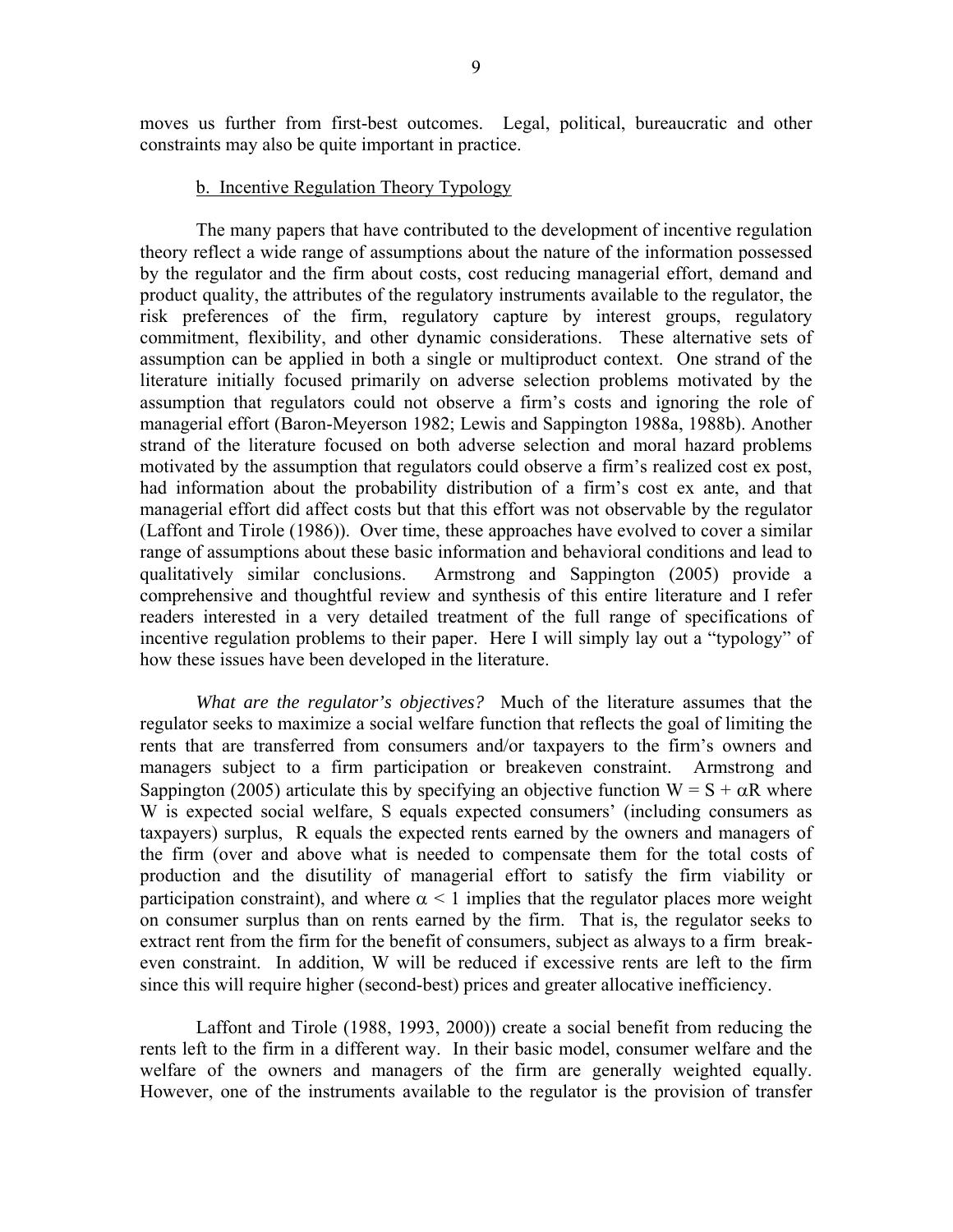payments from the government to the firm which affect the rents earned by the firm. These transfer payments come out of the government's budget and carry a social cost resulting from the inefficiencies of the tax system used to raise these revenues. Thus, for every dollar of transfer payments given to the firm to increase its rent, effectively  $(1+\lambda)$ dollars of taxes must be raised, where  $\lambda$  reflects the inefficiency of the tax system. Accordingly, by reducing the transfers to the firm over and above what is required to compensate it for its efficient production costs and the associated managerial disutility of effort, welfare can be increased. As noted above, this set-up also leads to a nice dichotomy between incentive mechanisms and the setting of second-best prices for the services sold by the firm. That is, regulators first establish compensation arrangements (define how the firm's budget constraint or "revenue requirements" will be determined) to deal as effectively as possible with adverse selection and moral hazard problems given the information structure assumed. The regulator separately establishes a second best price structure to deal with allocational efficiency considerations. These prices may not yield enough revenue to cover all of the firm's costs, with the difference coming from net government transfers (or vice versa). In addition, Laffont and Tirole introduce managerial effort (e) as a variable that affects costs. Managers have a disutility of effort (U) and must be compensated for it. Accordingly, the utility of management also appears in the social welfare function.

*What does the regulator know about the firm ex ante and ex post?* The literature that focuses on adverse selection builds on the fundamental paper by Baron and Myerson (1982). There the regulator does not know the firm's cost opportunities ex ante but has information about the probability distribution over the firm's possible cost opportunities.<sup>8</sup> Nor can the regulator observe or audit the firm's costs ex post. The firm does know its own cost opportunities ex ante and ex post. The firm's demand is known by both the regulator and the regulated firm. There is no managerial effort in these early models of incentive mechanism design. Accordingly, the analysis deals with a pure adverse selection problem with no potential inefficiencies or moral hazard associated with inadequate managerial effort. The regulation in the presence of adverse selection literature then proceeds to consider asymmetric information about the firm's demand function, where the firm knows its demand but either the regulator does not observe demand ex ante or ex post or learns about demand only ex post (Lewis and Sappington 1988a; Riordan 1984).

 In light of common U.S. and Canadian regulatory practice, a natural extension of these models is to assume that the regulated firm's actual realized costs are observable ex post, at least with uncertainty. Baron and Besanko (1984) considers cases where a firm's costs are "audited" ex post, but the actual realized costs resulting from the audit are observable by the regulator with a probability less than one. The regulator can use this information to reduce the costs of adverse selection. Laffont and Tirole (1986, 1993) consider cases where the firm's realized costs are fully observable by the regulator. However, absent the simultaneous introduction of an uncertain scope for cost reductions through managerial effort, the regulatory problem then becomes trivial --- just set prices

1

<sup>&</sup>lt;sup>8</sup> In models that distinguish between fixed and variable costs, the regulator may know the fixed costs but not the variable costs. See Armstrong and Sappington (2003).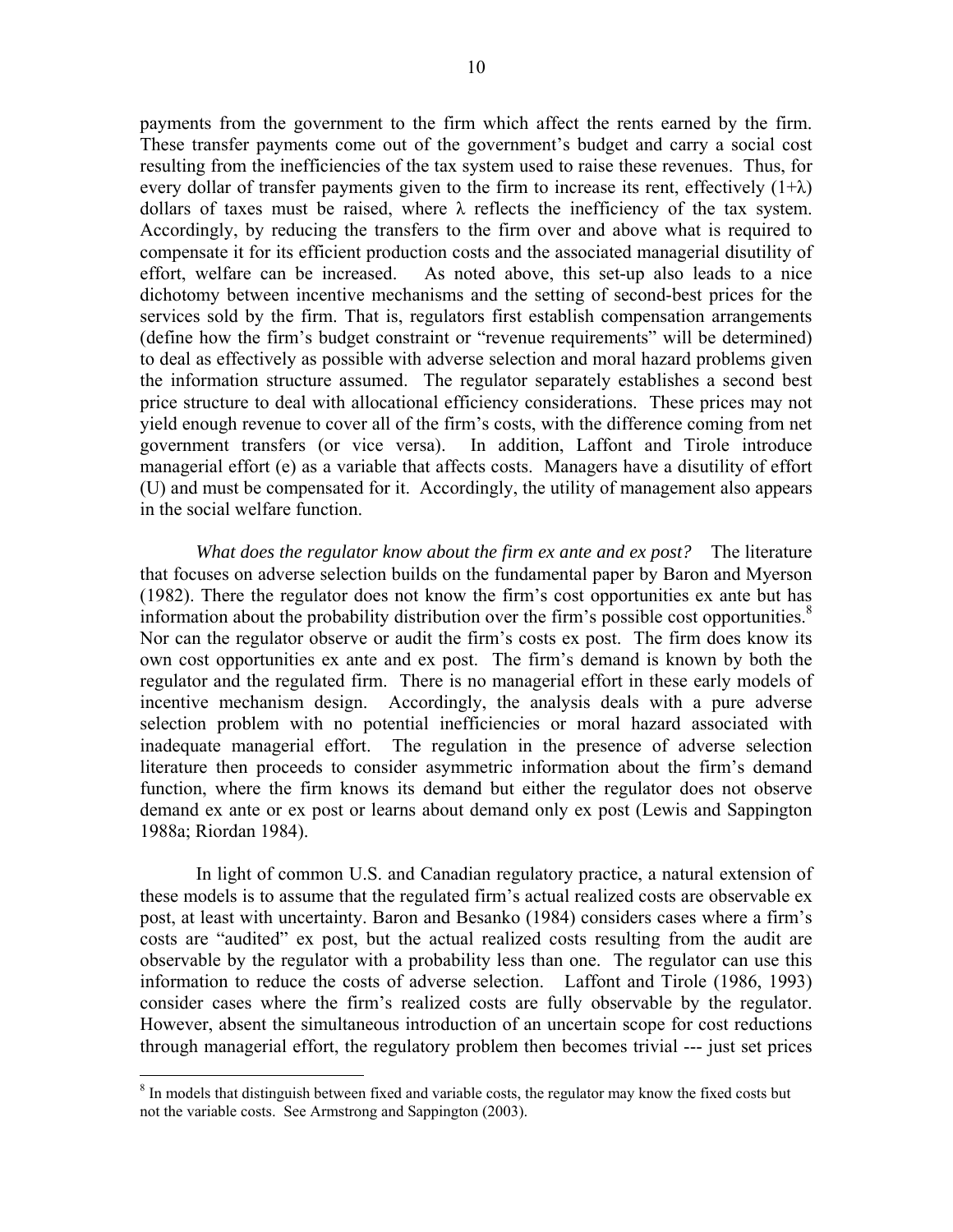equal to the firm's realized costs. Accordingly, Laffont and Tirole (1986a, 1993) introduce managers of the firm who can choose the amount of cost reducing effort that they expend. Managerial effort is not observable by the regulator ex ante or ex post, but realized production costs are fully known to the regulator as are the managerial "production function" that transforms managerial effort into cost reductions and the managers' utility of effort function. The regulated firm fully observes managerial effort, the cost reducing effects of managerial effort, and demand. It also knows what managerial utility would be at different levels of effort. Armstrong and Sappington (2003) advance this analysis by considering cases where the regulated firm is uncertain

about the operating costs that will be realized but knows that it can reduce costs by increasing managerial effort, though in a way that creates a moral hazard problem but no adverse selection problem. In the face of uncertainty over its costs, they consider cases where the firm may be either risk-neutral or risk averse.

*What instruments are available to the regulator and how do the regulator and the regulated firm interact over time?* Much of the incentive regulation literature is static. The regulator (or the government through the regulator) can offer a menu of prices (or fixed price contracts) with or without a fixed fee or transfer payment. The menu may contain prices that are contingent on realized costs (which can be thought of as penalties or rewards for performance) in those models where regulators observe costs ex post. Some of these instruments may be costly to utilize (e.g. transfer payments and auditing efforts). The more instruments the regulator has at its disposal and the lower the costs of using them, the closer the regulator will be able to get to the full information efficiency benchmark.

In the two-type case, the optimal regulatory mechanism involves offering the regulated firm a choice between two regulatory contract options. One is a fixed price option that leaves some rent if the firm is a low-cost type but negative rent if it is a high cost type. The second is a cost-contingent contract that distorts the firm's effort if it is a high cost type but leaves it no rent. The high powered scheme is the most attractive to the low-cost type and the low-powered scheme is the most attractive to the high cost type. The expected cost of the distortion of effort if the firm is a high cost type is balanced against the expected cost of leaving additional rent to the firm if it is a low cost type -- *the fundamental tradeoff between incentives and rent extraction.*

The two-type example can be generalized to a continuum of types (Laffont and Tirole 1993, pp. 137ff). Assume that  $\beta$  indicates the firm's type ordered from low-cost to high-cost opportunities and has a continuous distribution from some lower bound  $\beta_L$  to some upper bound  $\beta_H$  with a cumulative distribution  $F(\beta)$  and a strictly positive density f(β) where F is assumed to satisfy a monotone hazard rate condition so that  $F(\beta)/f(\beta)$  is non-decreasing in  $\beta$ . The regulator maximizes expected social welfare subject to the firm participation and incentive compatibility constraints as before and incentive compatibility requires a mechanism that leaves more rent to the firm the lower is its type β, with the highest cost type getting no rent, the lowest cost type getting the most rent and

 $\overline{a}$ 

 $9$  Most commonly used distribution satisfy this assumption, e.g. uniform and normal distributions.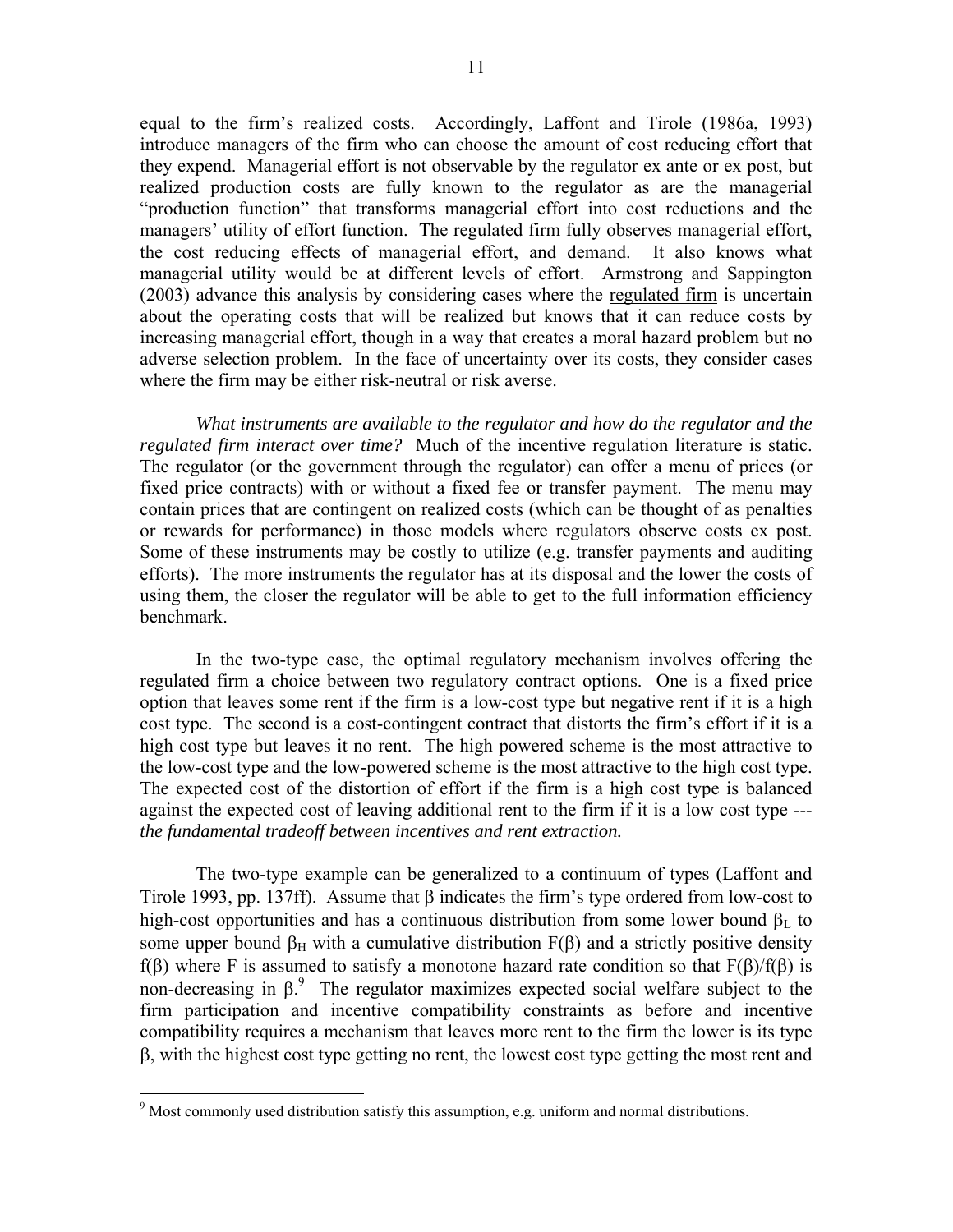intermediate types' rent defined by the difference in their marginal costs. Similarly, the effort of the lowest cost type is optimal and the effort of the highest cost type is distorted the most, with intermediate types having smaller levels of distortion (and more rents) as β declines toward  $\beta_L$ . In the case of a continuous distribution of types, the optimality conditions are directly analogous to those for the two-type case.

Laffont and Tirole (1993) show that these optimality conditions can be implemented by offering the firm a menu of linear contracts, which in their model are transfer or incentive payments in excess of realized costs (which are also reimbursed), of the form:

$$
t(\beta, c) = a(\beta) - b(\beta)c
$$

where a is a fixed payment, b is a cost contingent payment, and a and b are decreasing in β.

We can rewrite the transfer payment equation in terms of the gross transfer to the firm including the unit cost reimbursement:

$$
R_f = a(\beta) - b(\beta)c + c = a(\beta) + (1 - b(\beta))c
$$
\n(36)

where  $da/db > 0$ 

(for a given  $\beta$  a unit increase in the slope of the incentive payment must be compensated by an increase in the fixed payment to cover the increase in production costs)

and  $d^2a/db^2 < 0$ 

(the fixed payment is a concave function of the slope of the incentive scheme.)

(See Figure 1) The lowest cost type chooses a fixed price contract with a transfer net of costs equal to  $U_L$  and the firm is the residual claimant on cost reducing effort ( $b = 1$ ). As β increases, the transfer is less sensitive to the firm's realized costs (b declines), the rent is lower (a declines), and the efficiency distortion from suboptimal effort increases.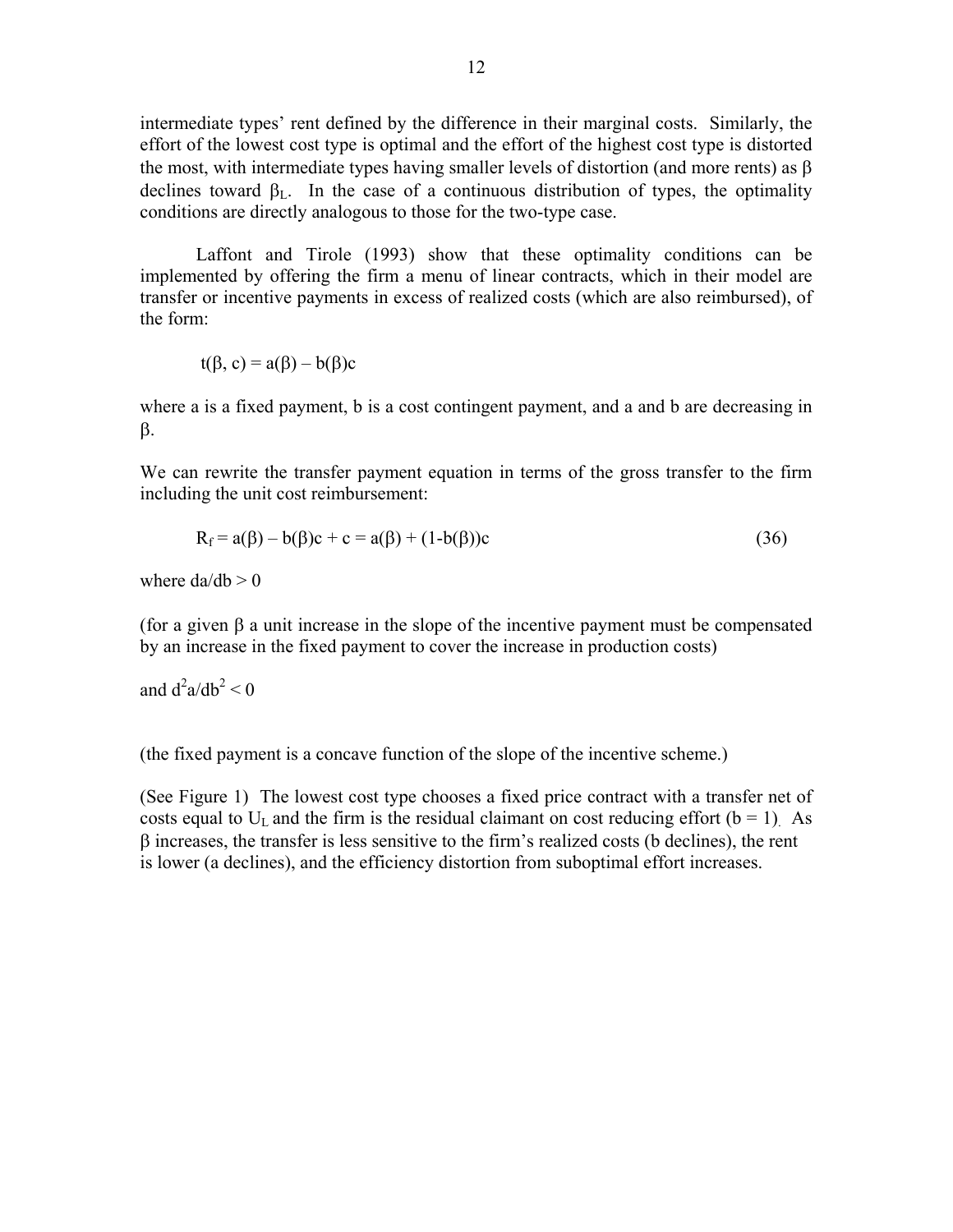

**FIGURE 1 MENU OF INCENTIVE CONTRACTS** 

Source: Laffont and Tirole (1993), Figure 1.5

Note that if regulators utilized an optimal menu of contracts of this type and one were to try empirically to relate a cross section of regulated firms' realized costs to the power of the incentive scheme they had selected, a correlation between the power of the incentive scheme and the firm's realized costs would not tell us anything directly about the incentive effects of higher-powered schemes in terms of inducing optimal effort and mitigating moral hazard problems. This is the case because the firms with the lower inherent costs will rationally choose the higher powered contracts. Assume that we had data for regulated firms serving different geographic regions (e.g. different states) which had different inherent cost opportunities (a range of possible values for β). If the regulators in each state offered the optimal menu of incentive contracts, the low cost opportunity firms would choose high powered contracts and the high cost opportunity firms would choose lower powered contracts. Accordingly, the effects of the mechanisms on mitigating the rents that would accrue to a low cost firm's information advantage from the effects of the mechanism on inducing optimal effort are not easily distinguished empirically. When firms are given a choice of incentive mechanisms in this way, the endogeneity between the power of the mechanism chosen by the firm and realized costs should be accounted for carefully in empirical work aimed at measuring the effects of incentive regulation on firm performance ex post.

One way in which regulators can effectively reduce their information disadvantage is by using competitive benchmarks or "yardstick regulation" in the price setting process. Shleifer (1985) shows that if there are multiple non-competing but otherwise identical firms (e.g. gas distribution companies in firms in different states), an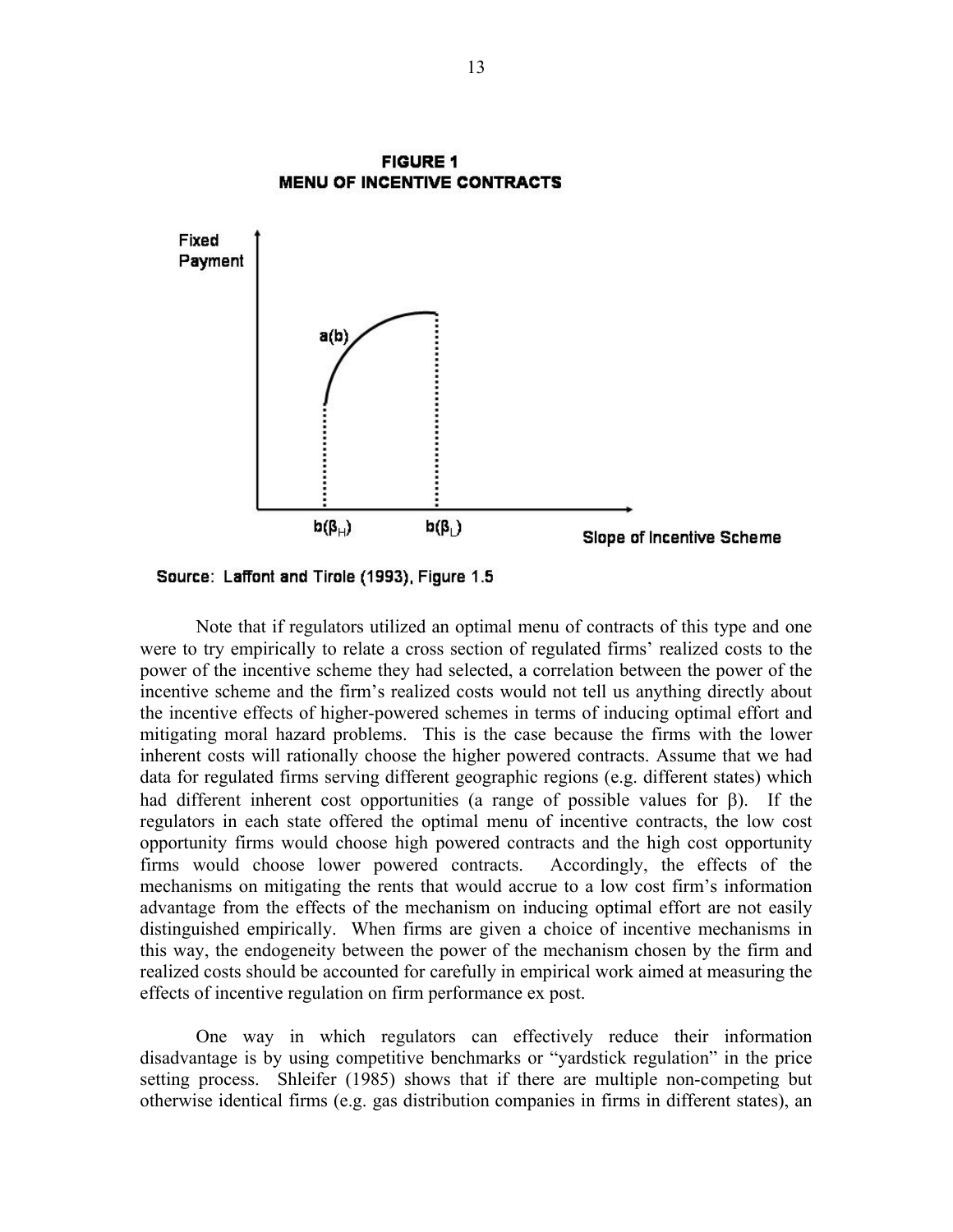efficient regulatory mechanism involves setting the price for each firm based on the costs of the other firms. Each individual firm has no control over the price it will be allowed to charge (unless the firms can collude) since it is based on the realized costs of (n-1) other firms. So, effectively each firm has a fixed price contract and the regulator can be assured that the budget balance constraint will be satisfied since if the firms are identical prices will never fall below their "efficient" realized costs. This mechanism effectively induces each firm to compete against the others. The equilibrium is a price that just covers all of the firm's efficient costs as if they competed directly with one another.

Of course, the regulator is unlikely to be able to find a large set of truly identical firms. However, hedonic regression, frontier cost function estimation and related statistical techniques can be used to normalize cost variations for exogenous differences in firm attributes to develop normalized benchmark costs (Jamasb and Pollitt 2001, 2003; Estache, Rossi, Ruzzier 2004). As we shall see below, these benchmark costs can then be used by the regulator in a yardstick framework or in other ways to reduce its information disadvantage, allowing it to use high powered incentive mechanisms without incurring the cost of excessive rents that would accrue if the regulator had a greater cost disadvantage. However, data to perform this type of benchmarking analysis are not always available, a variety of benchmarking techniques can be utilized, and the failure to integrate cost and quality variables can lead to misleading results (Giannakis, Jamasb and Pollitt 2004; Jamasb and Pollitt 2001).

 Of additional practical interest are issues that arise as we consider the dynamic interactions between the regulated firm and the regulator and the availability and utilization of mechanisms that the regulator potentially has available to reduce its information disadvantage. It is inevitable that the regulator will learn more about the regulated firm as they interact over time. So, for example, if the regulator can observe a firm's realized costs ex post it will learn a lot about its true cost opportunities. Should the regulator use that information to reset the prices that the regulated firm receives (commonly known as a "ratchet" --- Weitzman 1980)? Or is it better for the regulator to commit to a particular contract ex ante, which may be contingent on realized costs, but the regulator is then not permitted to use the information gained from observing realized costs to change the terms and conditions of the regulatory contract offered to the firm? Is it credible for the regulator to commit *not* to renegotiate the contract, especially in light of U.S. regulatory legal doctrines that have been interpreted as foreclosing the ability of a regulatory commission to bind future commissions? Clearly, if the regulated firm knows that information about its realized costs can be used to renegotiate the terms of its contract ex post, this will affect its behavior ex ante. It may have incentives to engage in less cost reduction in period 1 or try to fool the regulator into thinking it is a high cost firm so that it can continue to earn rents in period 2. Of if the regulated firm has a choice between technologies that involve sunk cost commitments, will the possibility of ex post opportunism or regulatory expropriation, perhaps driven by the capture of the regulator by other interest groups, affect its willingness to invest in the lowest cost technologies when they involve more significant sunk cost commitments (leading to the opposite of the Averch-Johnson effect --- Averch and Johnson 1962; Baumol and Klevorick 1970).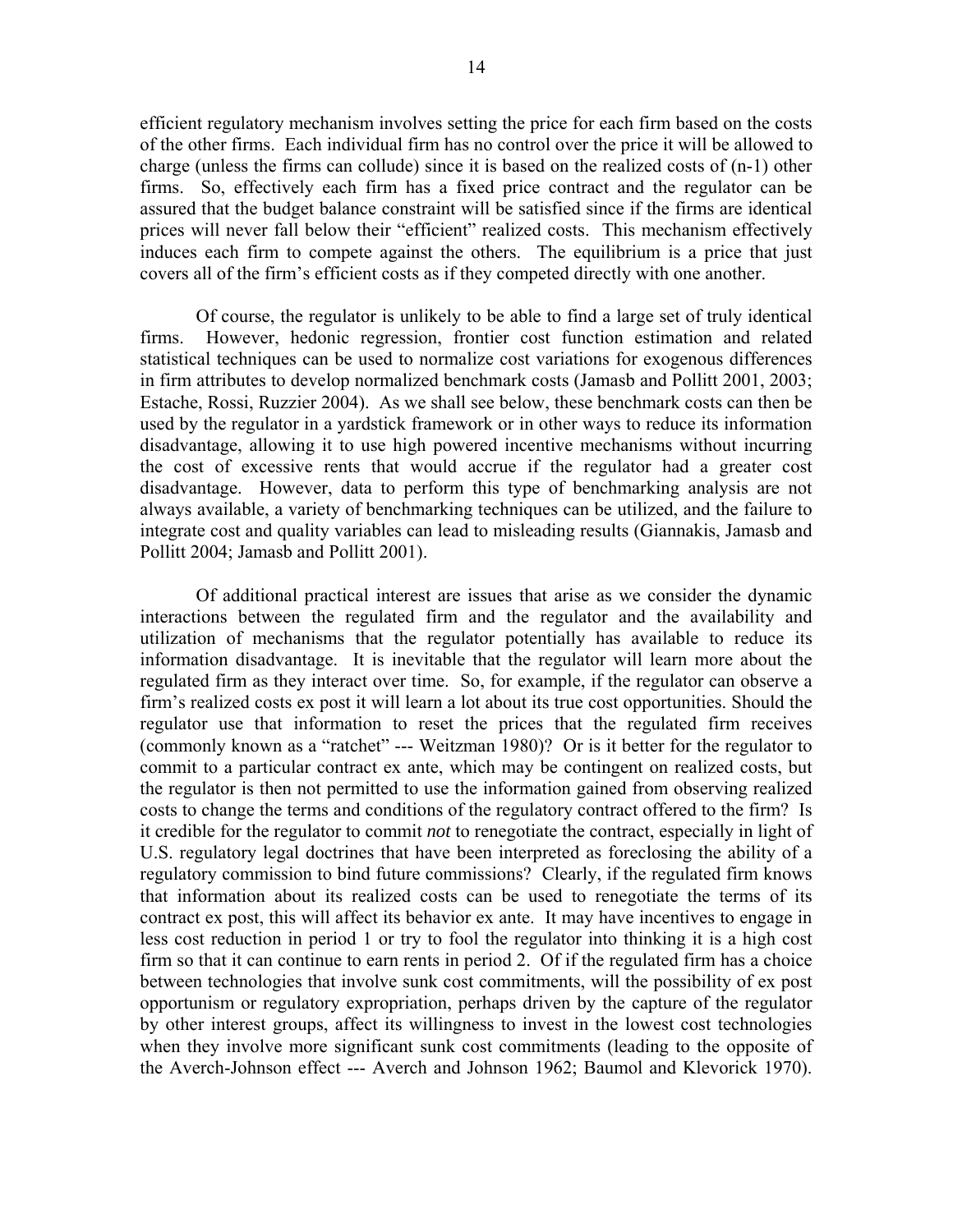These issues are all of considerable importance when applying incentive regulation concepts in practice.

These dynamic issues have been examined theoretically more intensively over time and represent a merging of the literature on regulation with the literature on contracts and dynamic incentive mechanisms more generally. (Laffont and Tirole 1988b, 1990a, 1993; Baron and Besanko 1987a; Armstrong and Vickers 1991, 2000; Armstrong, Cowan and Vickers 1995) The impacts of regulatory lag of different durations (Baumol and Klevorick 1970, Klevorick 1973, Joskow 1974) and other price adjustment procedures have been analyzed theoretically as well (Vogelsang and Finsinger 1979; Sappington and Sibley 1988, 1990).

As I will discuss further below, one of the regulatory mechanisms utilized extensively in the UK since its utility sectors were privatized is effectively a fixed price contract (actually a price cap that is adjusted for general movements in input prices and an assumed target rate of productivity growth --- a so-called RPI-X mechanism as discussed further below) with a ratchet every five (or so) years when the level of the price cap is reset to reflect the current realized (or forecast) cost of service (Beesley and Littlechild 1989; Brennan 1989; Isaac 1989; Sibley 1989; Armstrong, Cowan and Vickers 1994). It has been observed that regulated firms appear to make their greatest cost reduction efforts during the early years of the price cap period and then exert less effort at reducing costs as the date of the price review proceeding approached (OFGEM 2004a, 2004c, 2004e, 2004f). More generally, the dynamic attributes of the regulatory process and how regulators use information about costs revealed by the regulated firm's behavior over time have significant effects on the incentives the regulated firm faces and on its behavior (Gilbert and Newbery 1994).

## **PRACTICAL IMPLEMENTATION ISSUES**

 While the theoretical literature on incentive regulation is quite rich, it still provides relatively little direct guidance for empirical application in specific circumstances. Regulators need to find answers to a number of practical questions to apply the theory in practice in the design of actual incentive regulation mechanisms. Among the questions that must be answered are the following:

a. *Where does the regulator's information about the firm's actual costs and the distribution of cost opportunities come from?* If regulators are going to apply incentive regulation mechanisms that are cost contingent they must have some consistent mechanism for measuring the regulated firm's actual costs. These costs include operating costs (e.g. labor), the cost of capital investments (e.g. the cost of physical distribution network equipment), and the financial components necessary to transform this capital investment cost stock into a flow of rental or user charges for capital services (e.g. depreciation rates, the opportunity cost of capital, the appropriate debt/equity ratio, income taxes) over time.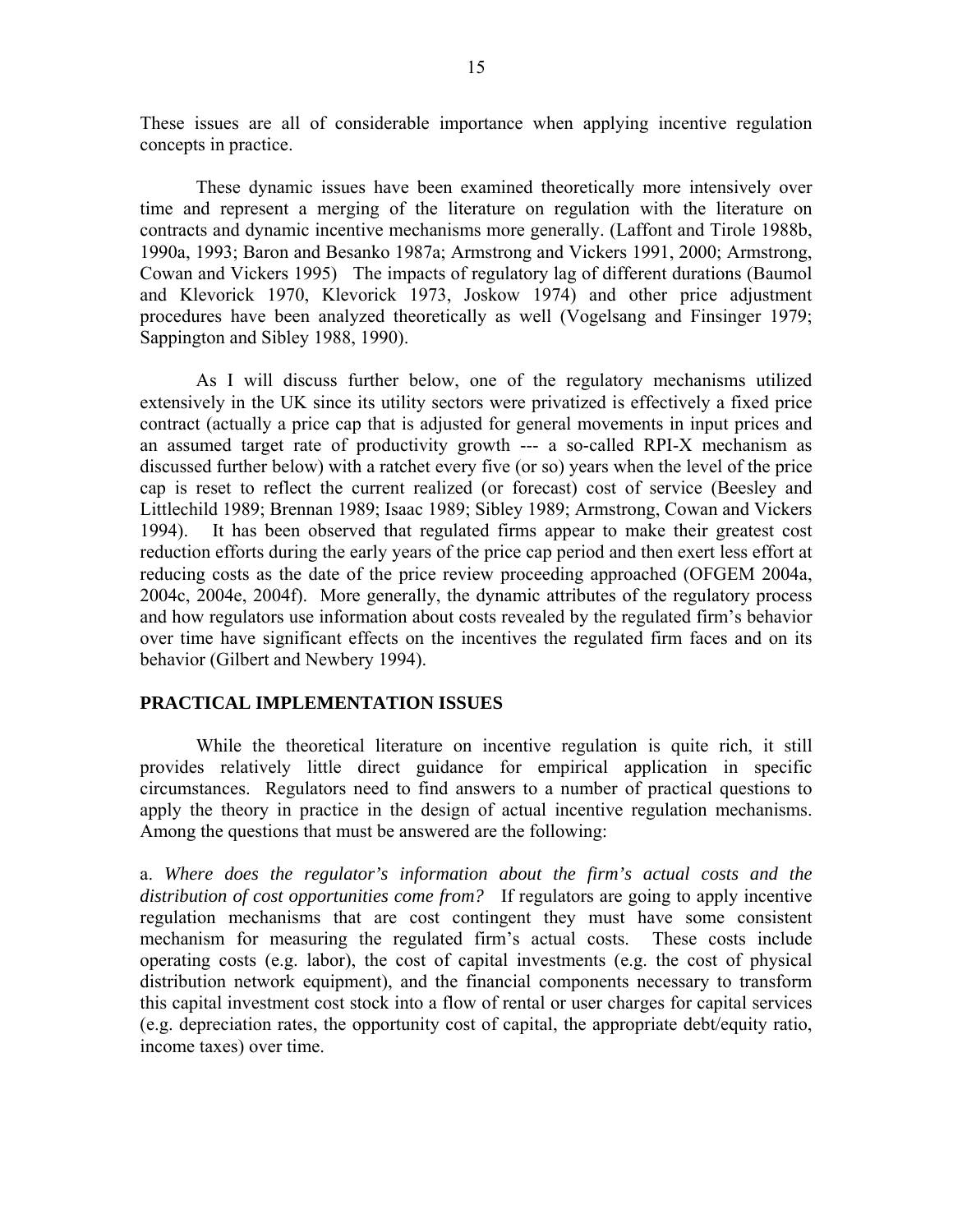Capital cost accounting issues have largely been ignored in the theoretical literature on incentive regulation. Although it has been of limited concern to contemporary economists, any well functioning regulatory system needs to adopt good cost accounting rules, reporting requirements for costs, output, prices, and other dimensions of firm performance, and enforce auditing and monitoring protocols to ensure that the regulated firm applies the auditing rules and adheres to its reporting obligations. Much of the development of U.S. regulation during the first half of the  $20<sup>th</sup>$  century focused on the development of these foundation components required for any good regulatory system that involves cost contingent regulatory mechanisms.

Of course, cost is only one dimension of firm performance. Firm performance may also have various "quality" dimensions and there are likely to be inherent tradeoffs between cost and quality. If incentives are to be extended to the quality dimension as well, as they should be, then these quality dimensions must be defined and associated performance indicia measured by the firm, reported to the regulator, and must be subject to auditing protocols.

 Regulators also need information to develop a view about the distribution of cost opportunities, consumer valuations of service quality, and other dimensions of firm performance to implement incentive regulation mechanisms that do not leave too much rent to regulated firms and do not lead to excessive managerial efficiency. Regulators need to have the resources to develop information about industry performance norms and the causes of variations in the performance of regulated firms. Accordingly, they need the resources to commission industry studies that give them this kind of information so that their information disadvantage can be reduced.

b. *Should the regulator offer the regulated firm a menu of contracts or a specific contract with a single set of values for a and b as discussed above?* The Laffont-Tirole framework implies that firms should be offered a menu of cost-contingent contracts from which they can choose. The menu forces the firm to reveal its type ex post and allows for a better balance of efficiency and rent extraction than would a single linear incentive contract designed ex ante based on the same information and subject to the same budget balance constraints. However, it appears that regulators typically offer firms only a single regulatory contract and when the contracts is cost contingent it is typically linear (Schmalensee 1989). I am aware of two situations in which regulated firms were offered a menu of cost contingent or sliding scale contracts. The first relates to the System Operator (SO) incentive schemes that have been offered to the electric transmission system operator in England and Wales discussed below. The second is the menu of sliding scale mechanisms offered to the electric distribution companies in the UK for determining future capital expenditure allowances and associated user charges for capital services pursuant to the most recent price cap review in late 2004. These menus are discussed in more detail below as well. However, there may be more use of a de facto menu of contracts approach than first meets the eye when we take the attributes of the regulatory review process itself into account. The final regulatory mechanism applied to a regulated firm is often the result of formal and informal negotiations involving proposals by the regulator's staff, the regulatory firm and interested third parties (Joskow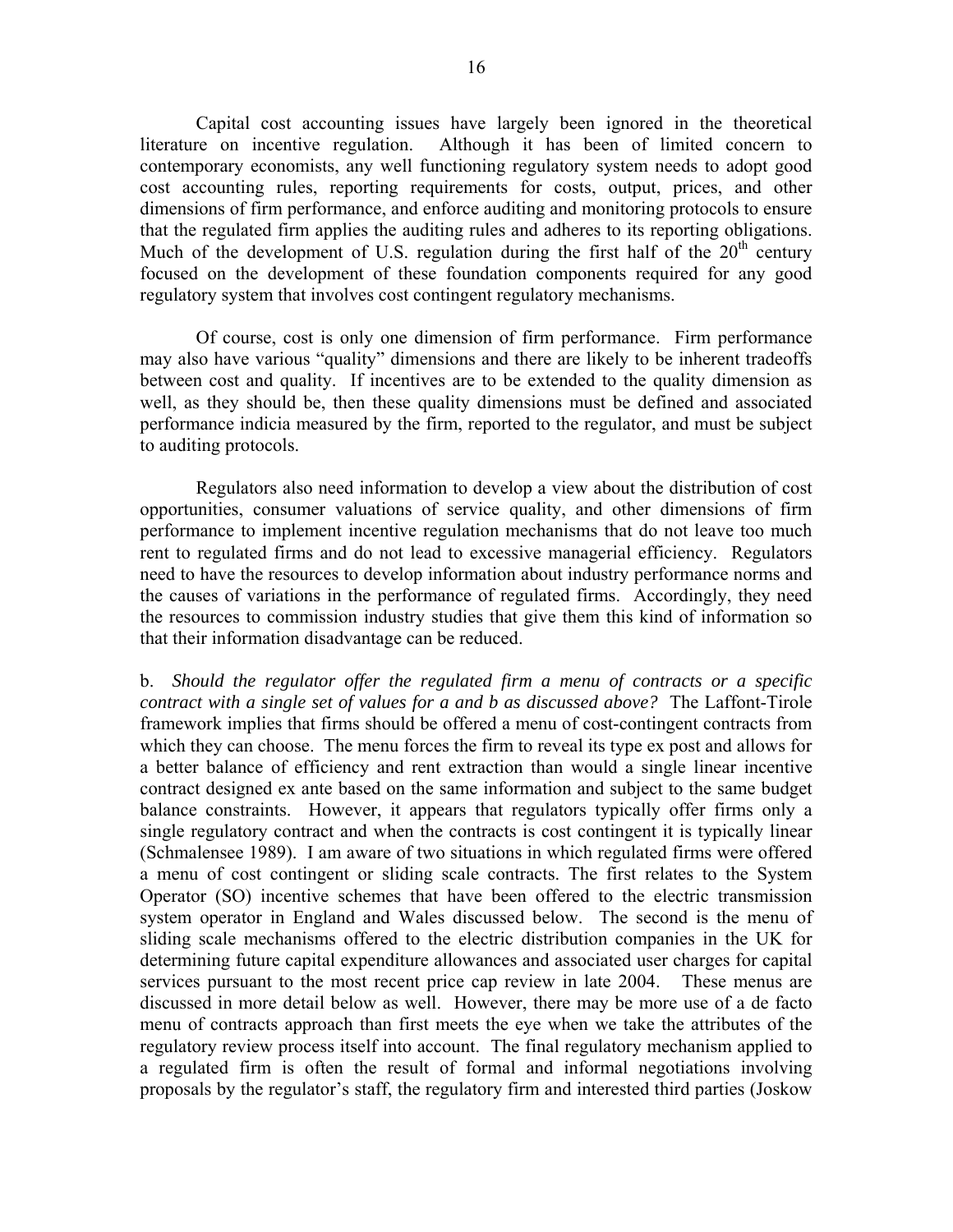1973, 1974; Doucet and Littlechild 2006). This process may have similarities to the regulator's offer of a menu of contracts in the sense that the parties negotiate over the attributes of the incentive mechanism. We see only the final outcome of these negotiations.

c*. What benchmarks are to be used to arrive at starting values for the regulated firm's costs, revenues, and other performance indicia and how are these benchmarks adjusted over time?* In some cases regulators accept the firm's current levels of costs and other dimensions of performance and focus on benchmarks for performance *improvements*, effectively benchmarking the firm against its historical performance. This approach reflects the assumption that the firm can do better than it has in the past, but still leaves open the question of performance improvement norms. Another approach is to benchmark the firm's current performance using appropriate comparisons with other similarly situated firms, properly adjusting for differences in the cost opportunities and demand patters faced by similar but not identical comparator firms. Where there is not a set of reasonable comparator firms to draw upon, regulators may rely on engineering and management "experts" to study the firm's performance and opine on cost improvement opportunities and the associated uncertainties, perhaps drawing analogies from components of firms in other industries.

d. *What should be the power of the incentive scheme?* If the regulator offers a menu of cost-contingent contracts, the height and the slope of the incentive scheme must be defined (a and b above). If the regulator apples a single incentive mechanism both the fixed component and the "sharing" or "sliding scale" fraction must be defined. If the regulatory mechanism is a price cap, both the starting values for prices or the average price level ( $p<sub>o</sub>$  for UK regulation of electric, gas, and water distribution and transmission networks) and the "x" intertemporal adjustment factor must be defined. In addition, an appropriate inflation index (RPI in the UK) must be identified.

In practice, incentive regulation mechanisms typically also have "resets" or "ratchets" and the period of "regulatory lag" between price reviews needs to be defined. As the review period gets longer the power of the incentive mechanism increases and vice versa. Finally, many incentive regulation mechanisms used in practice have caps and floors that effectively define a collar on the operation of the mechanism. So, for example, a cap and floor are often applied that limit the gains and the losses that the regulated firm can incur under the incentive mechanism. Once the cap or floor is hit the mechanism effectively defaults to pure cost of service regulation or to a renegotiation of the regulatory contract. The rationale for the use of caps and floors superimposed on to a sliding scale scheme is not immediately obvious from incentive regulation theory and is likely to have poor incentive properties around the points where the collar kicks in. The use of caps and floors is probably best thought of as a way for regulators to recognize the range of outcomes anticipated in the design of the mechanism and the associated starting values and sharing fractions that have been defined. When the caps and floors are hit this effectively triggers a renegotiation, reset or ratchet process.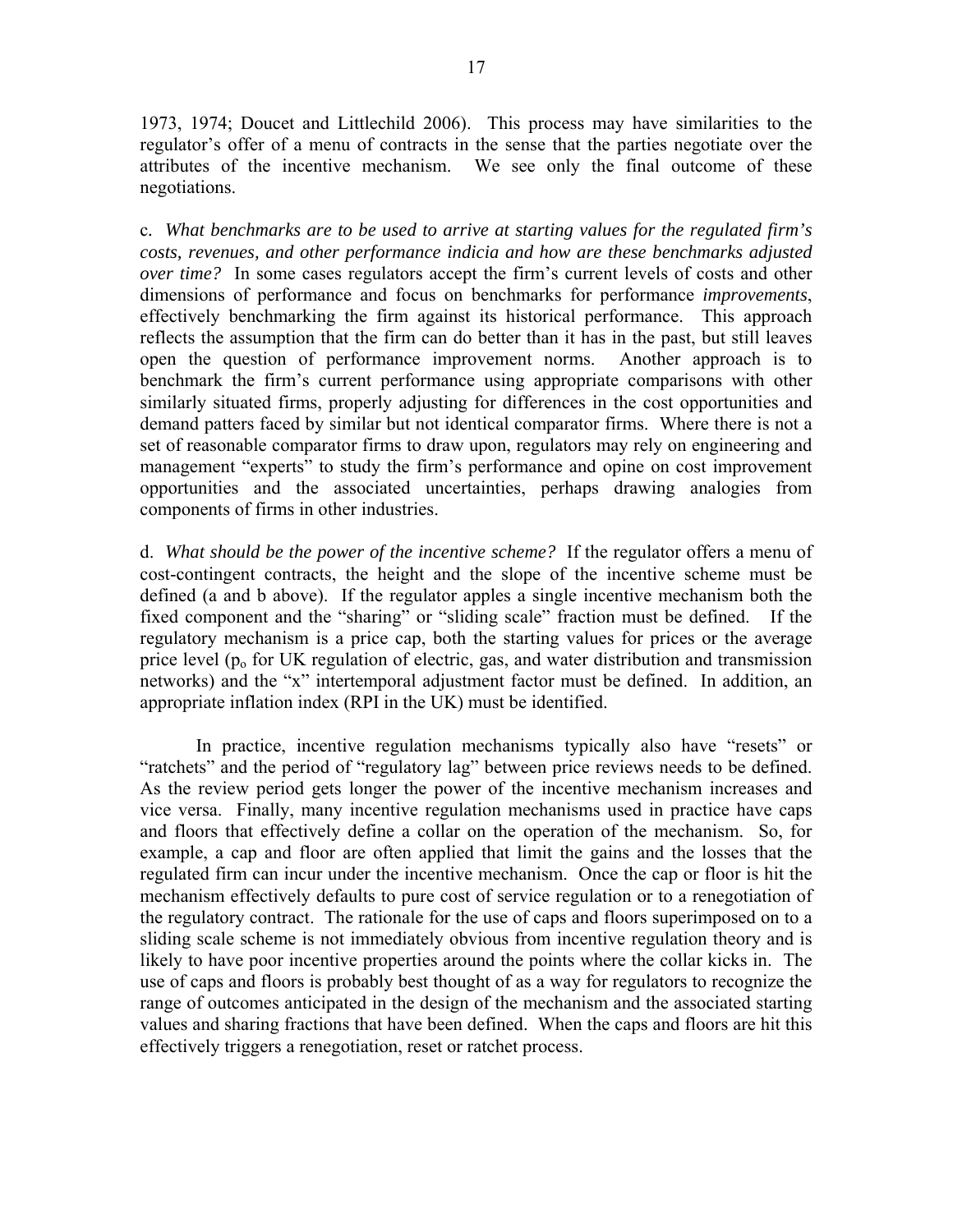*e. Should the incentive mechanism be comprehensive or "partial?"* There are multiple dimensions of firm performance defined by cost and quality indicia and the tradeoffs between them. Most regulated firms supply multiple products for which demand and cost attributes vary. There are also multiple dimensions of firm costs with different adjustment lags. Operating costs can be adjusted relatively quickly, while capital costs are often long-lived and can be economically adjusted much more slowly. Moreover, both the level and adjustment opportunities for operating costs depend upon the attributes of the legacy stock of capital and investments in new facilities and can both expand the firm's capacity to supply particular products and affect its operating costs. Capital and operating costs are inherently interdependent with varying adjustment lags. Moreover, as a practical matter, the line between an operating cost and a capital cost may not be well defined except by clear accounting rules. A hammer that lasts for five years may be expensed while software that has a useful life of three years may be capitalized. Under some incentive regulation mechanisms this creates opportunities for gaming by expensing capital costs or capitalizing operating costs.

Ideally, a comprehensive incentive regulation mechanism that consistently integrates all cost and quality relationships at a point of time and over time would be applied. However, as a practical matter this often places very challenging information and implementation burdens on the regulator. Partial mechanisms or a portfolio of only loosely harmonized mechanisms are often used by regulators. Operating and capital cost norms and targets are typically developed separately and the effective power of the incentive scheme applicable to operating and capital costs may vary between them. Separate incentive mechanisms may be applied to measures of quality than to measures of total operating and capital costs. This reality represents perhaps the most significant variation between received incentive regulation theory and incentive regulation in practice.

# **IMPLEMENTATION IN PRACTICE TO ELECTRICITY AND GAS NETWORKS**

## a. Early applications

 $\overline{\phantom{a}}$ 

 Although the theoretical literature on incentive regulation is fairly recent, we can trace the earliest applications of incentive regulation concepts back to the early regulation of the manufactured gas distribution sector<sup>10</sup> (town gas) in England in the mid-19<sup>th</sup> century (Joskow and Schmalensee 1986, Hammond, Johnes, and Robinson, 2002). A sliding scale mechanism in which the dividends available to shareholders were linked to increases and decreases in gas prices from some base level was first introduce in England in 1855 (Hammond, Johnes, and Robinson, 2002 p. 255). The mechanism established a base dividend rate of 10%. If gas prices increased above a base level the dividend rate was reduced according to a sharing formula. However, if gas prices fell below the base level the dividend rate did not increase (a "one-way" sliding scale). The mechanism was

<sup>&</sup>lt;sup>10</sup> This is before the development of natural gas. "City gas" was manufactured from coal by local gas distribution companies. At the time there were both private and municipal gas distribution companies in operation in England.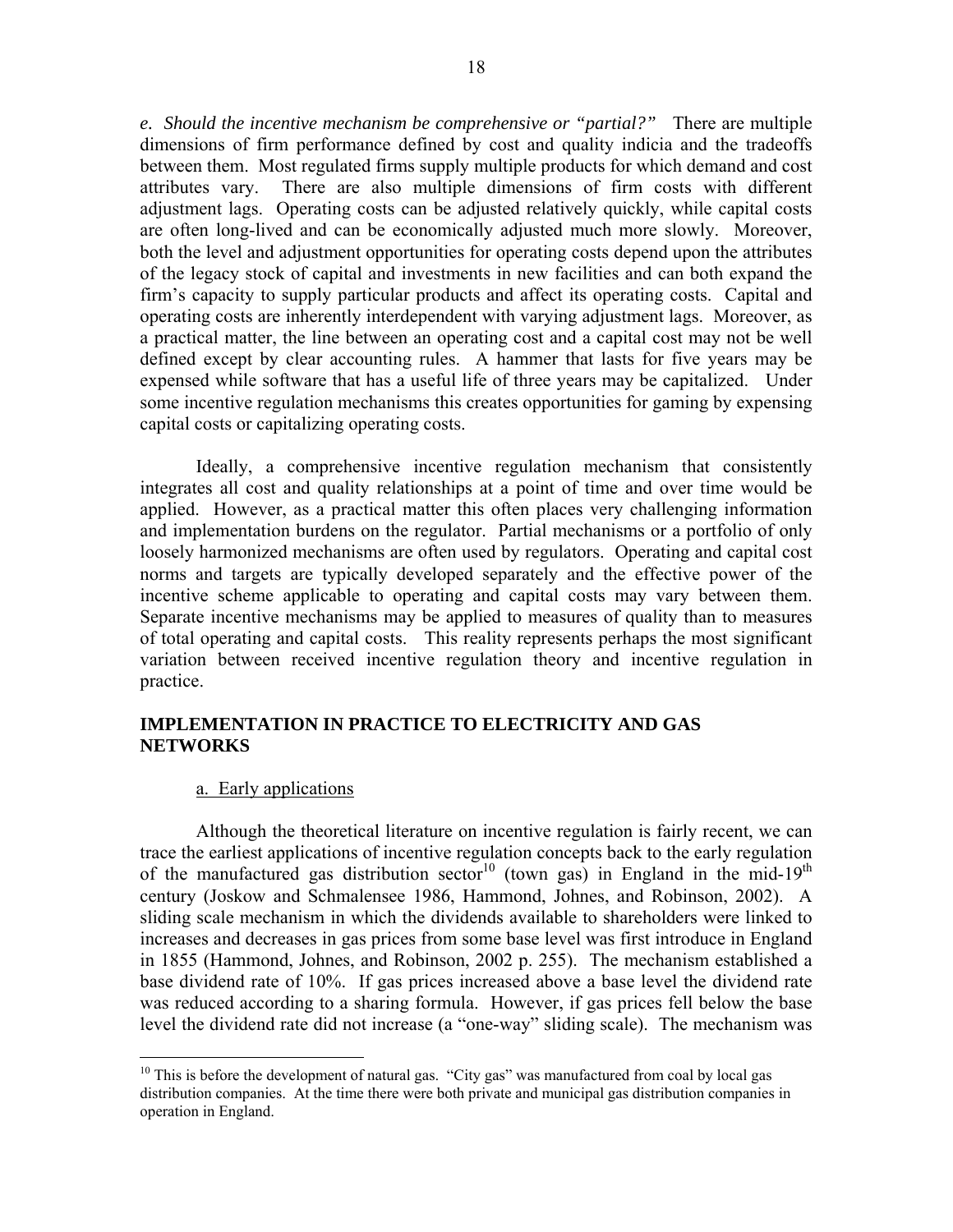made symmetric in 1867. Note that the mechanism was not mandatory and it was introduced during a period of falling prices (Hammond, Johnes, and Robinson, 2002, pp. 255-256). A related profit sharing mechanism (what Hammond, Johnes and Robinson call the "Basic Price System") was introduced in 1920 that provided a minimum guaranteed 5% dividend to the firm's shareholders and shared changes in revenues from a base level between the consumers, the owners of the firm and the firm's employees. Specifically, this mechanism established a basic price  $p_b$  to yield a 5% dividend rate. This dividend rate was the minimum guaranteed to the firm. At the end of each financial year the firm's actual revenues (R) were compared to its basic revenues  $R_b = p_b$  times the quantity sold. The difference between R and  $R<sub>b</sub>$  was then shared between consumers, investors and employees, apparently subject to the constraint that the dividend rate would not fall below 5%.

In the early  $20<sup>th</sup>$  century, U.S. economists took note of the experience with sliding scale mechanisms for local manufactured gas utilities in England, but appear to have concluded that they were not well matched to the regulation of electricity and telephone service (and other sectors) where demand and technology were changing fast and future costs were very uncertain (Clark, 1913). Cost of service regulation (with regulatory lag, prudence reviews, and public planning processes) evolved initially as the favored alternative in the U.S. and other countries with private (rather than state-owned) regulated monopolies and the experience in England during the  $19<sup>th</sup>$  and early  $20<sup>th</sup>$  centuries was largely forgotten by both regulators and students of regulation.

 State public utility commissions in the U.S. began to experiment with formal performance based regulation mechanisms for electric utilities in the early 1980s. The early programs were targeted at specific components of an electric utility's costs or operating performance such as generation plant availability, heat rates, or construction costs (Joskow and Schmalensee 1986, Sappington, et. al. 2001). Formal comprehensive incentive regulation mechanism have been slow to spread in the U.S. electric power industry (Sappington et. al. 2001), though rate freezes, rate case moratoria, price cap mechanisms and other alternative mechanisms have been adopted in many states, sometimes informally since the mid- 1990s.

# b. Price cap mechanisms: general considerations

1

 Beginning in the mid-1980s a particular form of incentive regulation was introduced for the regulated segments of the privatized electric gas, telephone and water utilities in the UK, New Zealand, Australia, and portions of Latin American as well as in the regulated segments of the telecommunications industry in the  $U.S.<sup>11</sup>$  The primary (but not the only) mechanism chosen was the "price cap" (Beesley and Littlechild 1989; Brennan 1989; Armstrong, Cowan and Vickers 1994; Isaac 1991). Under price cap regulation the regulator sets an initial price  $p_0$  (or a vector of prices for multiple products). This price (or a weighted average of the prices allowed for firms supplying

 $11$  The U.S. is behind many other countries in the application of incentive regulation principles to electric distribution and transmission, though their use is slowly spreading in the U.S. beyond telecommunications.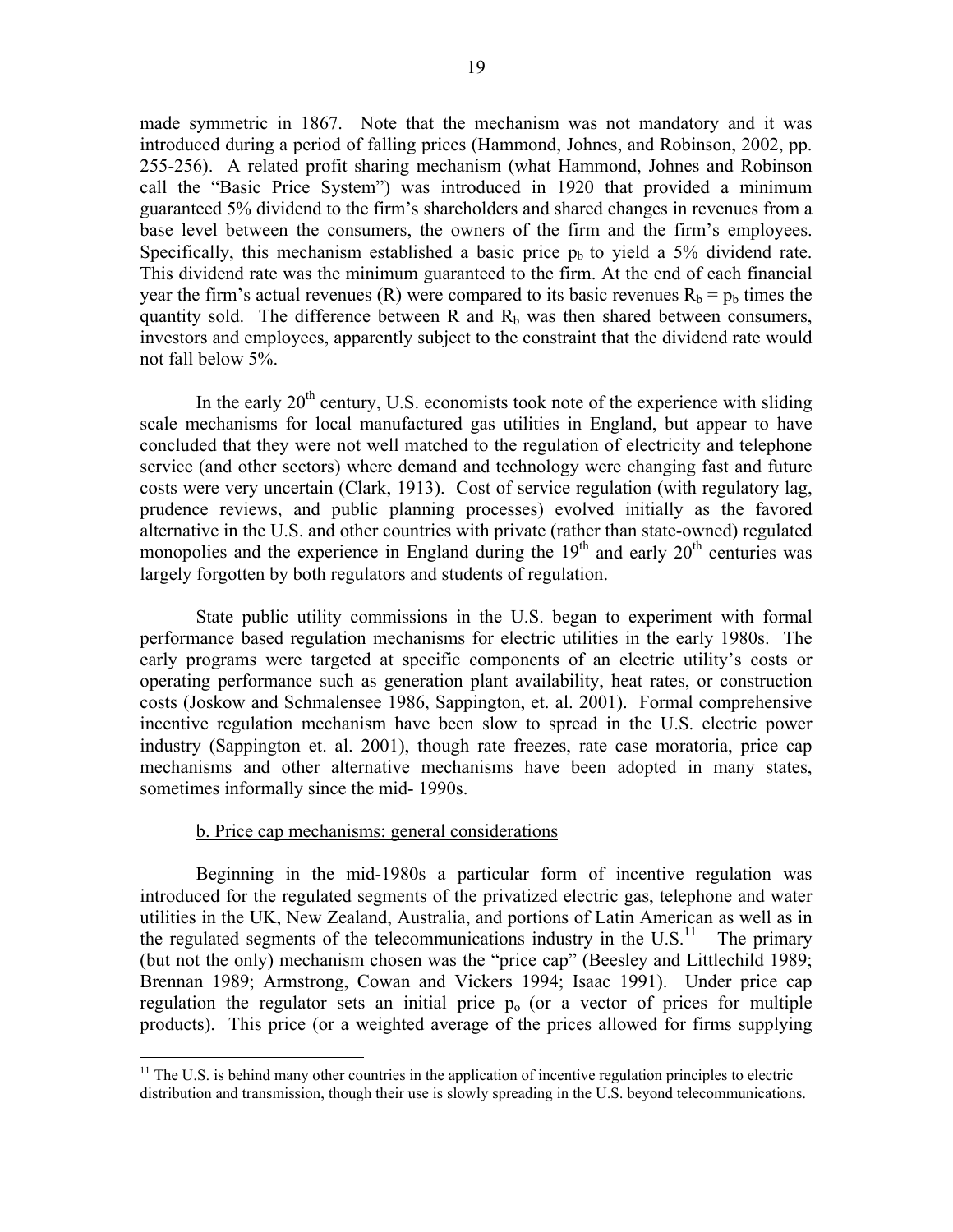multiple products or different types of customers) is then adjusted from one year to the next for changes in inflation (rate of input price increase or RPI) and a target productivity change factor "x." Accordingly, the price in period 1 is given by:

$$
\mathbf{p}_1 = \mathbf{p}_0 \left( 1 + \mathbf{RPI} - \mathbf{x} \right)^{12}
$$

Typically, some form of cost-based regulation is used to set  $p_0$ . The price cap mechanism then operates for a pre-established time period (e.g. 5 years). At the end of this period a new starting price  $p_0$  and a new x factor are established after another cost-of-service and prudence or efficiency review of the firm's costs. That is, there is a pre-scheduled regulatory-ratchet built into the system.

As discussed earlier, in theory, a price cap mechanism is a high-powered "fixed price" regulatory contract which provides powerful incentives for the firm to reduce costs. Moreover, if the price cap mechanism is applied to a (properly) weighted average of the revenues the firm earns from each product it supplies, the firm has an incentive to set the second-best prices for each service (Laffont and Tirole 2000; Armstrong and Vickers 1991) given the level of the price cap. It is also fairly clear that pure "forever" price cap mechanisms are not optimal from the perspective of an appropriate tradeoff between efficiency incentives and rent extraction (Schmalensee 1989).

 In practice, price cap mechanisms apply elements of cost of service regulation, yardstick competition, high powered "fixed price" incentives, plus a ratchet. Price caps on operating costs or capital plus operating costs are often one component of a larger portfolio of incentive mechanisms. As I will show presently, the details of constructing a price cap mechanism for electric distribution and transmission networks are more complicated than is often thought. Moreover, the regulated electric or gas distribution firm's ability to determine the structure of prices under an overall revenue cap is typically limited. Price caps applied to electricity and gas distribution and transmission are used primarily as incentive mechanism not as a mechanism to induce optimal pricing. In telecommunications, regulated firms are given more pricing freedom so price cap mechanism affect both performance incentives and pricing incentives.

It is worth noting again that in an ongoing regulated firm context, a pure "forever" price cap without any cost-sharing ( i.e. without a sliding scale mechanism) is not likely to be optimal given asymmetric information and uncertainty about future productivity opportunities (Schmalensee 1989). Prices would have to be set too high to satisfy the firm participation constraint and too much rent with be left on the table for the firm. The application of a ratchet from time to time that resets prices to reflect observed costs is a form of cost-contingent dynamic regulatory contract. It softens cost-reducing incentives but extracts more rents for consumers in the long run.

<u>.</u>

 $12$  Many implementations of price cap regulation also have "z" factors. Z factors reflect cost elements that cannot be controlled by the regulated firm and are passed through in retail prices. For example, in the UK, the charges distribution companies pay for connections to the transmission network are treated as passthroughs. Changes in property tax rates are also often treated as pass-throughs.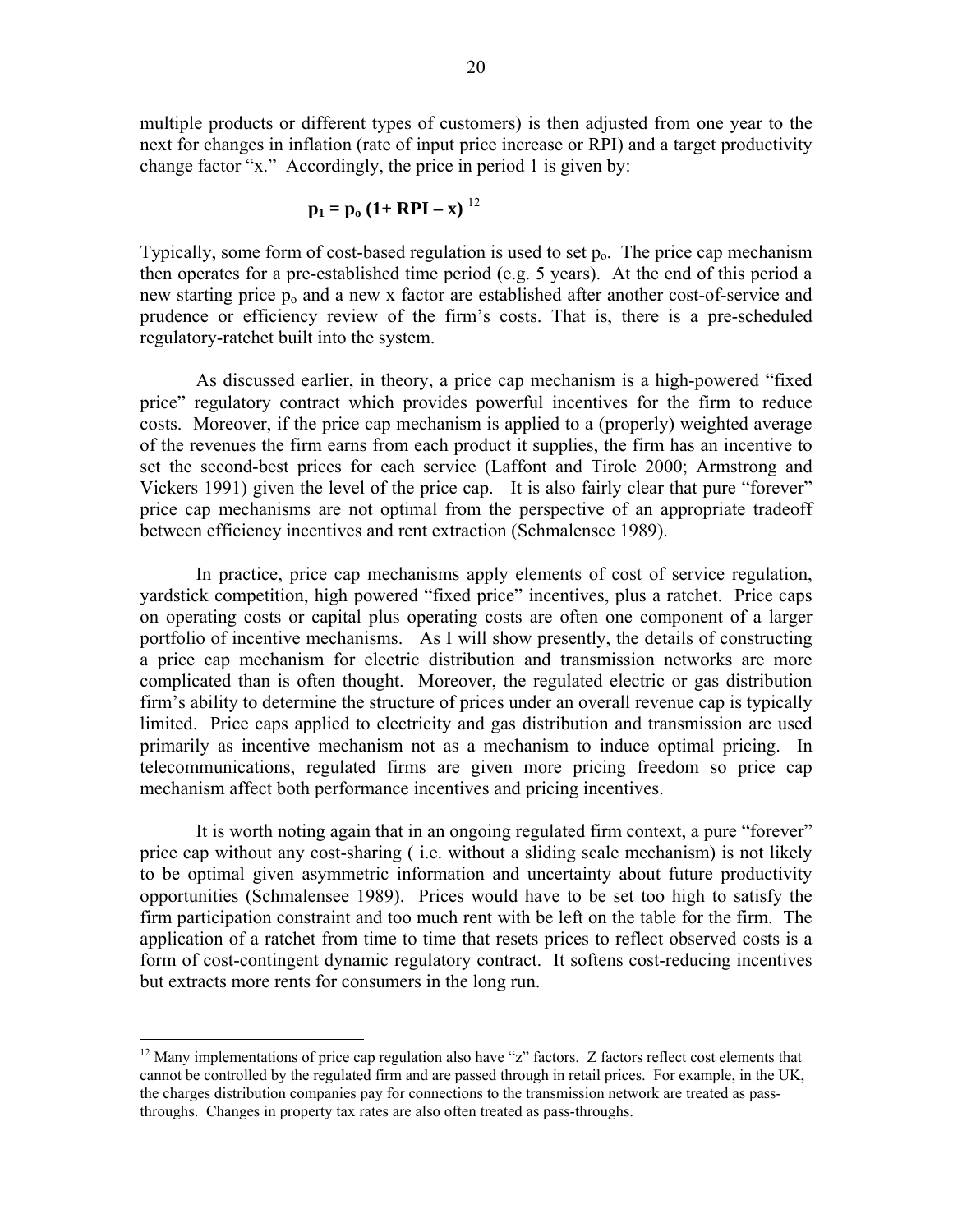A natural question to ask about price cap mechanisms is where does "x' (and perhaps  $p<sub>o</sub>$ ) come from (Bernstein and Sappington 1999)? Conceptually, assuming that RPI is a measure of a general input price inflation index, x should reflect the difference between the expected or target rate of total factor productivity growth for the regulated firm and the corresponding productivity growth rate for the economy as a whole and the difference between the rate of change in the regulated firm's input prices and input prices faced by firms generally in the economy. That is, the regulated firm's prices should rise at a rate that reflects the general rate of inflation in input prices less an offset for higher (or lower) than average productivity growth and an offset for lower (or higher) input price inflation. Unfortunately, the theory advanced by Bernstein and Sappington is rarely applied in practice.

In early applications, the computation of x was often fairly ad hoc. The initial application of the price cap mechanism by the Federal Communications Commission (FCC) to AT&T's intercity and information services used historical productivity growth and added an arbitrary "customer dividend" to choose an x that was larger than the historical rate of productivity growth. However, the expectation here was that the need for regulation would be transitory and would be phased out for AT&T's services as competition expanded. In England and Wales and some other countries, statistical benchmarking methods have come to be used to help to determine the relative efficiency of individual firms' operating costs and service quality compared to their peers. This information can then be used as an input to setting values for both  $p_0$  and x (Jamasb and Pollitt, 2001, 2003, OFGEM 2004c) to provide incentives for those far from the efficiency frontier to move toward it and to reward the most efficient firms in order to induce them to stay on the efficiency frontier, in a fashion that is effectively an application of yardstick regulation. A variety of empirical methods have been applied to identify an operating cost efficiency frontier and to measure how far from this operating cost efficiency frontier individual regulated firms lie. The value for x is then defined in such a way as to move the firms to the frontier over a pre-specified period of time (e.g. five years). These methods have recently been expanded to include quality of service considerations (Giaanakis, Jamasb and Pollitt 2004). Benchmark rankings of relative performance may change significantly when quality attributes are introduced. Accordingly benchmarking cost and quality as separable attributes is clearly problematic.

 The extensive use of periodic "ratchets" or "resets to cost" along with price cap mechanisms reflect the difficulties of defining a fixed long-term value for  $p_0$  and x ex ante and the standard tradeoffs between efficiency incentives, rent extraction and firm viability constraints. These periodic ratchets necessarily dull incentives for cost reduction, however. Note in particular that with a pre-defined five year ratchet, a dollar of cost reduction in year one is worth a lot more than a dollar of cost reduction in year four since the cost savings are retained by the firm only until the next reset anniversary (OFGEM 2004a, 2004e, 2004f).

 Although it is not discussed too much in the empirical literature, the development of the parameters of price cap mechanisms using statistical benchmarking methods have typically focused primarily on operating costs only, with capital cost allowances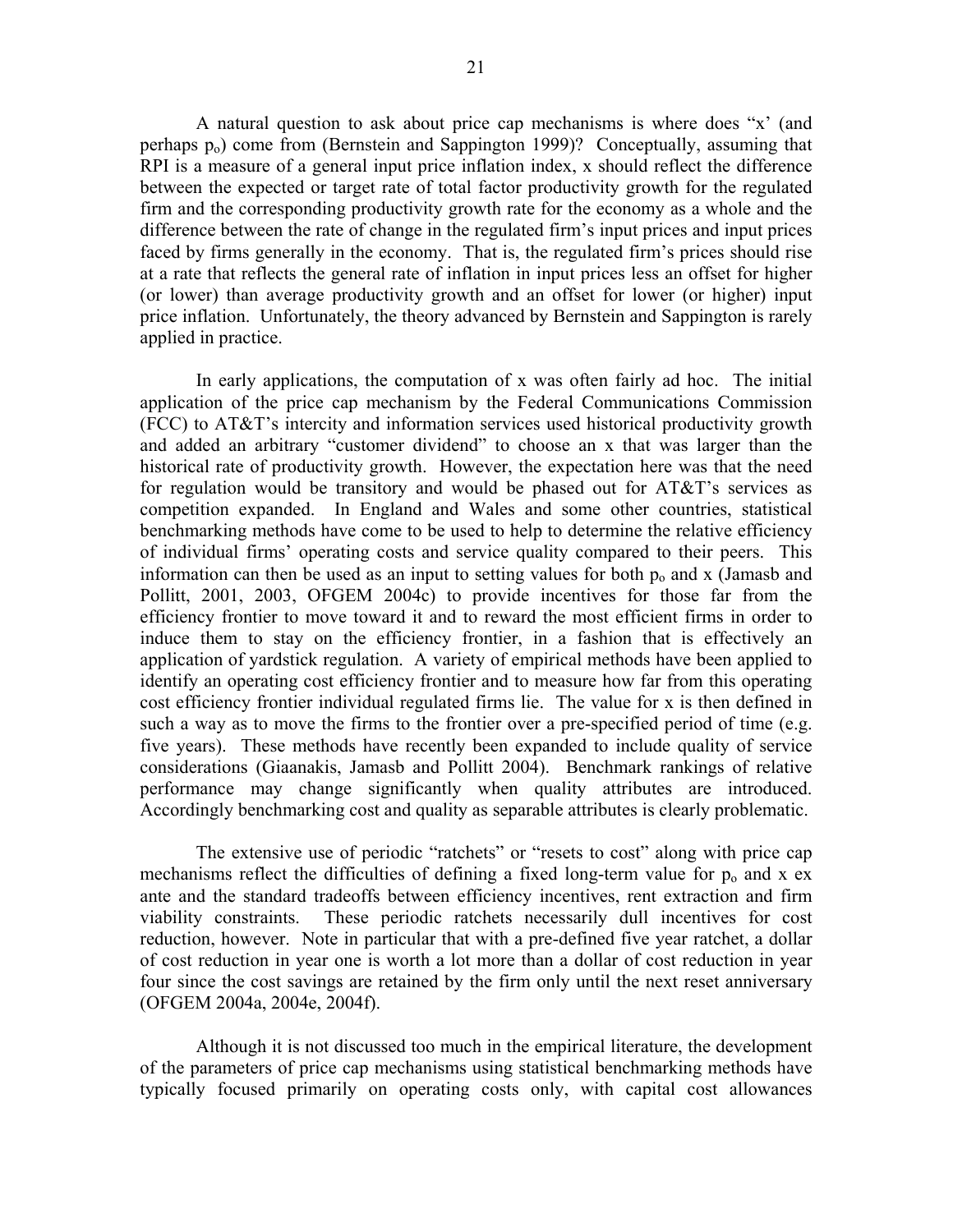established through more traditional utility planning and cost-of-service regulatory accounting methods including the specification of a rate base (regulatory asset value or RAV), depreciation rates, debt and equity costs, debt/equity ratios, tax allowances, etc.. Since operating costs for distribution networks are often a smaller fraction of total costs than are capital-related costs, the focus on operating costs (or so-called "controllable costs") is potentially misleading. In addition, it is widely recognized that a pure price cap mechanism provides incentives to reduce both costs and the quality of service (Banerjee 2003). Accordingly, price cap mechanisms are increasingly accompanied either by specific performance standards and the threat of regulatory penalties if they are not met or formal PBR mechanisms that set performance standards and specify penalties and rewards for the firm for falling above or below these performance norms (OFGEM 2004d, 2004f; Sappington 2003; Ai and Sappington 2004; Ai, Martinez and Sappington 2004).

## c. The Basic Price Cap Mechanism for Electric Distribution Companies in the

## UK Today

 There are 14 electric distribution companies in the UK, several of which are under common ownership within a holding company structure. These companies, which are referred to as Regional Electricity Companies or RECs, provide delivery services in specific geographic franchise areas to transport electricity from points of interconnection with the high voltage transmission network to points of interconnection with final consumers. Their total revenues and the associated prices for using their networks are regulated by the UK Office of Gas and Electricity Markets (OFGEM). The distribution companies themselves provide only delivery services and do not contract to buy or produce electricity for resale to final customers, a competitive function referred to as "electricity supply" in the UK, though they may have functionally separated or "ring fenced" supply affiliates which do so. The primary mechanism used to determine the total revenues that a regulated electricity distribution firm is permitted to recover from its prices for delivery service (the allowed revenue and associated average price level) is a price cap mechanism that sets an initial starting value for revenues  $(p_0)$ , specifies an exogenous input price index for adjusting revenues for input price inflation and the associated price levels over time (RPI), and a productivity factor "x" which further adjusts revenues and profits over time. The value for x can be either positive or negative or zero. The regulatory framework establishes values for  $p_0$ , x, and the relevant RPI index once every five years.

The  $p_0$  and x values are developed based on a review of the relative efficiency of each firm's operating costs, the firm's current capital rate base (adjusted for depreciation and inflation since the previous price review), referred to as the firm's regulatory asset value (RAV), forecasts of future capital additions required to provide target levels of service quality, and the application of depreciation rates, estimates of the cost of the firm's debt and equity capital, assumptions about the firm's dept/equity ratio, tax allowances and other variables. The allowed revenues for the firm over the 5-year period are then the sum of allowed operating costs and allowed capital costs determined in each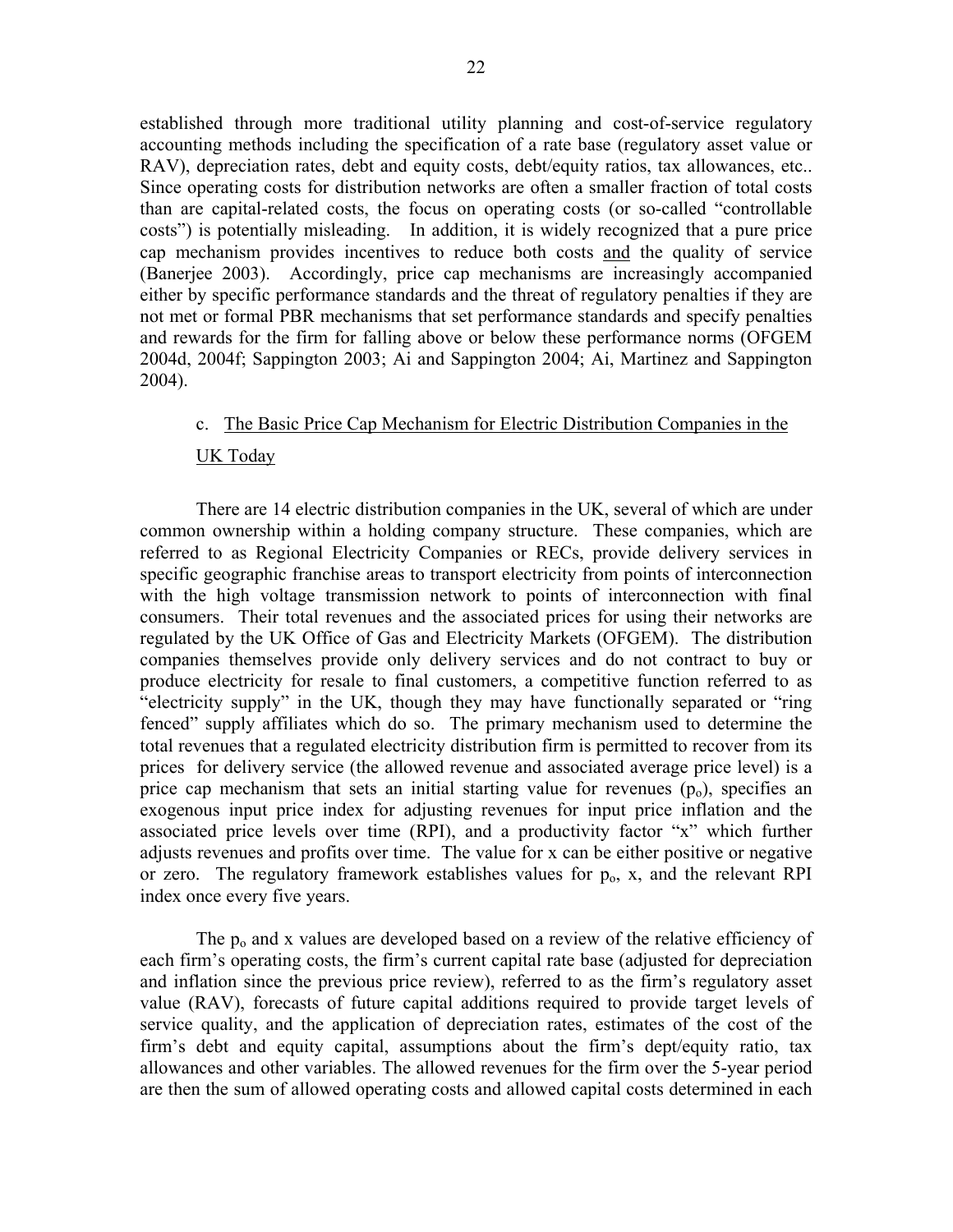year.  $P_0$  and x are chosen so that the present discounted values of revenues over the fiveyear period is equal to the present discounted value of the total operating and capitalrelated charges that have been allowed for each distribution company during the price review. The choice of the specific values for  $p_0$  and x that satisfies this present discounted value property is a matter of judgment (OFGEM 2004f). Historically, this choice was driven by the notion that the regulated firms should be given some time to achieve reductions in operating costs to the efficient benchmarked level, leading to a relatively high initial value for  $p_0$  and a value of x that brings operating costs to their efficient levels over the period the price cap is in effect. OFGEM appears to have abandoned this "glide path" approach in the most recent price review for electric distribution companies (2004), perhaps because the initial value of  $p_0$  would have otherwise increased significantly as a result of a large increase in target investment expenditures (OFGEM 2004f).

Because the overall price cap covers both capital and operating costs, the ultimate value of x depends on both the target efficiency improvements in operating costs and the forecast carrying charges on the existing RAV plus the carrying charges on allowed levels for future investments over the 5-year price control period. So, for example, real operating costs may be targeted to fall over time, implying a value of x in the RPI-x formula of say 1.5% per year. However, if capital-related costs are forecast to increase by 1.5% per year, the value of x used in the price cap mechanism over the five year period would be negative (yielding trajectory of increasing real prices) since capitalrelated charges including taxes are typically about double allowed operating costs for a UK electric distribution company.

In the most recent review of prices for electric distribution companies, each firm's price cap was set so that the value of x is zero. Accordingly, prices will rise based on changes in RPI only. As can be seen from Figure 2, there was a large range in the change in  $p<sub>o</sub>$  allowed at the beginning of the new price control period among the 14 distribution companies (- 9% to +9%) with an average increase of  $p_0$  of 1.3% from levels prevailing at the end of the last price review period (OFGEM 2004c). Figure 2 also summarizes the negotiation process that led to the final proposals. Accordingly, for each distribution company the initial level of allowed total revenues will increase with the rate of inflation with  $p_0$  set for each company so that the present discounted value of future revenues is equal to the present discounted value of the sum of target operating and capital costs over the 5-year period. The choice of a zero value for x does not imply that there are no improvements in operating cost efficiency built into the mechanism. The target improvements in operating costs are built into the total allowed cost forecasts and are reflected in the choice of  $p_0$  given OFGEM's decision to have a flat real price trajectory over the next 5-year price period. OFGEM may have decided to "smooth" the real price increase implied by the large increase in investment approved for the next price period. This is discussed further below.

Since there are 14 distribution companies in the UK, the opportunity to perform statistical analyses of how operating costs vary with various causal factors and to estimate variations in efficiency across firms readily presents itself. A variety of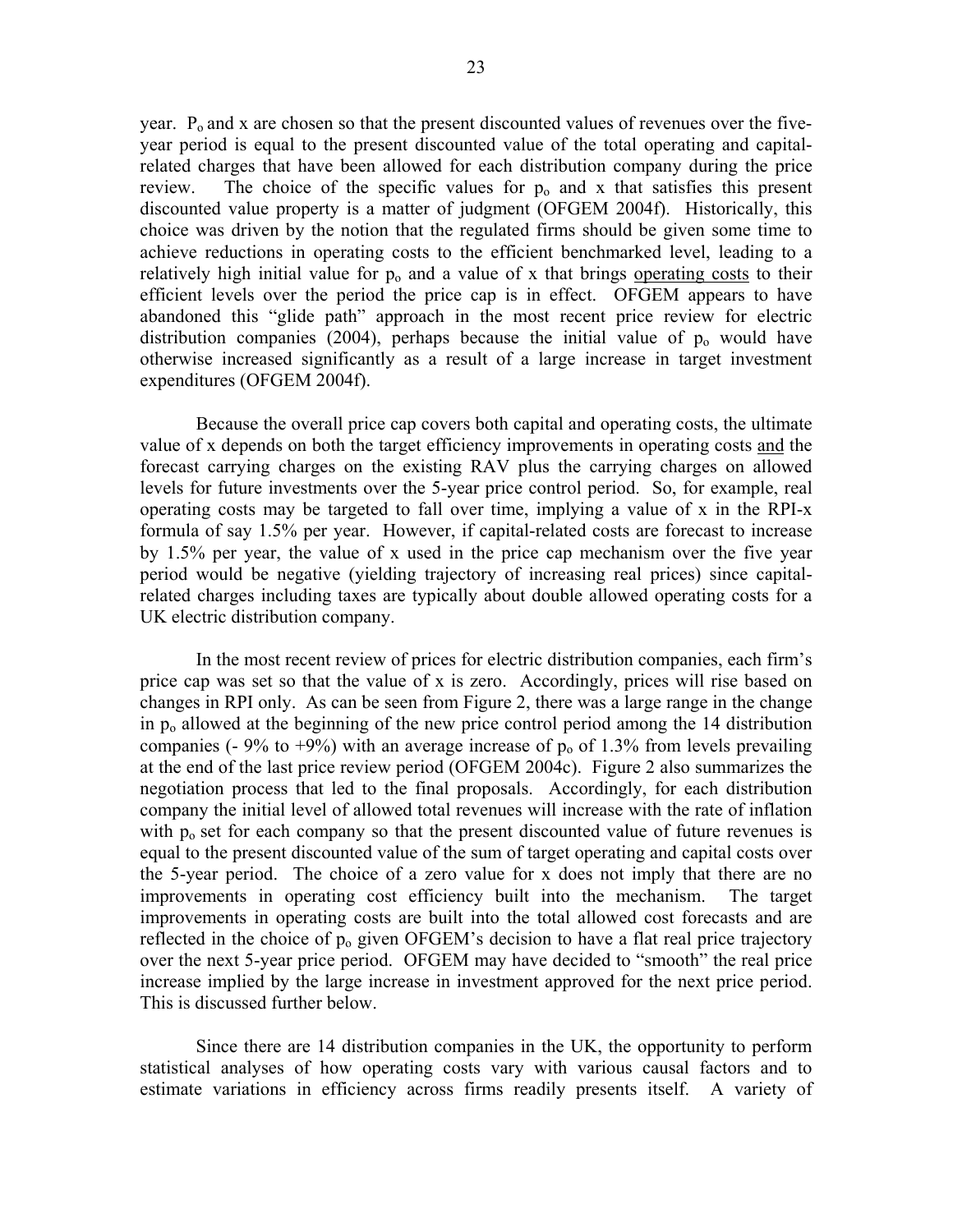statistical analyses have been used by OFGEM to arrive at operating cost targets for each of the electric distribution companies (OFGEM 2004c). These methods are now reasonably well developed and understood by the regulated firms and third parties. During the 5-year price control period, the firms are (in principle) the full residual claimants on variations between the target and the actual operating costs.

## **FIGURE 2**

## **UK ELECTRIC DISTRIBUTON PRICE CAPS 2005-2010**   $(x = 0)$

| <b>DNOs</b>            | June Initial<br>Proposals | Change  | September<br>Update | Change  | November Final<br>Proposals |
|------------------------|---------------------------|---------|---------------------|---------|-----------------------------|
|                        | %                         | %       | %                   | %       | %                           |
| CN - Midlands          | $-6.5%$                   | 2.0%    | $-4.5%$             | 1.6%    | $-2.9%$                     |
| CN - East Midlands     | $-10.8%$                  | 3.3%    | $-7.5%$             | 1.8%    | $-5.7%$                     |
| United Utilities       | $-1.8%$                   | 7.4%    | 5.6%                | 2.4%    | 8.0%                        |
| CE - NEDL              | $-11.5%$                  | 8.6%    | $-2.9%$             | $-0.8%$ | $-3.7%$                     |
| CE - YEDL              | $-14.7%$                  | 1.8%    | $-12.9%$            | 3.7%    | $-9.2%$                     |
| WPD-South West         | $-0.2%$                   | 1.8%    | 1.6%                | $-0.1%$ | 1.5%                        |
| WPD-South Wales        | 1.7%                      | 5.6%    | 7.3%                | $-1.1%$ | $6.2\%$                     |
| EDF - LPN              | $-2.5%$                   | $-1.7%$ | $-4.2%$             | 1.8%    | $-2.4%$                     |
| EDF - SPN (note 2)     | -3.7%                     | 6.7%    | 3.0%                | 4.2%    | 7.2%                        |
| EDF - EPN              | -4.6%                     | 2.5%    | $-2.1%$             | 2.0%    | $-0.1%$                     |
| <b>SP Distribution</b> | 8.4%                      | 2.2%    | 10.6%               | 1.3%    | 11.9%                       |
| SP Manweb              | 4.0%                      | -9.5%   | $-5.5%$             | $-0.4%$ | -5.9%                       |
| SSE - Hydro            | $-0.1\%$                  | 2.8%    | 2.7%                | 1.2%    | 3.9%                        |
| SSE - Southern         | 6.1%                      | 3.1%    | 9.2%                | 0.1%    | 9.3%                        |
| Average                | $-2.5%$                   | 2.5%    | $0.0\%$             | 1.3%    | 1.3%                        |

#### Note:

1. The P0 figures for November include allowances for Innovation Funding Incentive (IFI).

- Those for June and September do not include IFI.
- 2. For comparability, EDF SPN is shown on the basis of  $X = 0$ . Actual P0 will be 3.1%, with RPI +2.

#### Sorce: OFGEM (2004f)

Despite the fact that capital carrying costs are roughly twice operating costs for electric distribution companies, the benchmarking methods for determining allowed capital expenditures are much less well-developed than are those for operating costs. Of course, during any particular review period the future stream of allowed carrying charges associated with the stock of capital investments are heavily influenced by historical investments that have been included in the RAV in the past, just like under rate of return regulation. During a new price review, the carrying charges for the historical components of the RAV are affected only by the choice of the allowed returns on debt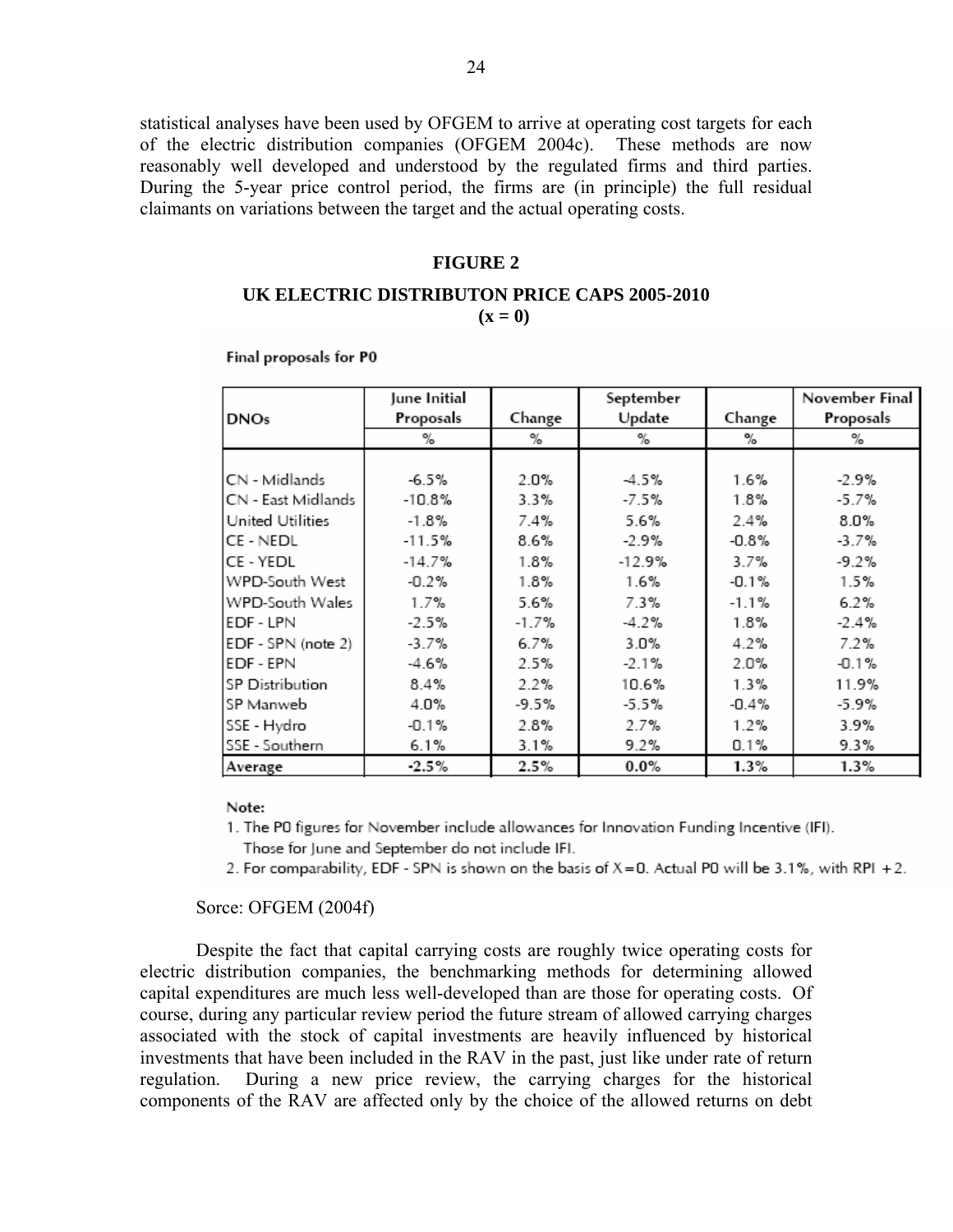and equity and the debt/equity ratio assumed for each firm, as well as any changes in depreciation rates. During a new price review, however, *future* capital investments are still a variable cost that can be influenced by the capital expenditure allowances approved by the regulator and built into the future allowed capital carrying charges. Accordingly, much of the focus of the price review is on the approval of a target capital expenditure schedule for the next five-year period. Future investments in capital facilities do not have an insignificant effect on future costs and prices, especially in light of the fact that in the latest price review OFGEM was presented with increases in capital expenditures that averaged over 50% more than had been approved for the previous 5-year price period (OFGEM 2004c, 2004f).

Formal statistical benchmarking studies of the type that are now applied to operating costs (so-called "controllable costs") have not been applied to determine allowed investment costs over the next price cap period for each electric distribution company. The appropriate investment program may vary widely depending on variables like customer growth rates, load growth rates, equipment ages and replacement expenditures, underground vs. above ground facilities, service quality improvement needs, etc., with little necessary relationship to recent historical trends. Indeed, the rate of investment in electricity network infrastructure has historically been quite cyclical. As a result, it has proven difficult to develop useful statistical benchmarks for future capital additions. Instead, each of the regulated firms presents a proposed capital investment budget to the regulator and the regulator retains engineering consultants to evaluate the proposals and takes evidence from third parties which use the distribution networks as well. This has historically been a rather contentious process, sometimes yielding significant differences between what the companies claim they need and what the consultants claim they need to meet their legal responsibilities to provide safe and reliable service efficiently.

Regulatory judgments about allowances for future capital expenditures has become a more sensitive issue for regulators in the UK (and the US) as reliability considerations have become of greater political importance, as excess capacity has been squeezed out of the legacy capital stock, and as the large amount of infrastructure investment made in the 1950s and 1960s reaches the end of its useful life. In the most recent price review in 2004 OFGEM adopted an innovative "menu" of sliding scale mechanisms approach to resolve the asymmetric information problem faced by the regulator as she tries to deal with differences between the firms' claims and the consultants' claims (OFGEM 2004f) about future capital investment requirements to meet reliability targets. The sliding scale menu allows firms to choose between getting a lower capital expenditure allowance but a higher powered incentive (and a higher expected return on investment) that allows them to retain more of the cost reduction if they can beat the target expenditure levels or a higher capital expenditure allowance combined with a lower powered sliding scale mechanism and lower expected return. (OFGEM 2004f) The sliding scale mechanism is based on the difference between the allowed capital expenditure target chosen by the firm from the menu and the firm's actual capital expenditures during the 5-year price cap period.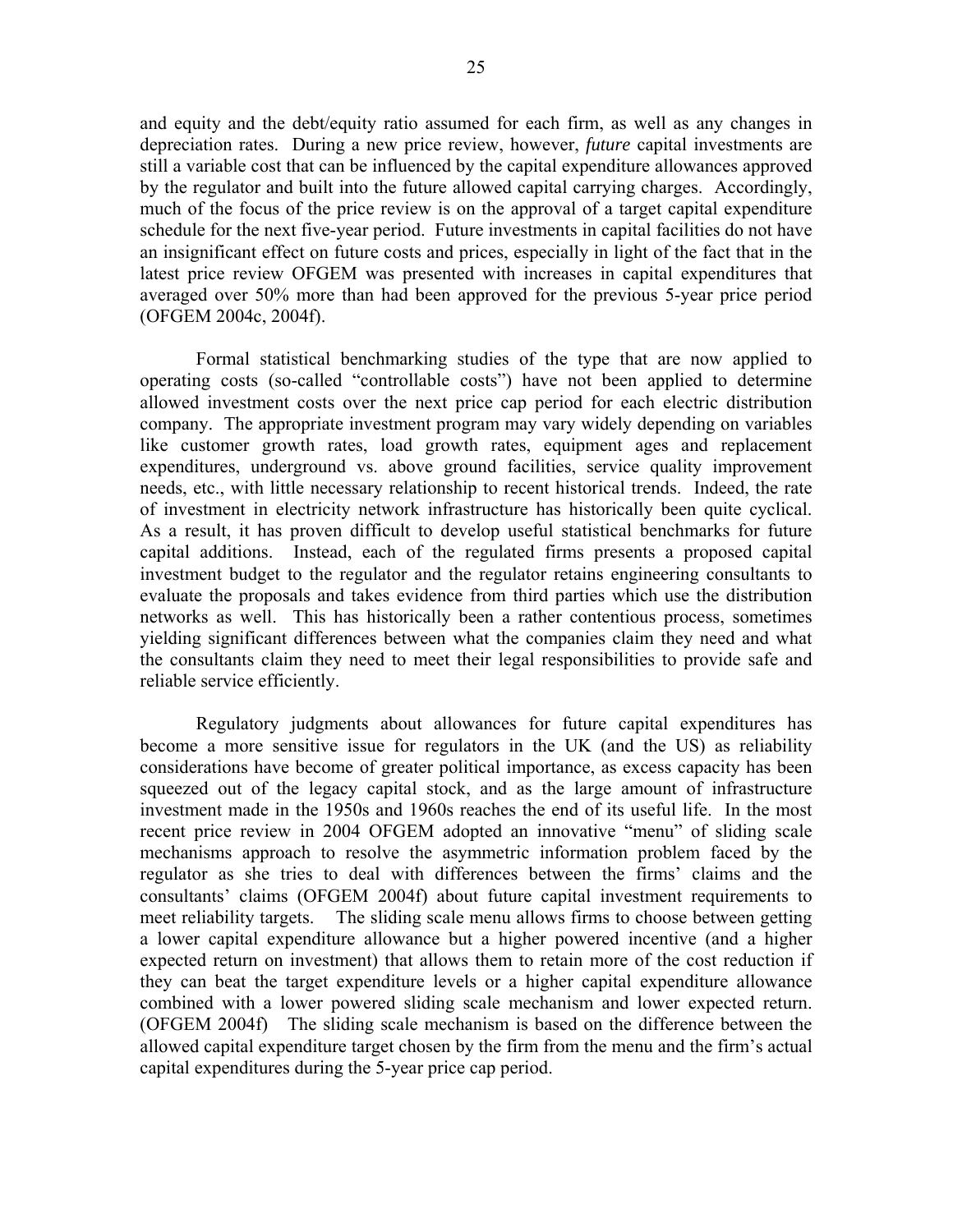The menu of sliding scale incentives is reproduced as Figure 3 below. The values for the sharing fractions are based on the ratio of the distribution company's (DNO) choice of capital expenditure target and that recommended by OFGEM's consultant (PB Power). These ratios vary between 100 and 140. For example, in Figure 3 if a firm agrees to accept a capital expenditure budget equal to 105% of the consultant's recommendation (PB Power  $= 100$  in Figure 3) it would also be choosing the sliding scale in the first column. It would get a base bonus of 2.5% of its target income. If it's actual expenditures turned out to be 70% of the target (through efficiencies) during the price control period it would get a 16.5% increase in its income as a reward. If it greatly exceeds the target and has realized capital expenditures of 140% of the target than its income is reduced by 11.5% from the target.

This is the most direct and extensive application of Laffont and Tirole's menu of cost-contingent contracts result that I have seen. However, it appears to be the case that the sliding scale scheme for capital expenditures is integrated into the price cap mechanism in a way that appears to make the power of the incentive scheme for capital expenditures appears to be different from the power of the incentive scheme applied to operating costs.

## **FIGURE 3**

| DNO:PB Power Ratio        | 100     | 105     | 110    | 115    | 120    | 125       | 130       | 135       | 140       |
|---------------------------|---------|---------|--------|--------|--------|-----------|-----------|-----------|-----------|
| Efficiency Incentive      | 40%     | 38%     | 35%    | 33%    | 30%    | 28%       | 25%       | 23%       | 20%       |
| Additional Income         | 2.5     | 2.1     | 1.6    | 1.1    | 0.6    | $-0.1$    | $-0.8$    | $-1.6$    | $-2.4$    |
| as pre-tax rate of return | 0.200%  | 0.168%  | 0.130% | 0.090% | 0.046% | $-0.004%$ | $-0.062%$ | $-0.124%$ | $-0.192%$ |
|                           |         |         |        |        |        |           |           |           |           |
| Rewards & Penalties       |         |         |        |        |        |           |           |           |           |
| Allowed expenditure       | 105     | 106.25  | 107.5  | 108.75 | 110    | 111.25    | 112.5     | 113.75    | 115       |
| Actual Exp                |         |         |        |        |        |           |           |           |           |
| 70                        | 16.5    | 15.7    | 14.8   | 13.7   | 12.6   | 11.3      | 9.9       | 8.3       | 6.6       |
| 80                        | 12.5    | 11.9    | 11.3   | 10.5   | 9.6    | 8.5       | 7.4       | 6.0       | 4.6       |
| 90                        | 8.5     | 8.2     | 7.8    | 7.2    | 6.6    | 5.8       | 4.9       | 3.8       | 2.6       |
| 100                       | 4.5     | 4.4     | 4.3    | 4.0    | 3.6    | 3.0       | 2.4       | 1.5       | 0.6       |
| 105                       | 2.5     | 2.6     | 2.5    | 2.3    | 2.1    | 1.7       | 1.1       | 0.4       | $-0.4$    |
| 110                       | 0.5     | 0.7     | 0.8    | 0.7    | 0.6    | 0.3       | $-0.1$    | $-0.7$    | $-1.4$    |
| 115                       | $-1.5$  | $-1.2$  | $-1.0$ | $-0.9$ | -0.9   | $-1.1$    | $-1.4$    | $-1.8$    | $-2.4$    |
| 120                       | -3.5    | $-3.1$  | $-2.7$ | $-2.5$ | $-2.4$ | $-2.5$    | $-2.6$    | -3.0      | $-3.4$    |
| 125                       | $-5.5$  | $-4.9$  | $-4.5$ | $-4.2$ | $-3.9$ | $-3.8$    | $-3.9$    | $-4.1$    | $-4.4$    |
| 130                       | $-7.5$  | $-6.8$  | $-6.2$ | $-5.8$ | $-5.4$ | $-5.2$    | $-5.1$    | $-5.2$    | $-5.4$    |
| 135                       | $-9.5$  | $-8.7$  | -8.0   | $-7.4$ | $-6.9$ | $-6.6$    | $-6.4$    | $-6.3$    | $-6.4$    |
| 140                       | $-11.5$ | $-10.6$ | $-9.7$ | -9.0   | $-8.4$ | $-8.0$    | $-7.6$    | $-7.5$    | $-7.4$    |

## **SLIDING SCALE MATRIX FOR CAPITAL EXPENDITURE ALLOWANCE**

where, for example:

(top-left corner)  $16.5 = (105 - 70) \times 40\% + 2.5$ (bottom-right)  $-7.4 = (115 - 140) \times 20\% - 2.4$ 

Source: OFGEM 2004f, p.87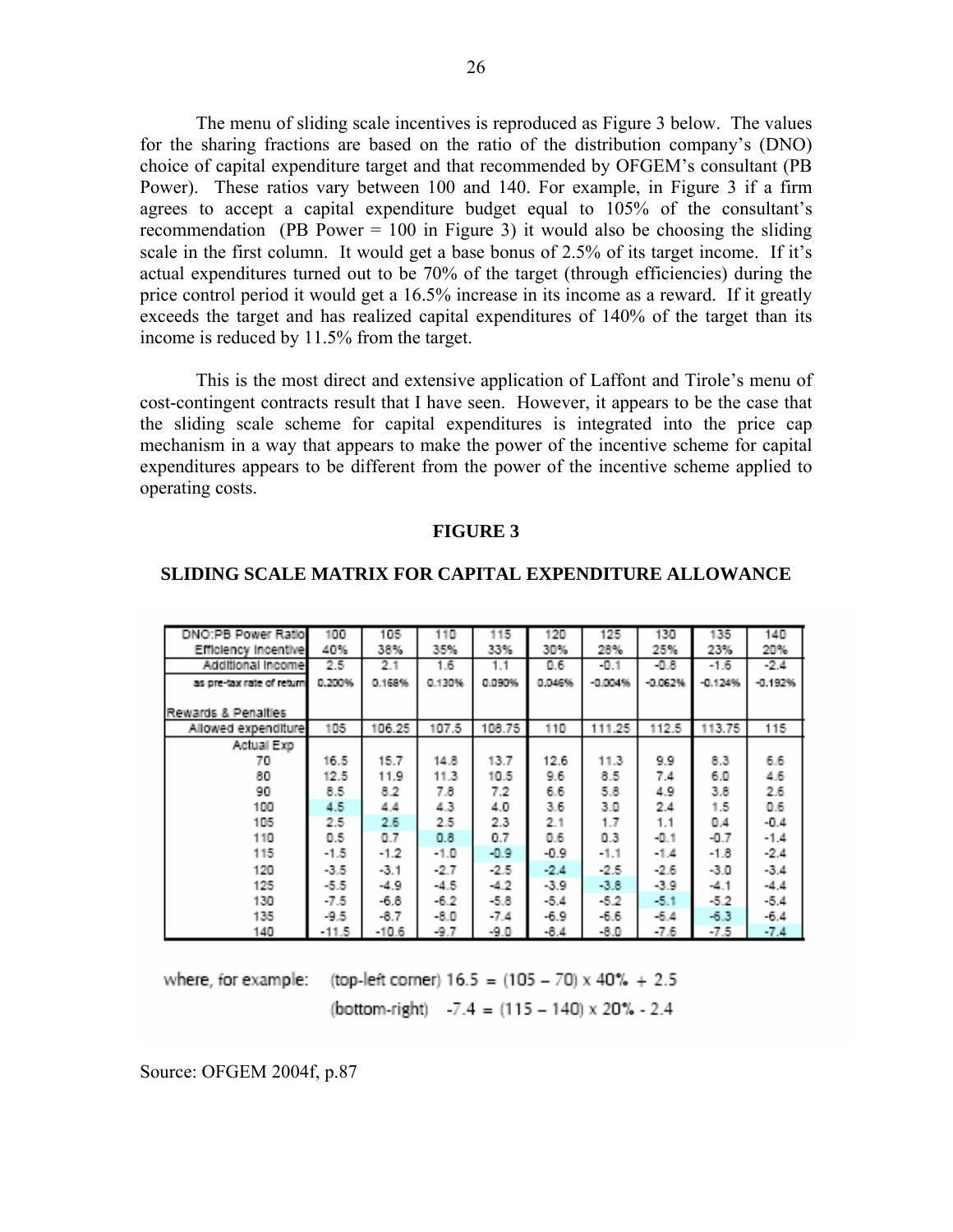Once the capital investment target for the price control period is determined, these investments are added to the starting value for the RAV or rate base as they are made. Depreciation charges for both the historical and new investments are then calculated for each future year. The depreciation charges are a current capital expense in each year and are simultaneously deducted from the RAV. An allowed rate of return equal to the firm's weighted average real cost of capital before tax adjustments is determined and applied to the RAV in each year. This yields a 5-year cash flow profile of real capital service charges reflecting depreciation on historical and allowed future investments and the firm's real opportunity cost of capital to which capital related taxes are added. See Figure 4. As discussed further below, the details of these computations for capital-related cost allowances are matched to the inflation adjusted price cap mechanism, but the basic concepts are quite similar to those applied to turn capital investments into a flow of capital service costs under traditional rate of return regulation (Joskow, 2005a).

## **FIGURE 4**

|                 | Mid-point<br>(Initial Proposals and<br>September Update)<br>(per cent) | <b>Final Proposals</b><br>(per cent) |
|-----------------|------------------------------------------------------------------------|--------------------------------------|
| Cost of debt    | 4.1                                                                    | 4.1                                  |
| Cost of equity  | 7.25                                                                   | 7.5                                  |
| Gearing         | 60                                                                     | 57.5                                 |
| Vanilla WACC    | 5.4                                                                    | $5.5^{33}$                           |
| Post-tax        | 4.6                                                                    | 4.8                                  |
| $Pre$ -ta $x^*$ | 6.6                                                                    | 6.9                                  |

## **OFGEM COST OF CAPITAL ASSUMPTIONS**

\* based on a traditional tax wedge approach; compares to 6.5 per cent in the previous Electricity Distribution price control review and 6.25 per cent in the last Transco price control review; equivalent to approximately 8 per cent taking account of actual tax allowances proposed.

## Source: OFGEM (2004f, p. 109)

The allowed capital charges for each year are then added to the allowed operating cost expenses for that year to yield the target *total costs* for each year of the price control period. This process leads to a set of future allowed *real* operating and capital-service related costs which will automatically be adjusted in nominal terms each year by the realized rate of inflation in the RPI index chosen. A  $p_0$  and x value are chosen that together yield allowed revenues whose present discounted value is equal to the present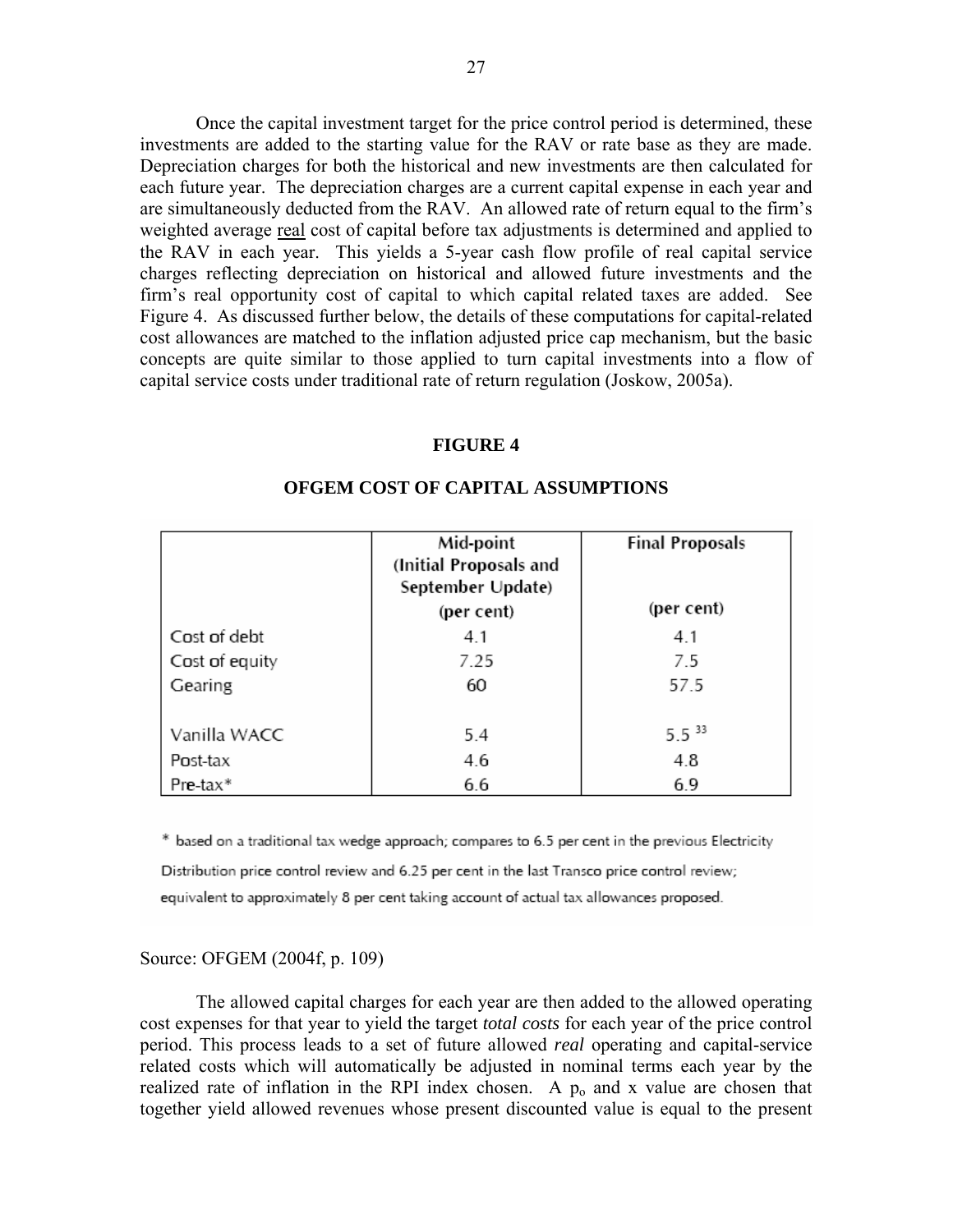discounted value of allowed costs. As noted earlier, in the most recent price review OFGEM chose to set x to zero which has the effect of "backloading" the revenues toward the end of the price review period. An example of what the various operating and capital cost components look like for one distribution company (United Utilities) is displayed in Table 1.

# **TABLE 1**

# **ALLOWED 2005 COSTS (YEAR 1) FOR ONE UK DISTRIBUTION COMPANY**

|                   |       | £millions |                          |
|-------------------|-------|-----------|--------------------------|
| Operating costs:  | 67.0  |           | Change in $p_0 = +8.0\%$ |
| Capital charges:  | 103.5 |           | $x = 0$                  |
| Tax allowances:   | 16.0  |           |                          |
| Capex incentives: | 3.4   |           |                          |
| Opex incentives:  | 1.4   |           |                          |
| Pensions:         | 16.0  |           |                          |
| Other:            | 1.5   |           |                          |
| <b>TOTAL</b>      | 212.3 |           |                          |

Source: OFGEM 2004f, p. 127.

There are a number of issues that have not been fully resolved in this price setting and incentive mechanism specification process. First, as already noted, the 5-year ratchet potentially leads to differential incentives for cost reduction depending on how close the firm is to the next price review. OFGEM has indicated that it is aware of this problem and is committed to allowing firms to keep the benefits of "outperformance" (and presumably the costs of underperformance) for a full five years regardless of when during the 5-year review period the outperformance actually occurs. For capital expenditures, OFGEM has adopted a formula for rolling adjustments in the value of capital assets used for regulatory purposes (regulatory asset value or RAV) so that outperformance or underperformance incentives and penalties are reflected in prices for a five-year period. Although OFGEM has made a commitment to allow operating cost (OPEX) savings to be retained for five years, it did not adopt a formal rolling OPEX adjustment mechanism in the latest price review do to imperfections in the operating cost accounting and reporting protocols that now exist (OFGEM 2004f). OFGEM has started a process to develop a better uniform system of accounts and reporting requirements to facilitate improvements in the incentive regulation mechanisms.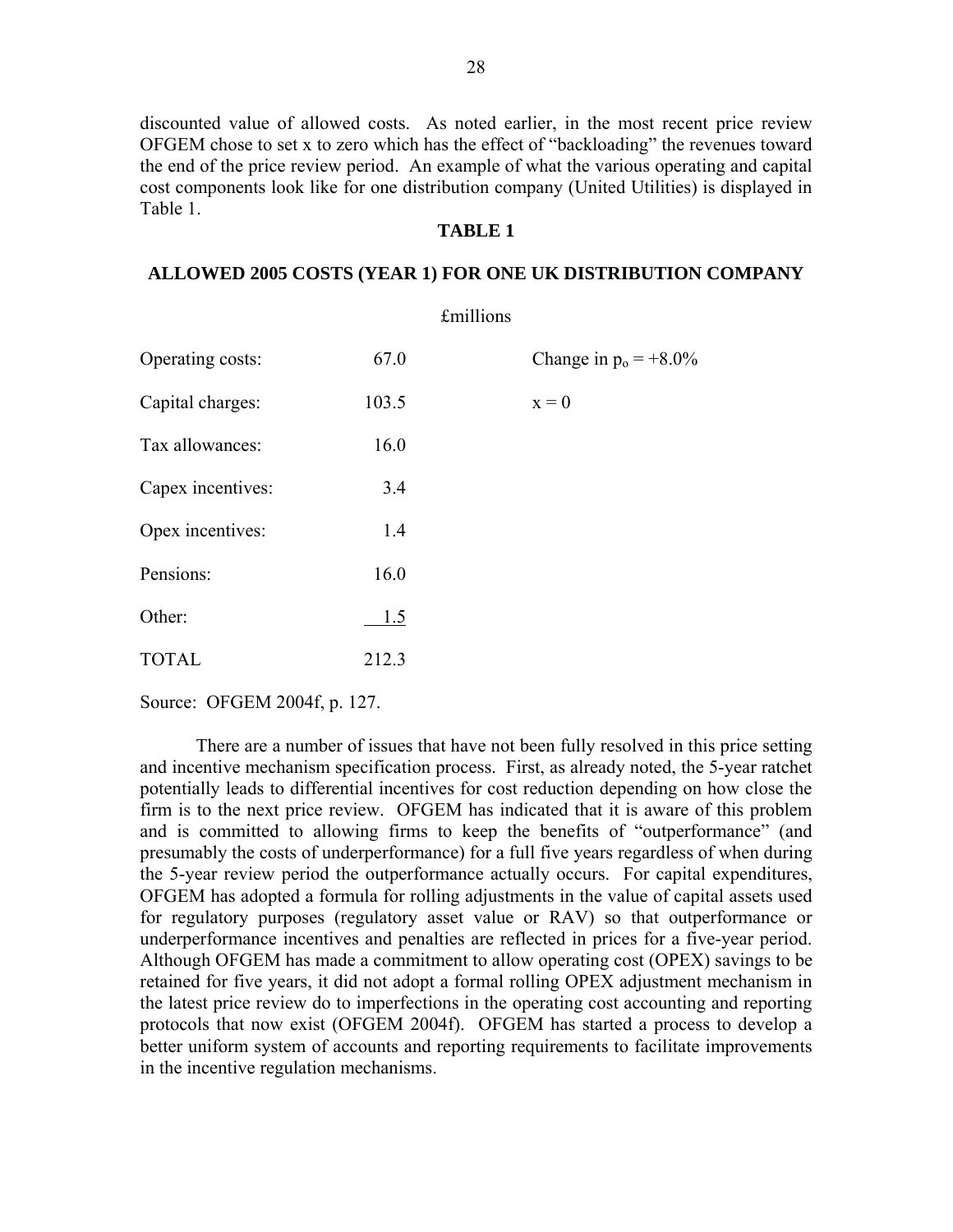A second set of issues involves potential asymmetries between the treatment of operating costs and capital costs. The power of the incentive schemes for operating costs and capital costs appears to be different for at least two reasons. First, the sliding scale mechanism applies to capital cost variations but not operating cost variations. In addition, there is not a well defined line between what is an operating cost that is expensed in a single year and what costs can be capitalized. The firms may have incentives to capitalize operating costs to beat the OPEX incentives during the current review period in the hope that they will be included in the RAV during the next review period. OFGEM is making efforts to better define rules for capitalizing expenditures to deter this kind of gaming. Finally, when there is capital cost overspending the firm gets another crack to recover at least the undepreciated portion of these expenditures beginning in the next price review. Capital expenditures have lives that are typically much longer than the five year review period. How should capital expenditures that exceed or fall short of targets be treated in the next price review? Ordinarily these variances in capital expenditures may be handled through the incentive mechanism discussed above, including the impact of the rolling RAV calculation. However, firms can try to make the case that overspending was justified and get it fully included in the next price review and OFGEM may claw back benefits of underspending that was due to reductions in service rather than efficiencies. Obviously, these adjustments may be quite subjective and need to be evaluated on a case by case basis.

A third set of issues relates to incentives to reduce both operating and capital costs today to increase profits during the current price control period, but with the result that service quality deteriorates either during the current review period or in subsequent periods. Deferred maintenance (e.g. tree trimming) and deferred capital expenditures may lead to the deterioration of service quality in either the short run or the long run or both. Regulated firms may hope that they can use adverse service quality trends to argue for higher allowances for operating and capital costs in future price reviews. The UK regulatory process tries to deal with the relationships between operating and capital cost expenditures and service quality in two ways. First, there are service quality performance norms and incentives that I will discuss presently. Second, OFGEM reserves the right to "claw back" capital cost savings if they are clearly not the result of efficiencies but rather reflect efforts to cut services in the short run or the long run. This is not an ideal approach since operating expenditures, capital expenditures and service quality are related in complex ways over time and space. Indeed it sounds like "prudence reviews" that are a component of traditional cost of service regulation in the U.S. Moreover, operating cost benchmarking studies that do not take service quality and the quality of the capital stock into account can lead to misleading conclusions (Giannakis, Jamasb and Pollitt 2004).

There is a final issue involving capital cost accounting that has been addressed properly in the UK, but not in all countries that have implemented price cap mechanisms. When a price cap mechanism  $(RPI - x)$  is applied to capital costs, the calculation of the amortization formula for capital (depreciation, rate of return on investment) and the valuation of the capital stock (rate base or RAV) need to be done in a particular way to ensure that there is not over or underpayment for capital services over the lives of capital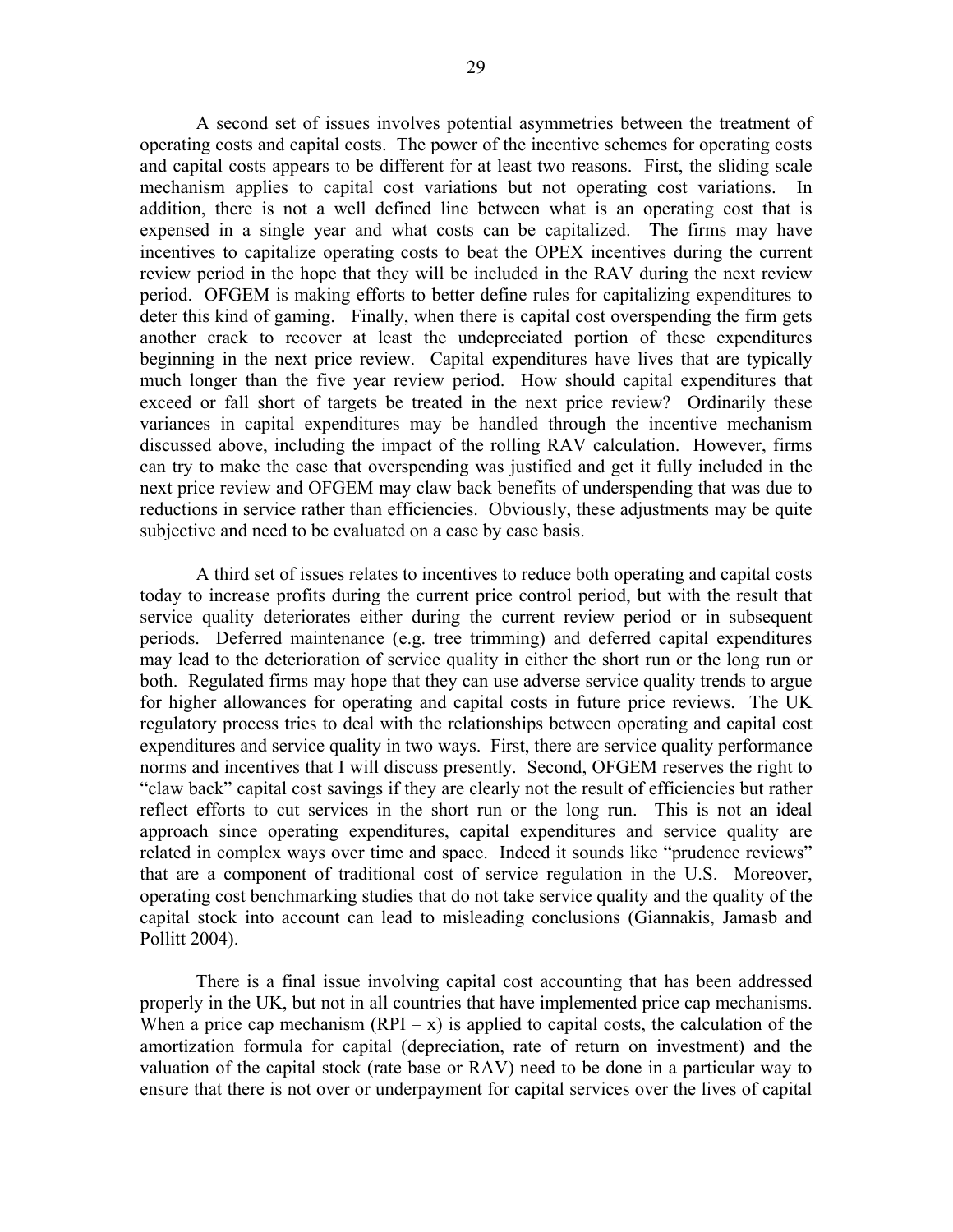investments. Specifically, at the time of a price review the RAV (original cost of capital investments less depreciation) should be adjusted for inflation that has occurred since the last price review and the allowed rate of return on the RAV during the price review period should be based on the real cost of debt and equity capital net of taxes, with tax allowances then added back in. Since prices are based on both operating and capital costs, the RPI - x formula essentially yields a nominal return equal to the real cost of capital plus the rate of inflation. Capital related charges rise with the rate of inflation in this case and this is consistent with the RAV rising with the rate of inflation, together yielding an approximation to the economic depreciation rate (depending exactly on how the depreciation rates are set; Joskow 2005a, Schmalensee 1989a). Simply bolting a price cap mechanism on to the capital cost accounting formulas used in the U.S. (Joskow 2005a) would lead to the wrong result since regulated prices in the U.S. are based on the nominal cost of capital and a depreciated original cost rate base (RAV) that is not adjusted for inflation.

# d. Service Quality Incentives for Electric Distribution Companies in the UK and the U.S. $^{13}$

Any incentive regulation mechanism that provides incentives only for cost reduction also potentially creates incentives to reduce service quality when service quality and costs are positively related to one another. The regulatory mechanisms developed for electric distribution companies in the UK have included an additional set of incentive mechanisms to provide incentives for the regulated firms to maintain or enhance service quality. Adding quality-related incentives to cost-control incentives makes good sense in theory and in practice. However, integrating these incentive mechanisms into a package that gives the correct incentives on all relevant margins remains a considerable challenge for incentive regulation in practice.

 OFGEM has developed several incentive mechanisms targeted at various dimensions of performance. These include: (a) two distribution service interruption incentive mechanisms targeted at the number of outages and the number of minutes per outage, (b) storm interruption payment obligations targeted at distribution company response times to outages caused by severe weather events, (c) quality of telephone responses during both ordinary weather conditions and storm conditions, (d) and a discretionary award based on surveys of customer satisfaction. Overall, about 4% of total revenue on the downside and an unlimited fraction of total revenue on the upside are subject to these quality of service incentive mechanisms. See Figure 5. Is this the right allocation of financial risk to variations in service quality? Nobody really knows.

1

 $<sup>13</sup>$  The UK has also applied incentive arrangements for distribution system losses that I will not discuss</sup> here.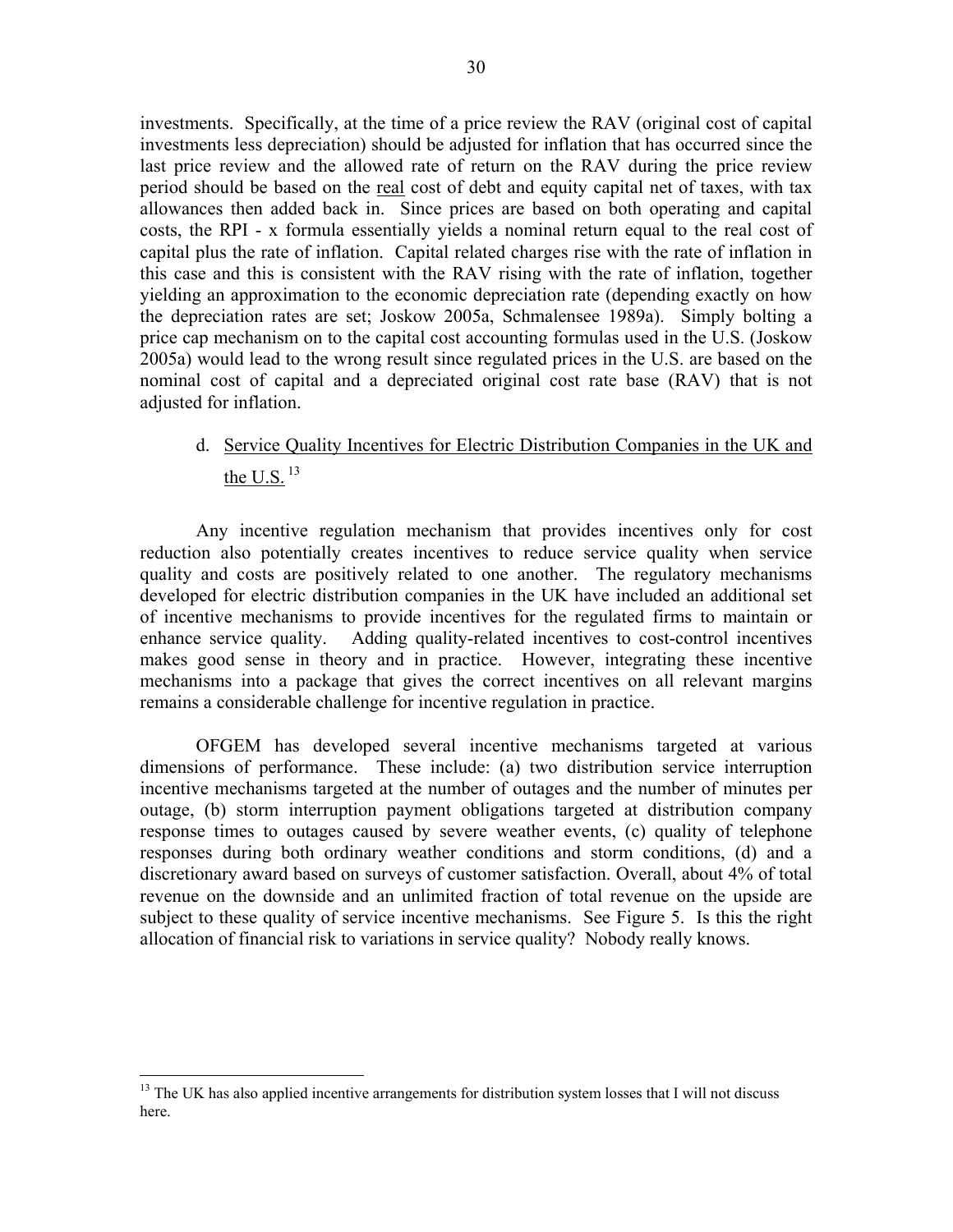| Incentive arrangement                                | Current              | Proposal                                   |
|------------------------------------------------------|----------------------|--------------------------------------------|
| Interruption incentive scheme                        | $+2\%$ to -1.75%     | $+/-3%$                                    |
| Storm compensation arrangements                      | $-1%$                | - 2%                                       |
| Other standards of performance                       | Uncapped             | Uncapped                                   |
| Quality of telephone response                        | $+/- 0.125%$         | $+0.05\%$ to $-0.25\%$                     |
| Quality of telephone response in storm<br>conditions | Not applicable       | 0 initially<br>$+/-0.25%$ for 3 yrs        |
| Discretionary reward scheme                          | Not applicable       | Up to $+£1m$                               |
| Overall cap/total <sup>10</sup>                      | $+2\%$ to $-2.875\%$ | 4% on downside<br>No overall cap on upside |

# **REVENUE EXPOSURE TO QUALITY OF SERVICE VARIATIONS**

Source: OFGEM 2004f, page 16.

 OFGEM uses statistical and engineering benchmarking studies and forecasts of planned maintenance outages to develop targets for the number of customer outages and the average number of minutes per outage for each distribution company. The individual distribution companies are disaggregated into different types (e.g. voltages) of distribution circuits and performance benchmarks and targets are developed for each based on comparative historical experience and engineering norms. Aggregate performance targets for each distribution company are then defined by re-aggregating the targets for each type of circuit (OFGEM (2004c) appendix to June 2004 proposals) to match up circuits that make up each electric distribution company. Both planned (maintenance) and unplanned outages are taken into account to develop the outage targets. The targets incorporate performance improvements over time and reflect, in part, customer surveys of the value of improved service quality. There is a fairly wide range in the targets among the 14 distribution companies in the UK, reflecting differences in the configurations of the networks. OFGEM also has added cost allowances into the price control  $(p_0)$  to reflect estimates of the costs of improving service quality in these dimensions. See Figures 6 and 7.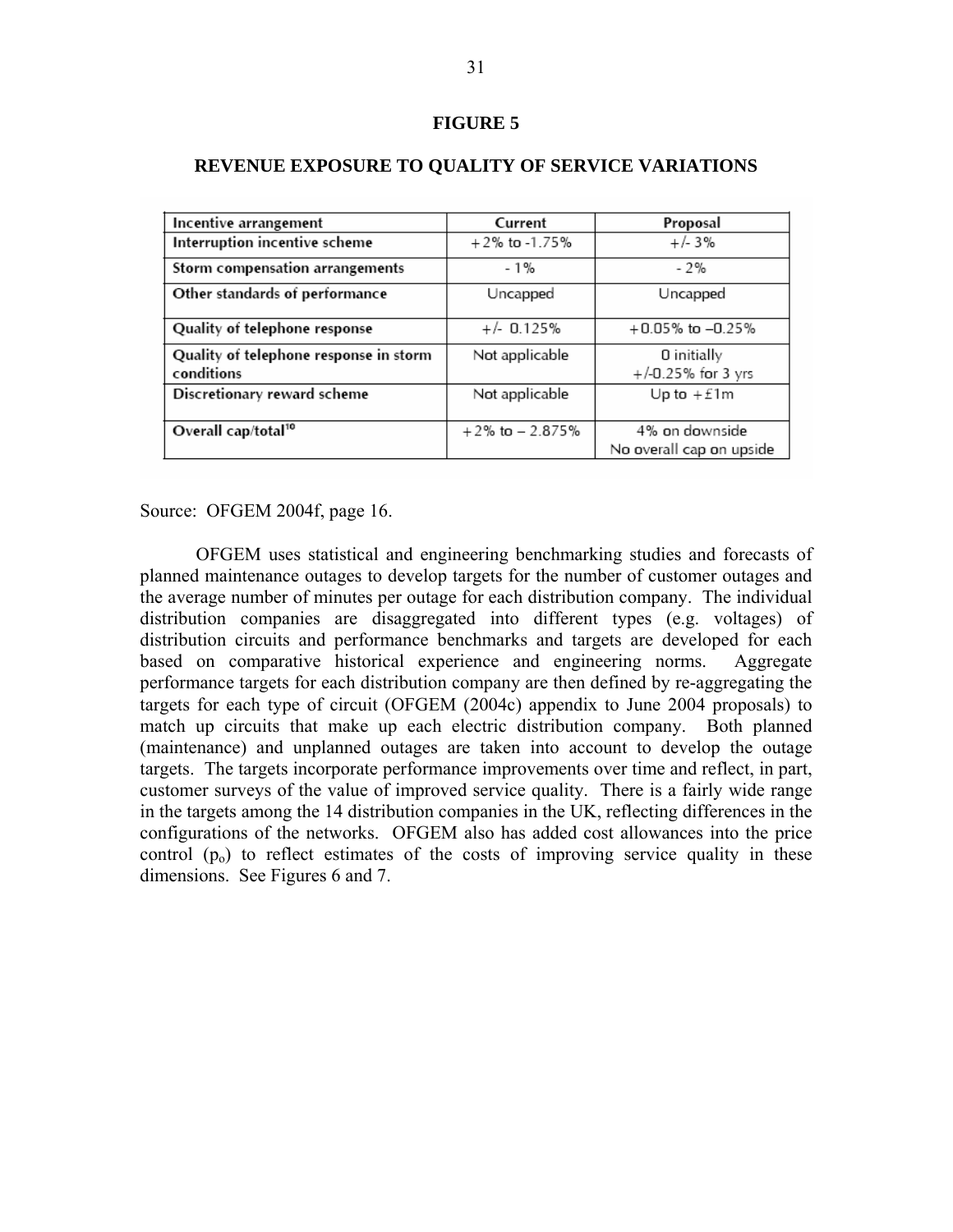# **FIGURE 6**

# **TARGETS FOR AVERAGE NUMBER OF CUSTOMER INTERUPTIONS BY DISTRIBUTION COMPANY AND YEAR**

|                    |         | Actuals |         | Target  |         |         |         |         |
|--------------------|---------|---------|---------|---------|---------|---------|---------|---------|
|                    | 2001/02 | 2002/03 | 2003/04 | 2005/06 | 2006/07 | 2007/08 | 2008/09 | 2009/10 |
| CN - Midlands      | 120.1   | 99.8    | 113.1   | 109.4   | 107.8   | 106.2   | 104.6   | 103.0   |
| CN - East Midlands | 77.0    | 74.7    | 83.4    | 77.9    | 77.5    | 77.1    | 76.7    | 76.3    |
| United Utilities   | 55.5    | 65.7    | 50.3    | 57.2    | 57.1    | 57.1    | 57.1    | 57.1    |
| CE - NEDL          | 82.2    | 76.5    | 64.9    | 74.5    | 74.5    | 74.5    | 74.5    | 74.5    |
| CE - YEDL          | 77.4    | 62.8    | 66.0    | 68.7    | 68.6    | 68.5    | 68.5    | 68.4    |
| WPD - South West   | 100.7   | 81.8    | 71.0    | 84.5    | 84.5    | 84.5    | 84.5    | 84.5    |
| WPD - South Wales  | 112.7   | 96.0    | 94.7    | 99.7    | 98.2    | 96.8    | 95.3    | 93.9    |
| EDF - LPN          | 38.0    | 35.8    | 34.7    | 36.2    | 36.2    | 36.2    | 36.2    | 36.2    |
| EDF - SPN          | 93.0    | 88.4    | 96.1    | 90.5    | 88.5    | 86.5    | 84.5    | 82.5    |
| EDF - EPN          | 101.0   | 84.7    | 89.6    | 90.3    | 88.8    | 87.2    | 85.7    | 84.2    |
| SP Distribution    | 59.0    | 63.4    | 60.2    | 60.9    | 60.8    | 60.8    | 60.8    | 60.8    |
| SP Manweb          | 46.1    | 41.0    | 49.2    | 46.7    | 46.7    | 46.7    | 46.7    | 46.7    |
| SSE - Hydro        | 115.4   | 90.0    | 84.1    | 96.2    | 95.8    | 95.5    | 95.2    | 94.9    |
| SSE - Southern     | 98.3    | 91.5    | 86.1    | 91.0    | 90.1    | 89.2    | 88.3    | 87.4    |
| Average            | 83.1    | 75.0    | 75.3    | 77.1    | 76.5    | 75.8    | 75.1    | 74.5    |

Source: OFGEM 2004f, p.17

# **FIGURE 7**

# **TARGETS FOR AVERAGE CUSTOMER MINUTES LOST BY DISTRIBUTION COMPANY AND YEAR**

|                    |         | Actuals |         |         |         | Target  |         |         |
|--------------------|---------|---------|---------|---------|---------|---------|---------|---------|
|                    | 2001/02 | 2002/03 | 2003/04 | 2005/06 | 2006/07 | 2007/08 | 2008/09 | 2009/10 |
| CN - Midlands      | 116.9   | 100.9   | 100.3   | 102.3   | 98.5    | 94.7    | 91.0    | 87.2    |
| CN - East Midlands | 87.0    | 78.5    | 84.8    | 80.1    | 76.7    | 73.4    | 70.0    | 66.7    |
| United Utilities   | 61.7    | 65.6    | 57.4    | 59.8    | 58.1    | 56.4    | 54.7    | 53.0    |
| CE - NEDL          | 83.9    | 67.7    | 65.8    | 71.4    | 70.4    | 69.4    | 68.4    | 67.4    |
| CE - YEDL          | 72.6    | 66.2    | 71.8    | 68.5    | 66.8    | 65.1    | 63.4    | 61.7    |
| WPD - South West   | 78.6    | 57.9    | 50.2    | 62.2    | 62.2    | 62.2    | 62.2    | 62.2    |
| WPD - South Wales  | 83.3    | 69.5    | 63.8    | 72.2    | 72.2    | 72.2    | 72.2    | 72.2    |
| EDF - LPN          | 40.8    | 41.7    | 38.2    | 40.2    | 40.1    | 40.1    | 40.1    | 40.0    |
| EDF - SPN          | 93.3    | 77.4    | 86.7    | 81.4    | 77.0    | 72.6    | 68.2    | 63.8    |
| EDF - EPN          | 77.5    | 74.6    | 73.4    | 73.7    | 72.2    | 70.6    | 69.1    | 67.6    |
| SP Distribution    | 61.8    | 70.3    | 73.4    | 64.9    | 61.2    | 57.6    | 54.0    | 50.4    |
| SP Manweb          | 50.2    | 49.9    | 61.0    | 51.8    | 49.9    | 48.0    | 46.1    | 44.2    |
| SSE - Hydro        | 135.6   | 79.6    | 75.6    | 95.9    | 94.9    | 93.9    | 93.0    | 92.0    |
| SSE - Southern     | 95.8    | 78.8    | 76.2    | 82.0    | 80.5    | 78.9    | 77.4    | 75.8    |
| Average            | 79.7    | 70.8    | 71.1    | 71.8    | 69.8    | 67.8    | 65.8    | 63.8    |

Source: OFGEM 2004f, p. 17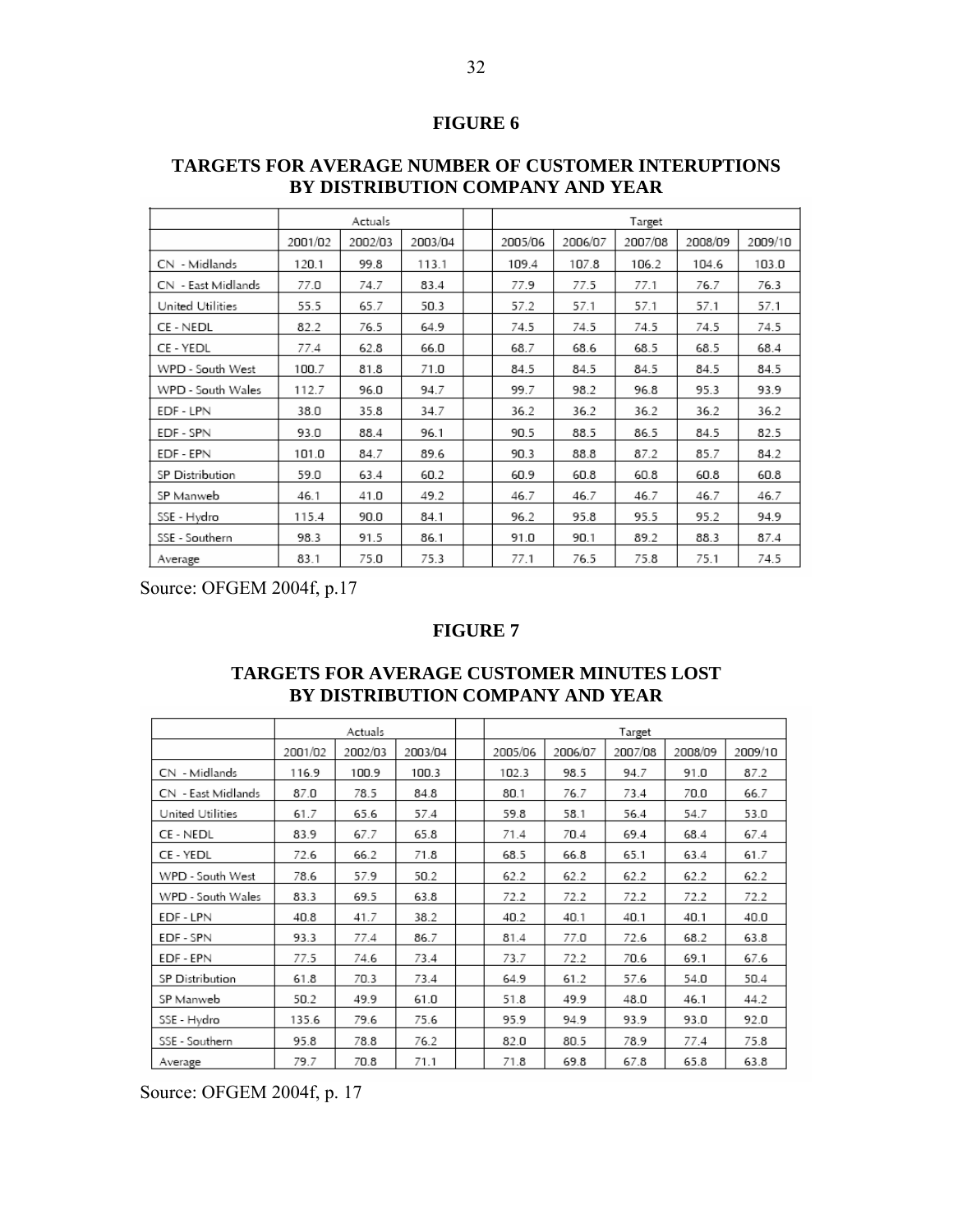Once the performance targets are set, a financial penalty/reward structure needs to be applied to it to transform the physical targets into financial penalties and rewards. The natural approach would be to apply estimates of the value of outages and outage minutes to customers (OFGEM surveys indicated customers valued reducing the number of minutes per outage more than the number of outages) to define prices for outages and outage duration. OFGEM did not take this approach in the most recent distribution company price review. Instead it developed prices for outages and outage duration by taking the target revenue at risk and dividing it by a performance band around the target (25% and 30% respectively). This approach seems rather arbitrary and yields a fairly wide variation in the effective price per outage and the price per minute of outage across distribution companies. See Figure 8.

OFGEM has also adopted a storm restoration compensation incentive mechanism. The distribution companies are given incentives to restore service within a specified time period and if they do not they must pay compensation to customers as defined in the incentive mechanism. The mechanism includes adjustments for exceptional events. Under normal weather conditions customers are eligible to be paid £50 pounds for an interruption that lasts more than 24 hours  $(f100)$  for non-domestic) and a further  $f25$  for each subsequent 12-hour period. It is not clear where the values for these payments come from. If a customer consumes 20 kWh per day (600 kWh per month) the implied value of lost load is £2.5 per lost kWh or roughly \$5000/Mwh of lost energy. Alternative compensation arrangements are applied when there are severe weather conditions. Both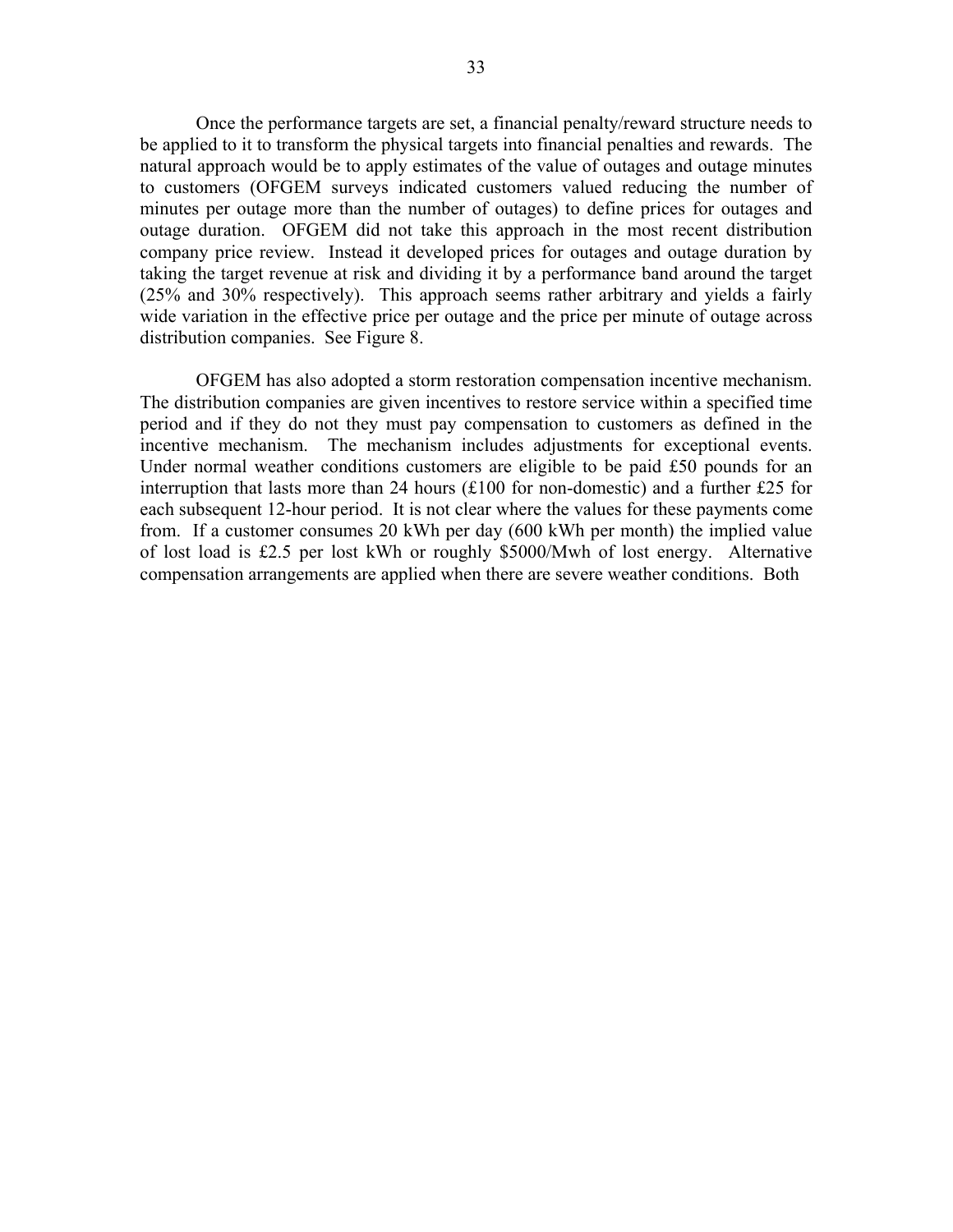| <b>FIGURE 9</b>                                                   |  |  |  |  |  |  |
|-------------------------------------------------------------------|--|--|--|--|--|--|
| <b>INCENTIVE PAYMENTS/PENALTIES FOR INTERRUPTIONS AND MINUTES</b> |  |  |  |  |  |  |
| <b>LOST BY DISTRIBUTION COMPANY AND YEAR</b>                      |  |  |  |  |  |  |

| Incentive rates for the number of customers interrupted per 100 customers (£m/CI - 02/03 prices) |        |        |        |        |         |                                    |  |  |
|--------------------------------------------------------------------------------------------------|--------|--------|--------|--------|---------|------------------------------------|--|--|
| <b>DNO</b>                                                                                       | 2005/6 | 2006/7 | 2007/8 | 2008/9 | 2009/10 | 2004/5<br>IIP<br>incentive<br>rate |  |  |
| CN - Midlands                                                                                    | 0.10   | 0.11   | 0.11   | 0.11   | 0.11    | 0.06                               |  |  |
| CN - East Midlands                                                                               | 0.15   | 0.15   | 0.15   | 0.15   | 0.16    | 0.09                               |  |  |
| United Utilities                                                                                 | 0.18   | 0.18   | 0.18   | 0.19   | 0.19    | 0.13                               |  |  |
| CE - NEDL                                                                                        | 0.10   | 0.10   | 0.10   | 0.10   | 0.10    | 0.06                               |  |  |
| CE - YEDL                                                                                        | 0.13   | 0.14   | 0.14   | 0.14   | 0.14    | 0.08                               |  |  |
| WPD - South West                                                                                 | 0.10   | 0.10   | 0.10   | 0.10   | 0.11    | 0.07                               |  |  |
| WPD - South Wales                                                                                | 0.07   | 0.07   | 0.07   | 0.08   | 0.08    | 0.03                               |  |  |
| $EDF - LPN$                                                                                      | 0.29   | 0.30   | 0.30   | 0.31   | 0.31    | 0.24                               |  |  |
| $EDF - SPN$                                                                                      | 0.09   | 0.09   | 0.09   | 0.10   | 0.10    | 0.05                               |  |  |
| EDF - EPN                                                                                        | 0.15   | 0.15   | 0.16   | 0.16   | 0.17    | 0.10                               |  |  |
| SP Distribution                                                                                  | 0.23   | 0.23   | 0.23   | 0.23   | 0.23    | 0.13                               |  |  |
| SP Manweb                                                                                        | 0.18   | 0.18   | 0.18   | 0.18   | 0.18    | 0.11                               |  |  |
| SSE - Hydro                                                                                      | 0.08   | 0.08   | 0.08   | 0.09   | 0.09    | 0.04                               |  |  |
| SSE - Southern                                                                                   | 0.18   | 0.18   | 0.18   | 0.19   | 0.19    | 0.11                               |  |  |
| Average                                                                                          | 0.15   | 0.15   | 0.15   | 0.15   | 0.15    | 0.10                               |  |  |

| Incentive rate for the number of customer minutes lost per customer (£m/CML) |        |        |        |        |         |                                    |  |  |
|------------------------------------------------------------------------------|--------|--------|--------|--------|---------|------------------------------------|--|--|
| <b>DNO</b>                                                                   | 2005/6 | 2006/7 | 2007/8 | 2008/9 | 2009/10 | 2004/5<br>11P<br>incentive<br>rate |  |  |
| CN - Midlands                                                                | 0.14   | 0.15   | 0.15   | 0.16   | 0.17    | 0.10                               |  |  |
| CN - East Midlands                                                           | 0.18   | 0.19   | 0.20   | 0.21   | 0.23    | 0.17                               |  |  |
| United Utilities                                                             | 0.22   | 0.23   | 0.23   | 0.24   | 0.25    | 0.16                               |  |  |
| CE – NEDL                                                                    | 0.13   | 0.13   | 0.14   | 0.14   | 0.14    | 0.08                               |  |  |
| CE - YEDL                                                                    | 0.17   | 0.18   | 0.18   | 0.19   | 0.20    | 0.16                               |  |  |
| WPD - South West                                                             | 0.17   | 0.17   | 0.17   | 0.18   | 0.18    | 0.13                               |  |  |
| WPD - South Wales                                                            | 0.12   | 0.12   | 0.12   | 0.12   | 0.13    | 0.05                               |  |  |
| EDF-LPN                                                                      | 0.33   | 0.33   | 0.34   | 0.35   | 0.35    | 0.25                               |  |  |
| EDF-SPN                                                                      | 0.12   | 0.13   | 0.14   | 0.15   | 0.16    | 0.09                               |  |  |
| EDF - EPN                                                                    | 0.23   | 0.24   | 0.25   | 0.25   | 0.26    | 0.17                               |  |  |
| SP Distribution                                                              | 0.27   | 0.28   | 0.30   | 0.33   | 0.35    | 0.14                               |  |  |
| SP Manweb                                                                    | 0.20   | 0.21   | 0.22   | 0.23   | 0.24    | 0.12                               |  |  |
| SSE – Hydro                                                                  | 0.10   | 0.11   | 0.11   | 0.11   | 0.11    | 0.04                               |  |  |
| SSE - Southern                                                               | 0.24   | 0.25   | 0.26   | 0.27   | 0.28    | 0.15                               |  |  |
| Average                                                                      | 0.19   | 0.19   | 0.20   | 0.21   | 0.22    | 0.13                               |  |  |

Source: OFGEM 2004f, page 19.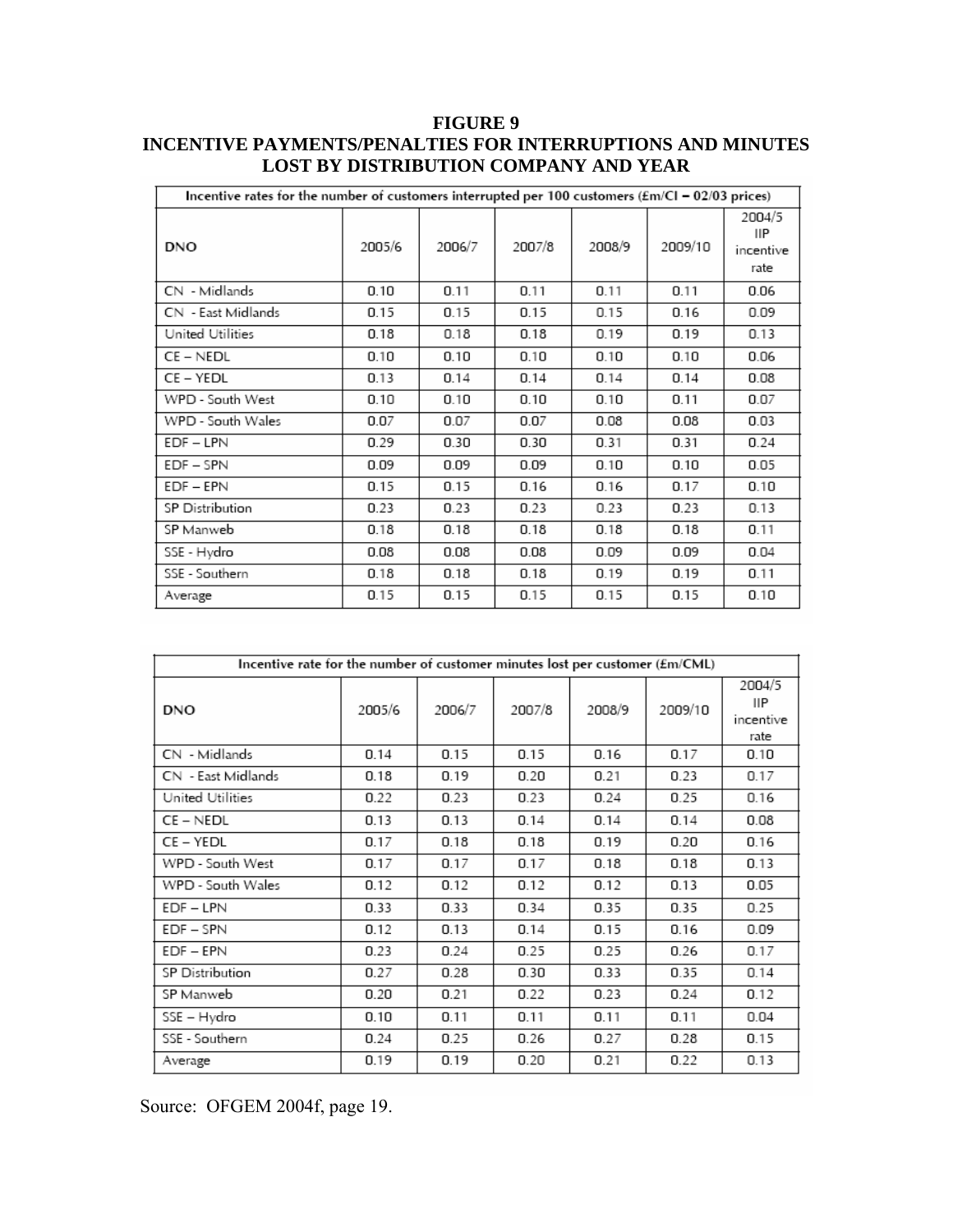# **FIGURE 9**

# **SEVERE WEATHER INCENTIVES**

| Category of severe<br>weather     | Definition                                                                                                                                                                                                                                                                                        | Trigger period for compensation                                        |
|-----------------------------------|---------------------------------------------------------------------------------------------------------------------------------------------------------------------------------------------------------------------------------------------------------------------------------------------------|------------------------------------------------------------------------|
| Category 1 (medium<br>events)     | Lightning events $\geq$ 8 times daily mean faults at higher<br>voltage and less than 35% of exposed customers <sup>16</sup><br>affected)<br>Non-lightning events $(28 \text{ and } 513 \text{ times daily mean})$<br>faults at higher voltage and less than 35% of exposed<br>customers affected) | 24 hours                                                               |
| Category 2 (large<br>events)      | Non-lightning events $\geq$ 13 times daily mean faults at<br>higher voltage and less than 35% of exposed<br>customers affected)                                                                                                                                                                   | 48 hours                                                               |
| Category 3 (very large<br>events) | Any severe weather events where $\geq$ 35% of exposed<br>customers are affected                                                                                                                                                                                                                   | Number of customers affected<br>48 hours ×<br>35% of exposed customers |

## OFGEM 2004f, p.28

the triggers and the compensation change. The trigger periods for compensation are defined below and the amount of compensation starts at £25 when the trigger is hit with a cap of £200 per customer. See Figure 9.

 Finally, there are penalties and rewards for the quality of telephone service. These are based on the results of customer surveys.

## e. Service Quality Incentives in Massachusetts

 As price cap mechanisms of one type or another are introduced in the United States, quality of service incentives are beginning to get more attention. The Massachusetts Department of Telecommunications and Energy (DTE) has developed and applied quality of service performance criteria and incentives to electric distribution companies under its jurisdiction (DTE, 2001). The service quality (SQ) mechanism applied to Massachusetts Electric Company is an example. See Figure 10. It covers frequency and duration of outages as in the UK, five attributes of customer service and workplace safety. The benchmarks are developed based on historical experience and penalties and rewards are triggered when actual performance falls outside of one standard deviation of historical performance. This effectively leads to a "dead-band" around historical performance. There are also caps and floor on the incentive arrangements. See Figure 12.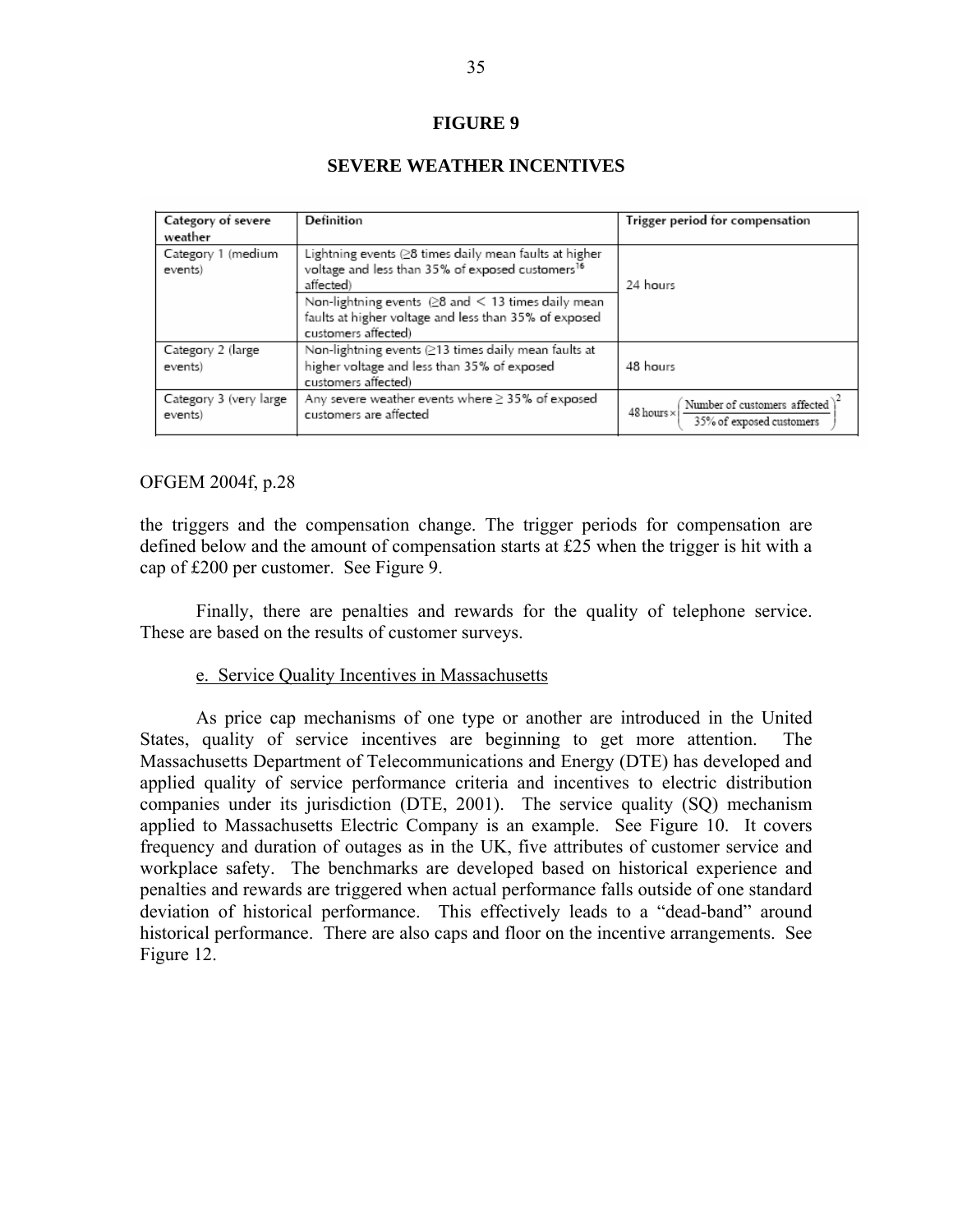# **FIGURE 10**

# Mass. DTE's SQ Plans

|                                   | <b>Performance Measure</b>              | Weight | Penalty or<br>Offset |
|-----------------------------------|-----------------------------------------|--------|----------------------|
| <b>Operations</b>                 | Frequency of outages                    | 22.5%  | \$3.0 M              |
|                                   | Duration of outages                     | 22.5%  | 3.0 <sub>M</sub>     |
|                                   | On cycle meter reads                    | 10%    | 1.3M                 |
|                                   | Timely call answering (w/in 20 seconds) | 10%    | 1.7 <sub>M</sub>     |
| <b>Customer</b><br><b>Service</b> | Service appointments met                | 10%    | 1.7 <sub>M</sub>     |
|                                   | Complaints to regulators                | 5%     | 0.7 <sub>M</sub>     |
|                                   | <b>Billing Adjustments</b>              | 5%     | 0.7 <sub>M</sub>     |
| <b>Safety</b>                     | Lost Work Time Accidents                | 10%    | 1.3M                 |
|                                   | Risk/Reward Potential                   | 100%   | $$13.4 M*$           |

\* Based on 2% of T&D revenues (using Mass Electric as an example)

Source: Massachusetts Electric Company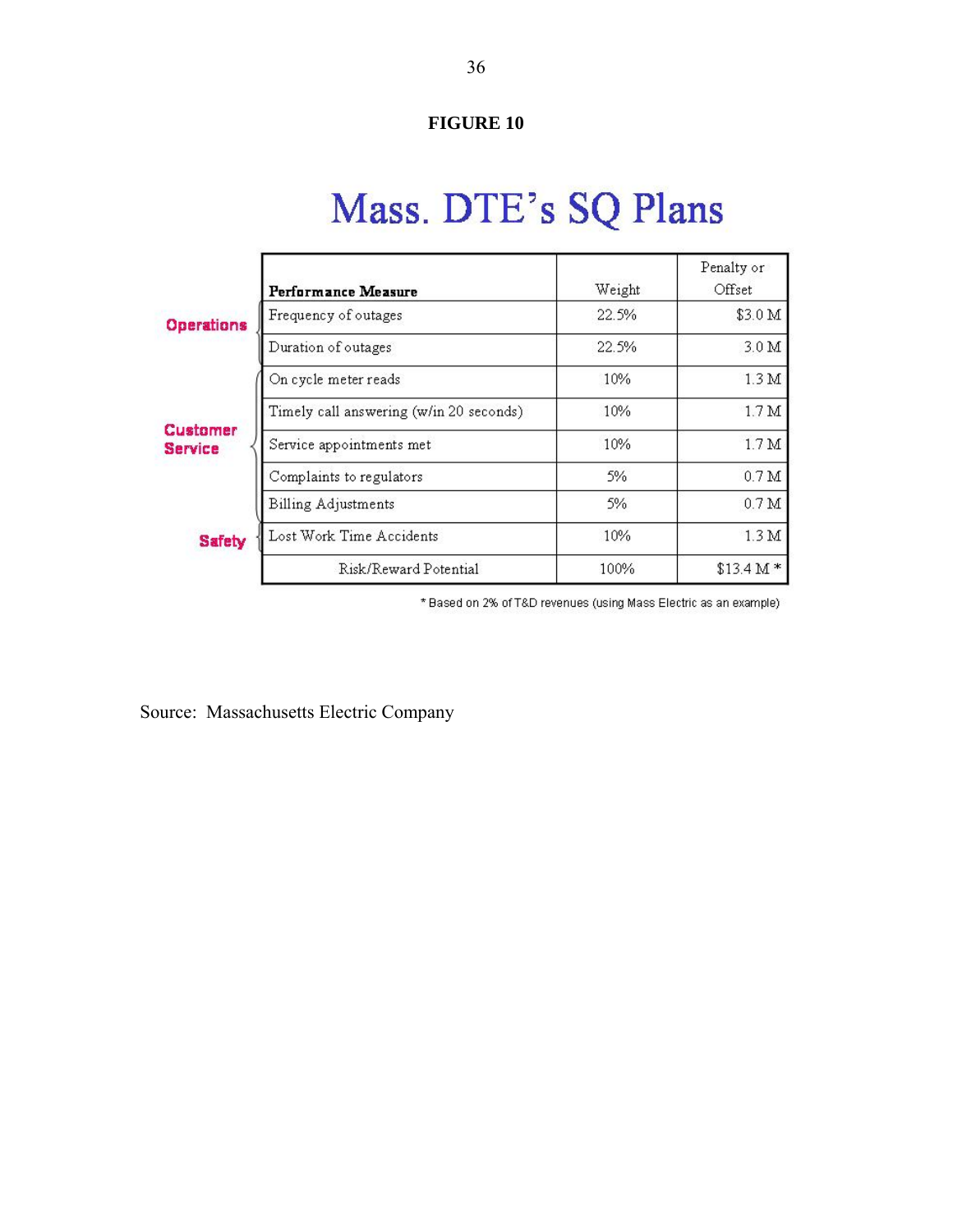



<sup>\*\*</sup> Trigger for penalties updated each year, but never relaxed, & potentially doubled for consistently poor reliability

Source: Massachusetts Electric Company

1

# f. Electricity Transmission: Regulation of the National Grid Company (NGC) in England and Wales

 The application of incentive regulation mechanisms to local electricity and gas distribution companies, water utilities, and local telephone companies is gaining acceptance around the world. However, these concepts have rarely been applied to the owners of electric transmission networks. The regulation of the National Grid Company (NGC) in England and Wales is one of the few examples.<sup>14</sup> The regulatory mechanisms used to regulate NGC are conceptually similar to those used to regulate the UK distribution companies. And, as with the UK distribution companies, the regulatory mechanisms have evolved over time as experience has been gained with them and with NGC's performance in response to them.

When the electricity sector was privatized and restructured in England and Wales in 1990, a separate transmission company – the National Grid Company (NGC) -- was

 $14$  Argentina has also applied incentives of various kinds to the owners of the high voltage transmission networks in the country (Pollitt 2004).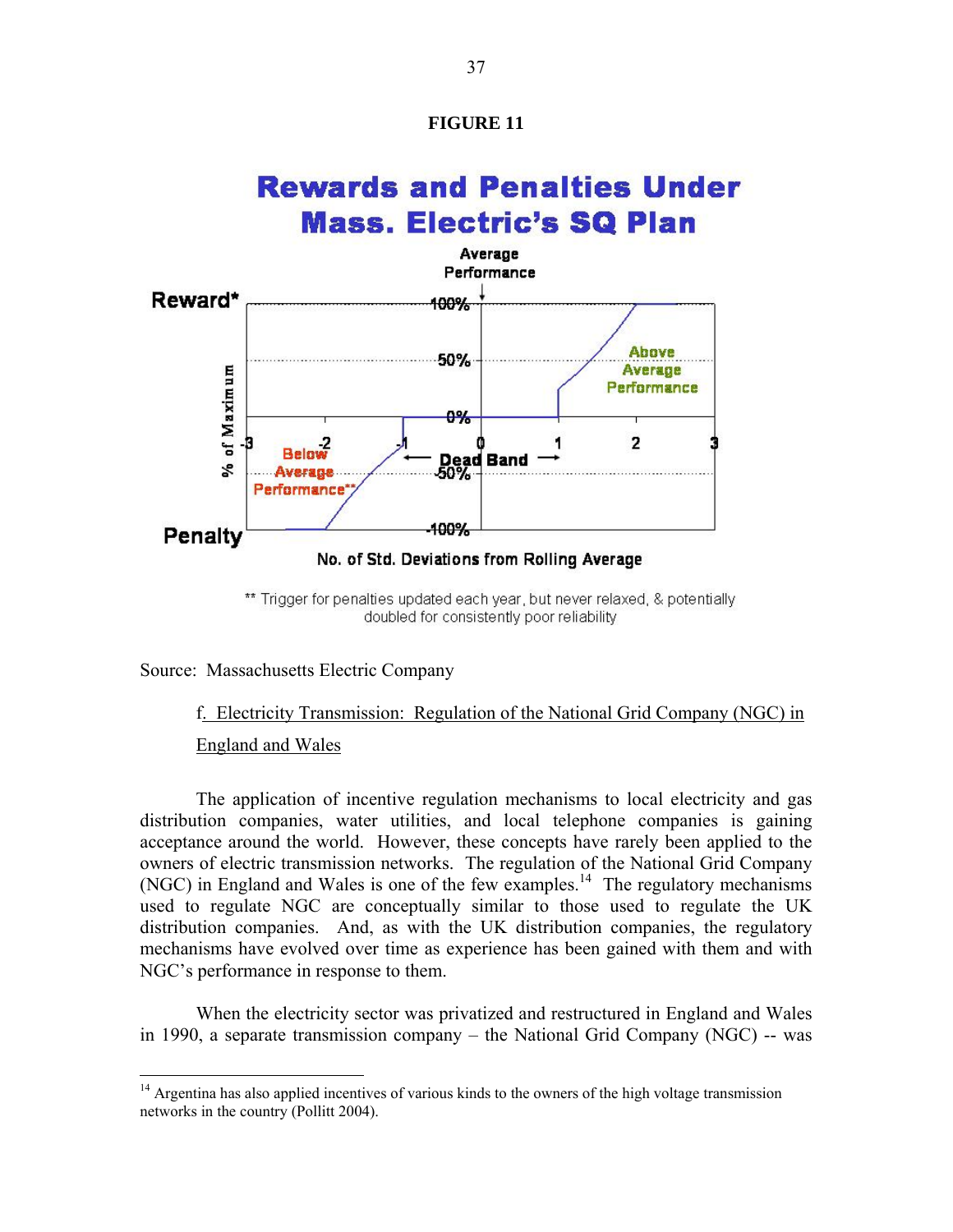created to own, maintain, operate and invest in the England and Wales transmission network. It was originally owned by the distribution companies but was spun off as an independent company in 1995. NGC is subject to regulation by OFGEM. Separate but compatible incentive regulation mechanisms are applied to the transmission owner (TO) and system operating functions (SO). These regulatory mechanisms effectively yield values for the target revenues NGC is permitted to earn from charges made to generators, electricity suppliers and distribution companies for transmission service and system operations. These mechanisms define the aggregate revenues that NGC is allowed to earn in each period --- the incentive mechanism defines the average price level for transmission service.

The allowed aggregate revenues determined through the regulatory process are then be recovered through a set of prices for the services provided by NGC. Transmission customers (generators and retail suppliers) pay NGC for the aggregate operating and capital costs allowed for the transmission network defined by the basic incentive mechanism pursuant to a regulated tariff.  $15$  The tariff has two basic components. The first is a "shallow" connection charge that allows NGC to recover the capital (depreciation, return on investment, taxes, etc) and operating costs associated with the facilities that support each specific interconnection (now using the "Plugs" methodology). The second component of the transmission tariff is composed of the Transmission Network Use of System Charges (TNUoS). (NGC 2004a,b,c). The SO revenues defined by the SO incentive mechanism are then recovered as surcharges on the price of energy delivered to each transmission customer, reflecting variations in these charges at different points in time.

Thus, the general level of charges are set to allow NGC to recover its cost-ofservice based "revenue requirement" or "allowed revenues" as adjusted through the incentive regulation mechanism that I will discuss presently. The structure of the TNUoS charges provides for price variation by location on the network based upon (scaled) differences in the incremental costs of injecting or receiving electricity at different locations as specified in the Investment Cost Related Pricing Methodology. The regulator determines the structure of the charges whose level is adjusted each year to yield NGC's allowed aggregate revenues. The objective of this pricing mechanism is stated to be: "… efficient economic signals are provided to Users when services are priced to reflect the incremental costs of supplying them. Therefore charges should reflect the impact that Users of the transmission system at different locations would have on National Grid's costs, if they are to increase or decrease their use of the system. These costs are primarily defined as the investment costs in the transmission system, maintenance of the transmission system and maintaining a system capable of providing a secure bulk supply of energy." (NGC 2004a,b,c). So, for example, generators pay significantly higher transmission service costs in the North of England than in the South (where the prices may be negative) because there is congestion from North to South and "deep" transmission network reinforcements are more likely to be required to accommodate new generation added at various locations in the North but not in the

<u>.</u>

<sup>15</sup> http://www.nationalgrid.com/uk/ click "charging".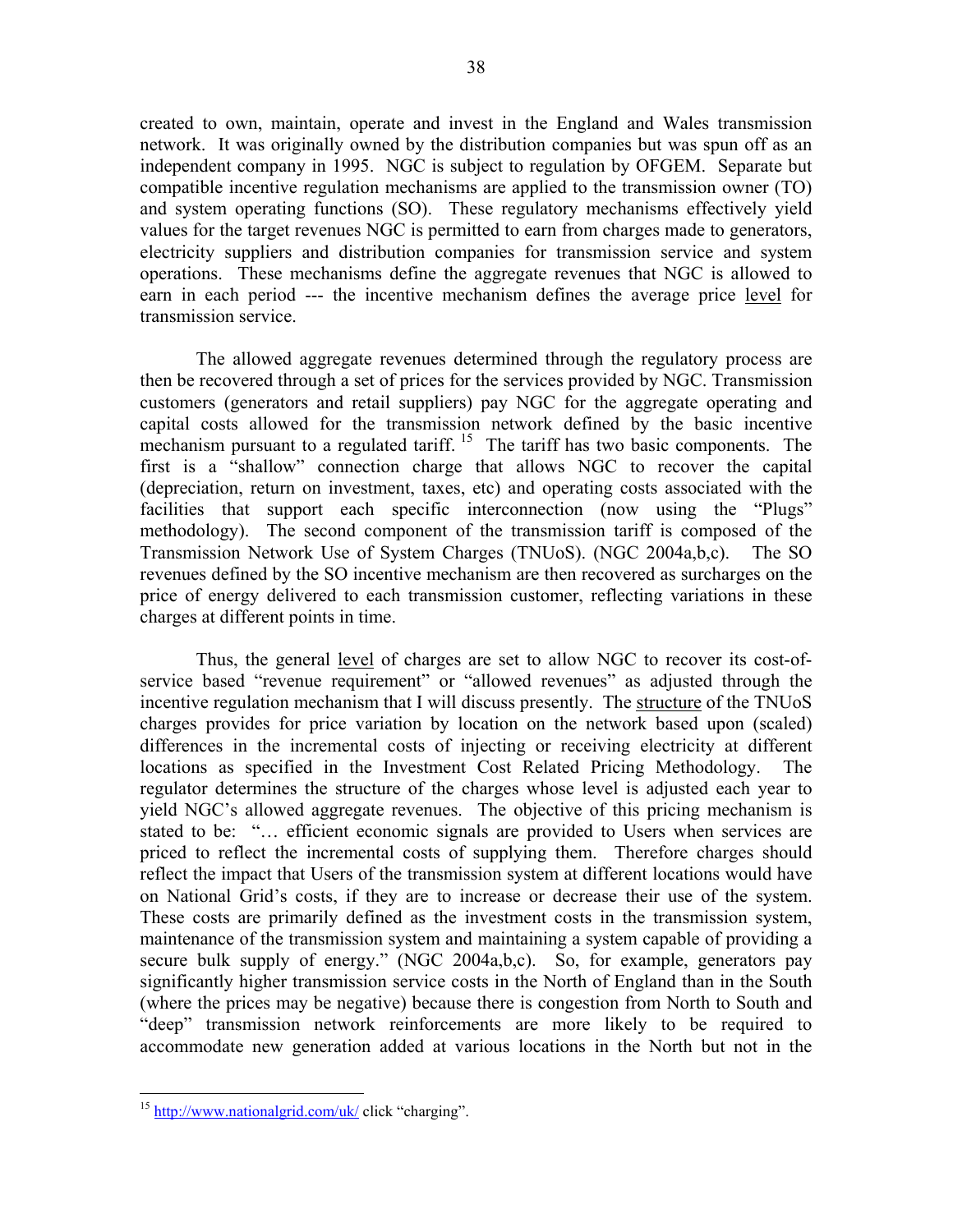South.<sup>16</sup> Similarly, load in the South pays more than load in the North because transmission enhancements to increase capacity from constrained generation export areas benefits customer in the South more than those in the North.

Unlike the assumption reflected in some of the theoretical work on price cap regulation, NGC is not free to adjust the price structure independently. Indeed, this freedom is rarely given to electric transmission and distribution companies subject to price cap regulation. Accordingly, as with the distribution companies in the UK, price caps are used primarily as mechanisms to provide incentives for cost reduction by giving the regulated firm a budget constraint that (for some time period) is exogenous, not to give the firm the freedom to set the optimal price structure.

Finally, in its role as system operator or SO, NGC has an obligation to balance the supply and demand for energy in the system in real time (energy balancing) and to meet operating reliability criteria (system balancing). These costs include the net costs NGC incurs to buy and sell power in the balancing market (or through short-term bilateral forward contracts) to balance supply and demand at each location, including to manage congestion, provide ancillary services, and other actions it must take to meet the network's operating reliability standards, and system losses. These costs are recovered from system users through an "uplift" charge based (mediated through an incentive regulatory mechanism discussed further below) on the quantities of energy supplied to or taken from the network at various points in time.

 The regulatory framework for determining the revenues that NGC can recover through the Use of System charges and the energy and system balancing charges is based on a set of incentive regulation mechanisms that have evolved over time. The primary mechanism covering NGC's TO costs and charges is a price cap that is developed using methods that are similar to those used for the UK electric distribution companies. This mechanism has a cost-of-service base, a performance-based incentive, and a ratchet that resets prices from time to time to reflect NGC's realized or forecast costs. A base annual aggregate "allowed revenue" for use of system charges is established at the beginning of each five year "price review" period (though the latest period is being extended to seven years by mutual agreement on NGC and the regulator) in much the same way as for the distribution companies discussed above. As for the distribution companies, the accounting for operating costs and capital costs are different. For capital costs a rate base (regulatory assets value or RAV) is defined that is composed of the depreciated original cost of existing assets that make up the transmission system inflated to reflect inflation since the assets were installed. The forecast cost of incremental capital expenditures budgeted for next five years to meet NGC's interconnection and system security criteria are added to the RAV. The final capital investment budget is determined by OFGEM through a public consultation process and reports by experts retained by OFGEM. Depreciation rates are then applied to the RAV each year to develop a depreciation component of the user charge for capital and deducted from the RAV. A

 $\overline{\phantom{a}}$ 

<sup>&</sup>lt;sup>16</sup> "Deep" transmission network reinforcements refer to reinforcements of the core network that serves large groups of generators and demand points as opposed to facilities that connect a single generator or small group of generators to the core network.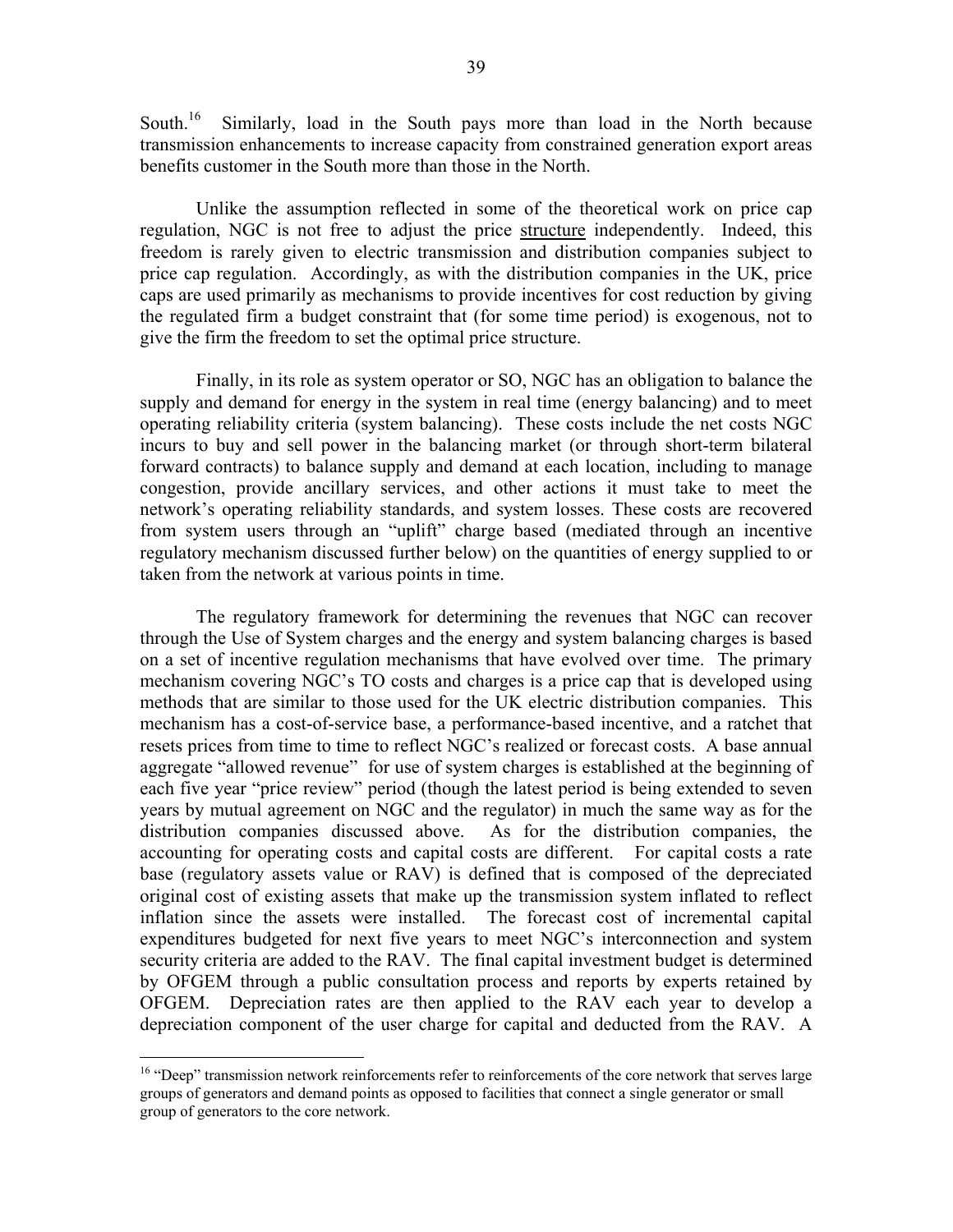real cost of debt and equity capital and a debt/equity ratio are defined and applied to the RAV to yield the allowed rate of return component of capital charges for each year of the price control period**.** The values for allowable O&M expenditures during the future price control period are defined and added to each year's capital charges (depreciation, allowed rate of return on investment, and capital related taxes). A target rate of productivity improvement in operating costs --- the "x" factor --- is included in the forecast of allowable real operating costs, or alternatively, the year one allowed operating costs are adjusted by the x factor chosen by OFGEM, in addition to the RPI inflation adjustment over time.

 Statistical benchmarking is very difficult for transmission networks. There is only one transmission network in England and Wales. The composition of a particular transmission network depends on many variables, including the distribution of generators and load, population density, geographic topography, the attributes and age of the legacy network's components and various environmental constraints affecting siting of new lines, transformers and substations. Comparable cost and performance data are also not collected across transmission networks. Indeed there is no standardization of where the transmission network ends and the distribution network begins. In the UK, the transmission network includes network elements that operate at 270kv and above. In the U.S. and France transmission includes network elements that operate down 60kv. Thus, "transmission" includes different types of facilities with different costs and different performance attributes in these two sets of countries. Benchmarking one against the other would not be very meaningful. In the U.S. there is no systematic collection of data on transmission network performance measures (U.S. Energy Information Administration 2004). Accordingly, opportunities for relying on statistical benchmarking are not yet available in the U.S. because the necessary data are not collected and the value of x is determined through a regulatory consultation process rather than through statistical benchmarking studies based on NGCs forecasts of O&M requirements, wage escalation, and various engineering studies of the physical needs of the network and the costs of alternative methods to respond to them performed for OFGEM by independent consultants. Transmission service customers participate in this consultation process as well. (I suppose that the phrase "consultation process" sounds better than "rate case," but they are effectively the same animals.)

 The allowed operating and capital cost values are expressed at the price levels prevailing at the time the price review is complete and then are escalated automatically during the price control period according to the RPI. Unbudgeted capital expenditures during the price review period can be considered in the next price review, though NGC may be at risk for amortization charges during the period between reviews. Underspending on capital may also be considered in next price review and adjustments made going forward. After a five year (or longer) period another price review is commenced, the starting price is reset to reflect then-prevailing costs, and new adjustment parameters defined for the next review period.<sup>17</sup>

1

<sup>&</sup>lt;sup>17</sup> There is also an incentive regulation mechanism that governs network losses that involves annual adjustments in the benchmark.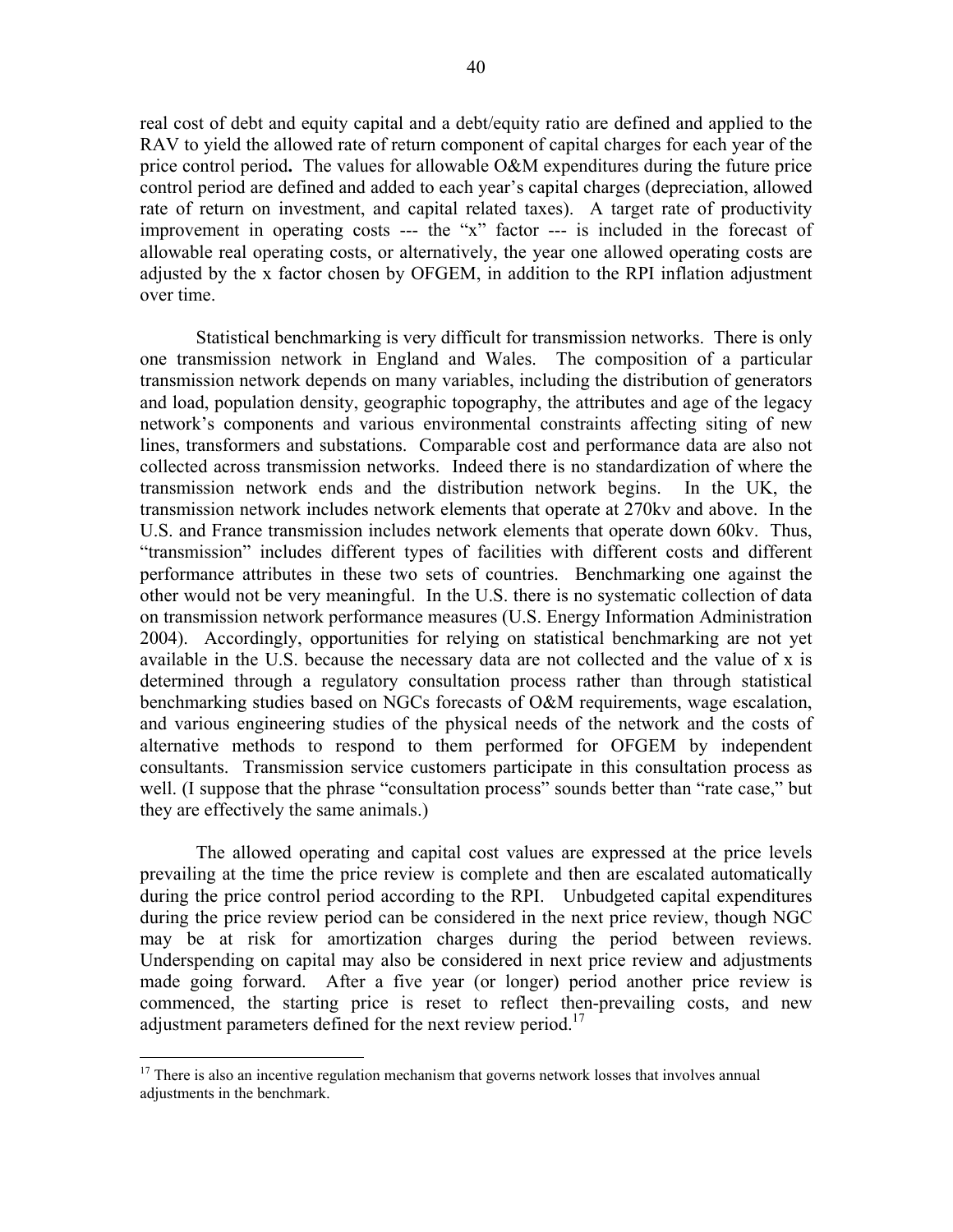As outlined above, in its role as the E&W system operator  $(SO)$ ,<sup>18</sup> NGC is also subject to a separate set of incentive regulation mechanisms. Unlike the price cap mechanism used to regulate the level of TO charges, the SO incentive mechanism is adjusted each year. Each year forward targets are established for the costs of system balancing services and system losses (OFGEM 2005). A sharing or sliding scale formula is specified which places NGC at risk for a fraction (e.g. 30%) of deviations from this benchmark (up or down) with caps on profits and losses. There is also a cap and a floor. Figure 12 displays the attributes of the SO incentive mechanisms in effect since 2001 when the New Electricity Trading Arrangements (NETA) went into operation. A similar incentive regulation mechanism applied to the SO during the late 1990s when the previous wholesale power pool was in operation. This is only the second example that I am aware of where the regulated firm was offered a menu of (three) incentive arrangements with different sharing fractions and different caps and floors. The most recent 3 option menu offered to NGC is displayed in Figure 13. NGC chose Option 2 after some adjustments to the target values. See Figure 14.

 Until recently, there was no formal incentive mechanism that applied to system reliability --- network failures that lead to administrative customer outages or "unsupplied energy. $19$  OFGEM recently developed and applied a new incentive regulation mechanism that applies to severe network outages that lead to customer outages and related "unsupplied energy." (OFGEM 2004h). This mechanism was developed in response to the London blackout during the late summer of 2003.

## **FIGURE 12**

| Parameter                                | 2001/02 scheme <sup>68</sup>            | 2002/03 scheme | 2003/04 scheme               | 2004/05 scheme |
|------------------------------------------|-----------------------------------------|----------------|------------------------------|----------------|
| Target                                   | $£484.6$ million to<br>$£514.4$ million | $£460$ million | $£416$ million               | $£415$ million |
| Upside sharing<br>factor <sup>69</sup>   | 40%                                     | 60%            | 50%                          | 40%            |
| Downside<br>sharing factor <sup>70</sup> | 12%                                     | 50%            | 50%                          | 40%            |
| Cap                                      | $£46.3$ million                         | £60 million    | £40 million<br>$£40$ million |                |
| Floor                                    | $-£15.4$ million                        | -£45 million   | $-£40$ million               | $-£40$ million |

# **TRANSMISSION SYSTEM OPERATOR INCENTIVE PARAMETERS**

Source: OFGEM 2005, p. 95.

 $\overline{\phantom{a}}$ 

<sup>&</sup>lt;sup>18</sup> Recently expanded to include Scotland.

<sup>&</sup>lt;sup>19</sup> Transmission networks have quite a bit of redundancy built into them. When specific pieces of equipment fail, electricity is naturally rerouted over the rest of the network, and there are no customer outages that result. However, multiple transmission network equipment failures can lead to customer outages, though customer outages are most frequently the result of distribution network equipment failures.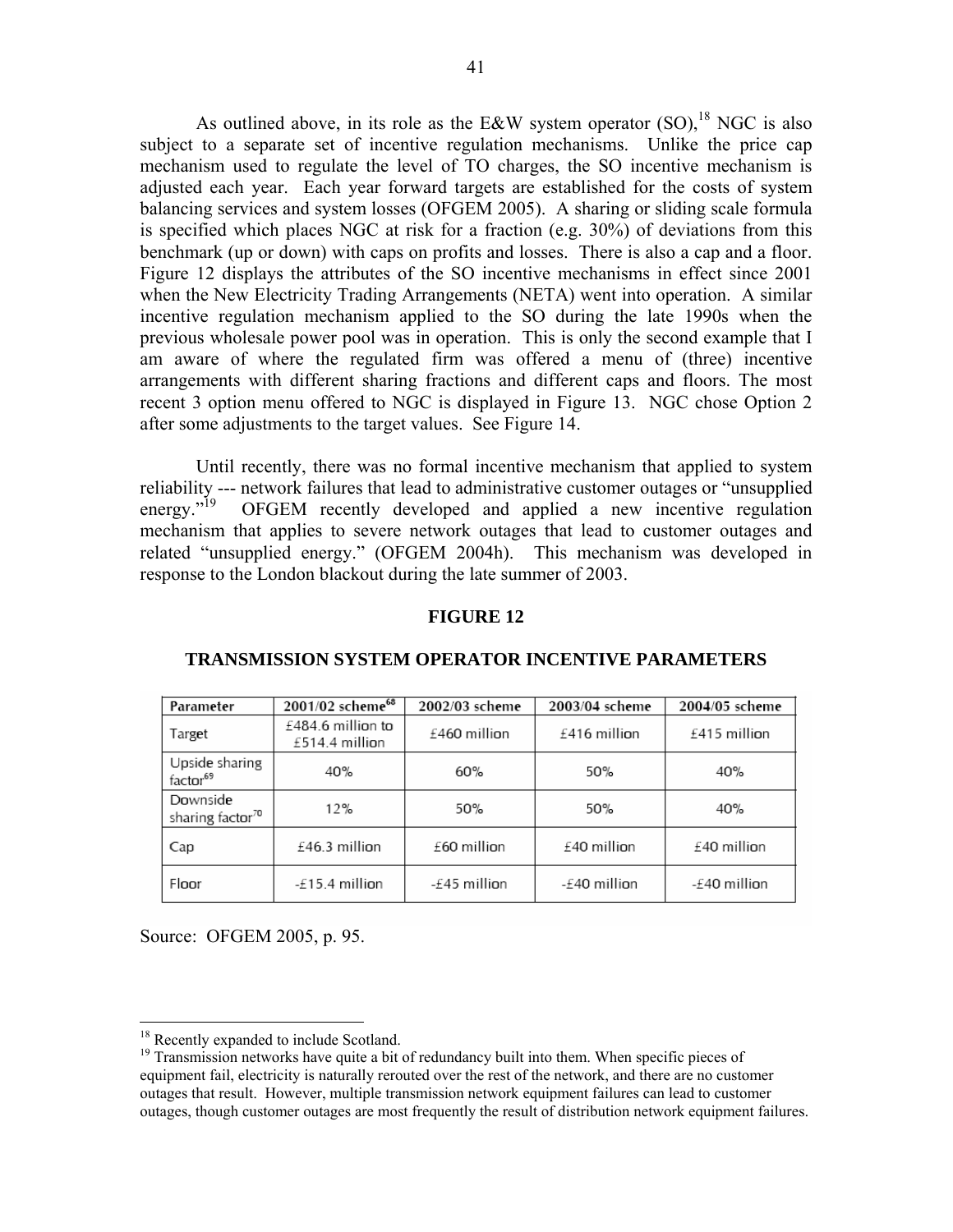# **FIGURE 13**

# **MENU OF SO INCENTIVE CONTRACTS FOR 2005-06**

| Proposed value <sup>6</sup>              | <b>Option 1</b> | <b>Option 2</b> | <b>Option 3</b> |
|------------------------------------------|-----------------|-----------------|-----------------|
| <b>Target</b>                            | £480 million    | £500 million    | £515 million    |
| <b>Upside sharing factor</b>             | 60%             | 40%             | 25%             |
| <b>Downside sharing</b><br>15%<br>factor |                 | 20%             | 25%             |
| Cap                                      | £50 million     | £40 million     | £25 million     |
| <b>Floor</b>                             | $-£10$ million  | $-E20$ million  | $-E25$ million  |

Ofgem also outlined a potential revision to the treatment of transmission losses within the SO incentive scheme, which entailed a move from a gross to a net transmission losses scheme. Ofgem considered that the introduction of a net transmission losses scheme should be considered, as it better reflects the true balancing costs to which the market is exposed.

Source: OFGEM 2005, Summary, page 3.

# **FIGURE 14**

# **FINAL SYSTEM OPERATOR INCENTIVE SCHEME 2005-06**

| <b>Proposed value</b>          | 2005/06 Final Proposals |  |
|--------------------------------|-------------------------|--|
| <b>Target</b>                  | £377.5 million          |  |
| <b>Upside sharing factor</b>   | 40%                     |  |
| <b>Downside sharing factor</b> | 20%                     |  |
| Cap                            | £40 million             |  |
| <b>Floor</b>                   | $-E20$ million          |  |

Ofgem considers that the Final Proposals for the 2005/06 SO incentive scheme provide NGC with an appropriate balance of risk and reward which is in the interests of customers, who ultimately pay for the costs of system operation.

Source: OFGEM 2005, Summary, page 5.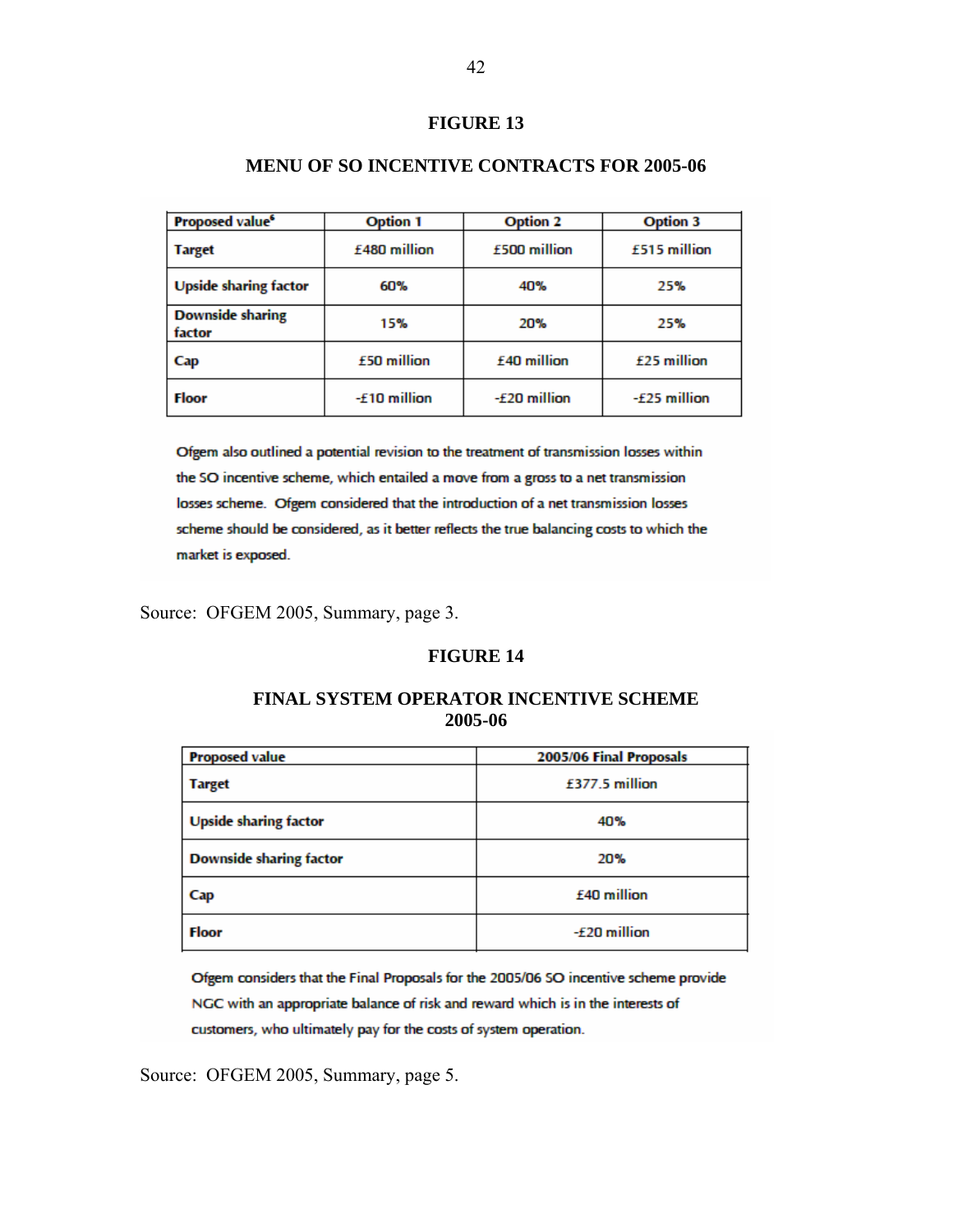In 2005, a new incentive mechanism that focuses on the reliability of the transmission network as measured by the quantity of "unsupplied energy" resulting from transmission network outages went into effect (OFGEM 2004h). This mechanism was introduced following the 2003 London blackout. NGC is assessed penalties or received rewards when outages fall outside of a "deadband" of +/- 5% defined by the distribution of historical outage experience (and with potential adjustments for extreme weather events), using a sliding scale with a cap and a floor on the revenue impact. This new mechanism is displayed in Figures 15 and 16. The incentive structure is consistent with a value of unsupplied energy of £33,000/Mwh, though OFGEM indicated that it did not derive the incentive structure from an estimate of the value of lost energy, but rather to stimulate managerial attention in what is designed to be an interim incentive mechanism (OFGEM 2004h, p.8, 20). OFGEM argued that it is very difficult to come up with accurate measures of the value of lost energy. Nor does the mechanism provide for compensation to customers affected by outages that trigger penalties for the SO (or charges for rewards) (p. 20). The implicit value of unsupplied energy reflected in the transmission network incentive mechanism is about an order of magnitude higher that the value reflect in the comparable distribution network mechanisms.

## **FIGURE 15**

# **TRANSMISSION OWNER LOSS OF SERVICE SLIDING SCALE INCENTIVE MECHANISM**

|                                                                   | Range of MWh lost | Range of incentive     |  |  |  |
|-------------------------------------------------------------------|-------------------|------------------------|--|--|--|
| Period 1: 1/1/05 to 31/3/06 (125% of annual targets) <sup>2</sup> |                   |                        |  |  |  |
| Financial reward $(+)$                                            | $0 - 287$ MWh     | 0 to 1.25% of revenue  |  |  |  |
| Revenue neutrality                                                | 288-319MWh        |                        |  |  |  |
| Financial penalty $(-)$                                           | $320MWh +$        | 0 to 1.875% of revenue |  |  |  |
| Period 2: 1/4/06 to 31/3/07 (100% of annual targets) <sup>b</sup> |                   |                        |  |  |  |
| Financial reward $(+)$                                            | 0 - 229MWh        | 0 to 1.0% of revenue   |  |  |  |
| Revenue neutrality                                                | 230 - 255Wh       |                        |  |  |  |
| Financial penalty $(-)$                                           | $256MWh +$        | 0 to 1.5% of revenue   |  |  |  |

<sup>a</sup> Targets and associated rewards/penalties have been scaled up due to the longer duration of Period 1 of the scheme.<sup>b</sup> Period 2 of the scheme is dependent upon the extension of NGC's current price control to 2007. Source: OFGEM 2004h, page 31.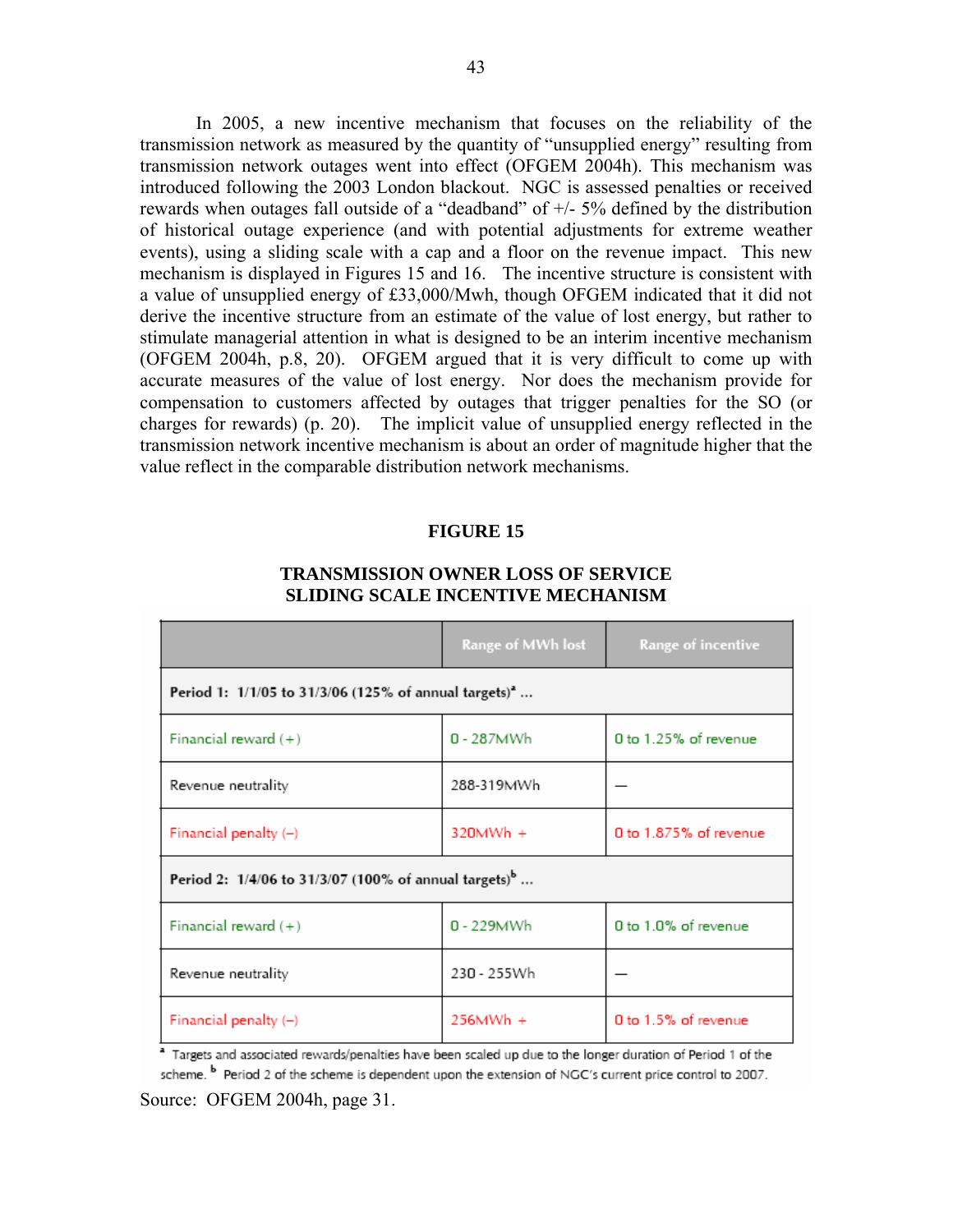## **FIGURE 16**



# **SLIDING SCALE STRUCTURE**

Source: OFGEM 2004h, page 29.

## g. Reflections on price cap regulation vs. cost of service regulation in practice

The basic price-cap regulatory mechanism used to regulate electricity, gas and water distribution and transmission companies in the UK, is often contrasted with characterizations of cost-of-service or "cost plus" regulation that developed in the U.S. during the  $20<sup>th</sup>$  century. However, I believe that there is less difference than may first meet the eye. The UK's implementation of a price cap based regulatory framework is best characterized as a combination of cost-of-service regulation, the application of a high powered incentive scheme for operating costs for a fixed period of time, followed by a cost-contingent price ratchet to establish a new starting value for prices. The interreview period is similar to "regulatory lag" in the U.S. context (Joskow 1972, 1974, Joskow and Schmalensee 1986) except it is structured around a specific RPI-x formula that employs forward looking productivity assessments, allows for automatic adjustments for inflation and has a fixed duration. A considerable amount of regulatory judgment is still required by OFGEM. The regulator must agree to an appropriate level of the starting value for "allowable" O&M as well as a reasonable target for improvements in O&M productivity during the inter-review period. The regulator must also review and approve investment plans ex ante and make judgments about their reasonableness ex post, though investment programs that fall within budgeted values are unlikely to be subject to ex post review. It does this without statistical benchmarking studies which are unavailable. An allowed rate of return must be determined as well as compatible valuations of the rate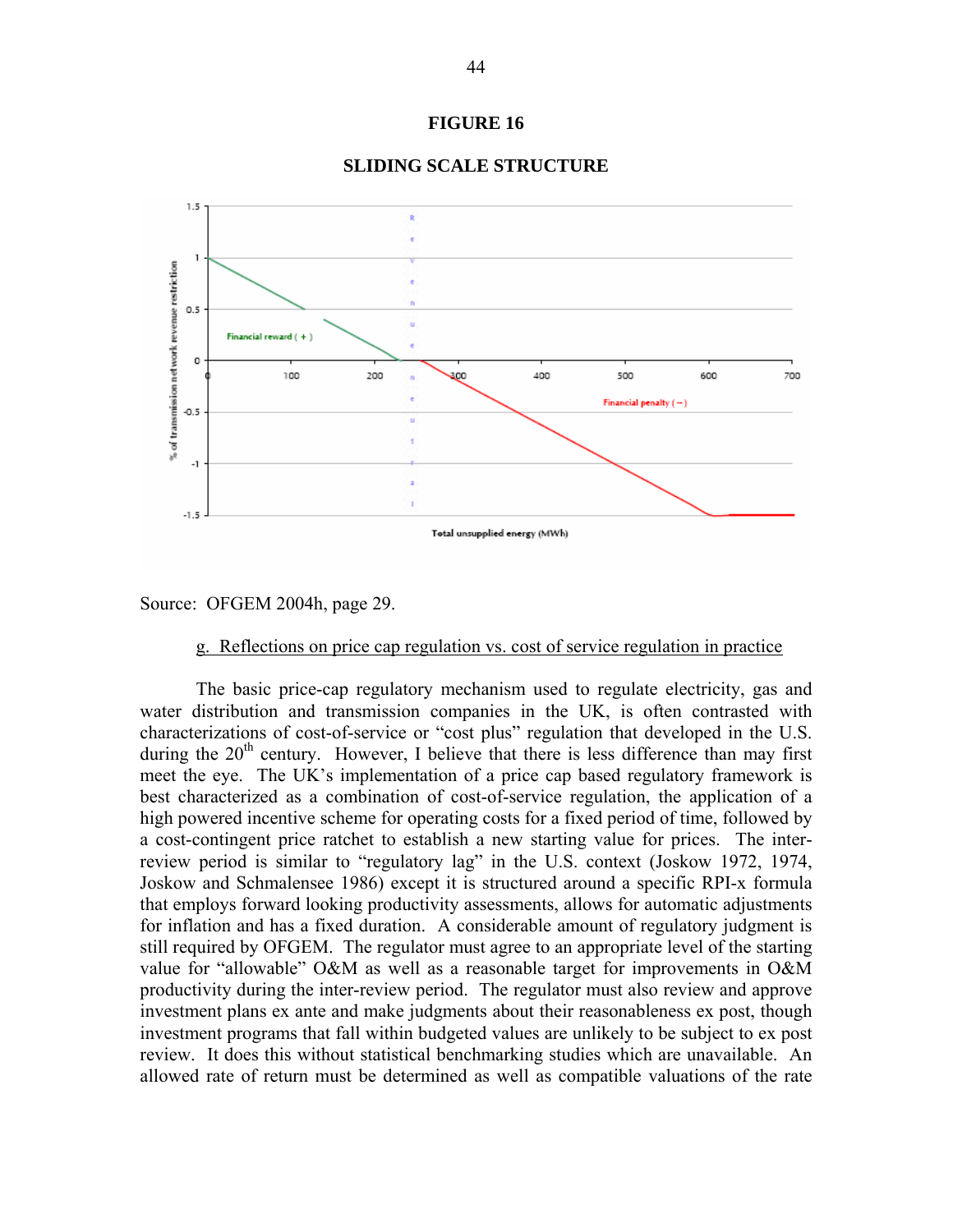base (capital stock) and depreciation rates. Cost accounting and cost reporting protocols are required to implement sound incentive regulation mechanisms.

Thus, there are many similarities here with the way cost-of-service regulation works in practice in the U.S. Indeed, perhaps the greatest difference is philosophical. OFGEM takes a view which recognizes that by providing performance-based incentives for regulated utilities to reduce costs, it can yield consumer benefits in the long run by making it profitable for the firm to make efficiency improvements. If the firm over performs against the target, consumers eventually benefit at the next price review. It has generally (though not always) been willing to allow the regulated firms to earn significantly higher returns than their cost of capital when these returns are achieved from cost savings beyond the benchmark, knowing that the next "ratchet" will convey these benefits to consumers.<sup>20</sup> Under traditional U.S. regulation, the provision of incentives through regulatory lag is more a consequence of the impracticality of frequent price reviews and changing economic conditions than by design.

# **PERFORMANCE OF INCENTIVE REGULATION MECHANISMS FOR ELECTRIC DISTRIBUTION AND TRANSMISSION NETWORK**

 There are been relatively little systematic analysis of the effects of the application of incentive regulation mechanisms on the performance of electric distribution and transmission companies.21 Privatization, restructuring and the application of highpowered regulatory mechanisms has led to improvements in labor productivity and service quality in electric distribution systems in England and Wales, Argentina, Chile, Brazil, Peru, New Zealand and other countries (Newbery and Pollitt 1997, Rudnick and Zolezzi 2001, Bacon and Besant-Jones 2001, Estache and Rodriguez-Pardina 1998, Pollitt (2004)). Sectors that had experienced physical distribution losses due to poor maintenance and antiquated equipment, as well as resulting from thefts of electric service, have generally experienced significant reductions in both types of losses. Penetration rates for the availability of electricity to the population have increased in those countries where service was not already universally available and queues for connections have been shortened. Distribution and transmission network outages have declined. Improved performance of regulated distribution (and sometimes transmission) systems has accompanied privatization and the application of high-powered PBR mechanisms almost everywhere it has been implemented. Most of these studies have focused on developing countries where the pre-reform levels of performance was especially poor. Moreover, it is difficult to disentangle the effects of privatization, restructuring and incentive regulation from one another.

 $\overline{a}$ 

 $20$  There is an least one problem with the fixed ratchet period. A dollar (or Pound Sterling) of cost savings in year 1 is worth much more to the firm than a dollar of cost savings in year 5. OFGEM recently adopted policies to equalize the returns from cost saving during the inter-review period.

<sup>&</sup>lt;sup>21</sup> There is a much more extensive body of empirical work that examines the effects of incentive regulation mechanisms, primarily price caps, on the performance of telecommunications firms. For example, Ai and Sappington 2002, Sappington 2003, and Ai, Martinez and Sappington 2004.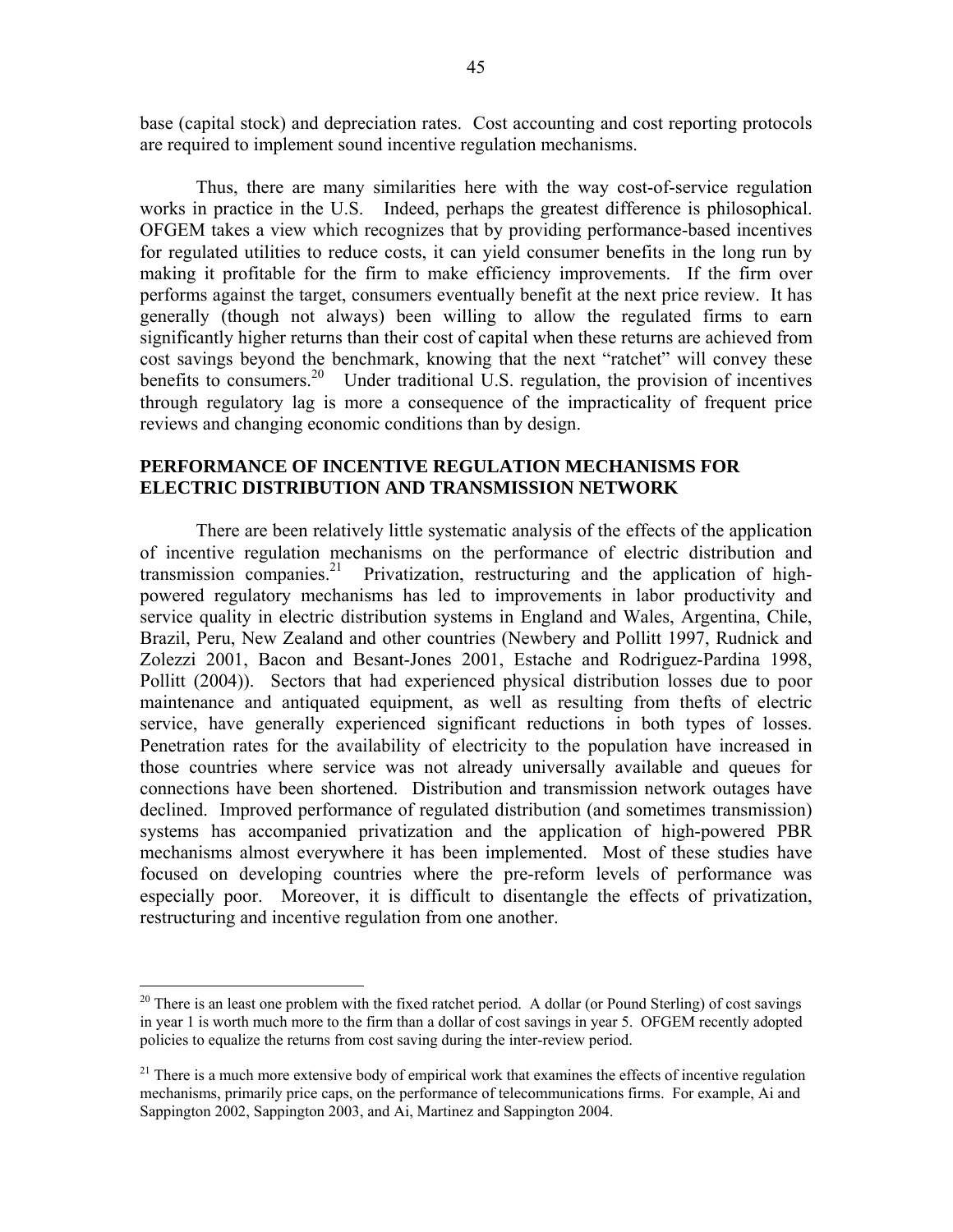The most comprehensive study of the post reform performance of the regional electricity distribution companies in the UK (distribution and supply functions) has been done by Domah and Pollitt (2001). They find significant overall increases in productivity over the period 1990 to 2000 and lower real "controllable" distribution costs compared to a number of benchmarks. See Figure 17. However, controllable costs and overall prices first rose in the early years of the reforms before falling dramatically after 1995. The first application

| <b>FIGURE 1</b> |
|-----------------|
|-----------------|



Source: Domah and Pollitt (2001), p. 21

of price cap mechanisms to the RECs in 1990 was too generous (average of RPI+ 2.5%) and a lot of rent was left on the table for the RECs' initial owners (who cleverly soon sold out to foreign buyers). Subsequent price cap mechanisms placed much more cost pressure on the RECs and stimulated large increases in realized productivity and falling distribution charges.

 Bertram and Twaddle (2005) provide an interesting analysis of the combined effects on the prices charged for distribution service resulting from capital asset valuation decisions and the impacts of price cap-type regulation on the operating costs of distribution networks. When sector restructuring takes place one decision that must be made is how to value the assets of the distribution and transmission companies that will be used for regulatory purposes going forward; that is, how the rate base or RAV of the capital stock will be valued. The typical approach has been to carry forward the existing depreciated book value of historical investments in transmission and distribution into the new liberalized regime so that the base level of distribution and transmission charges associated with the recovery of capital-related charges does not change as a consequence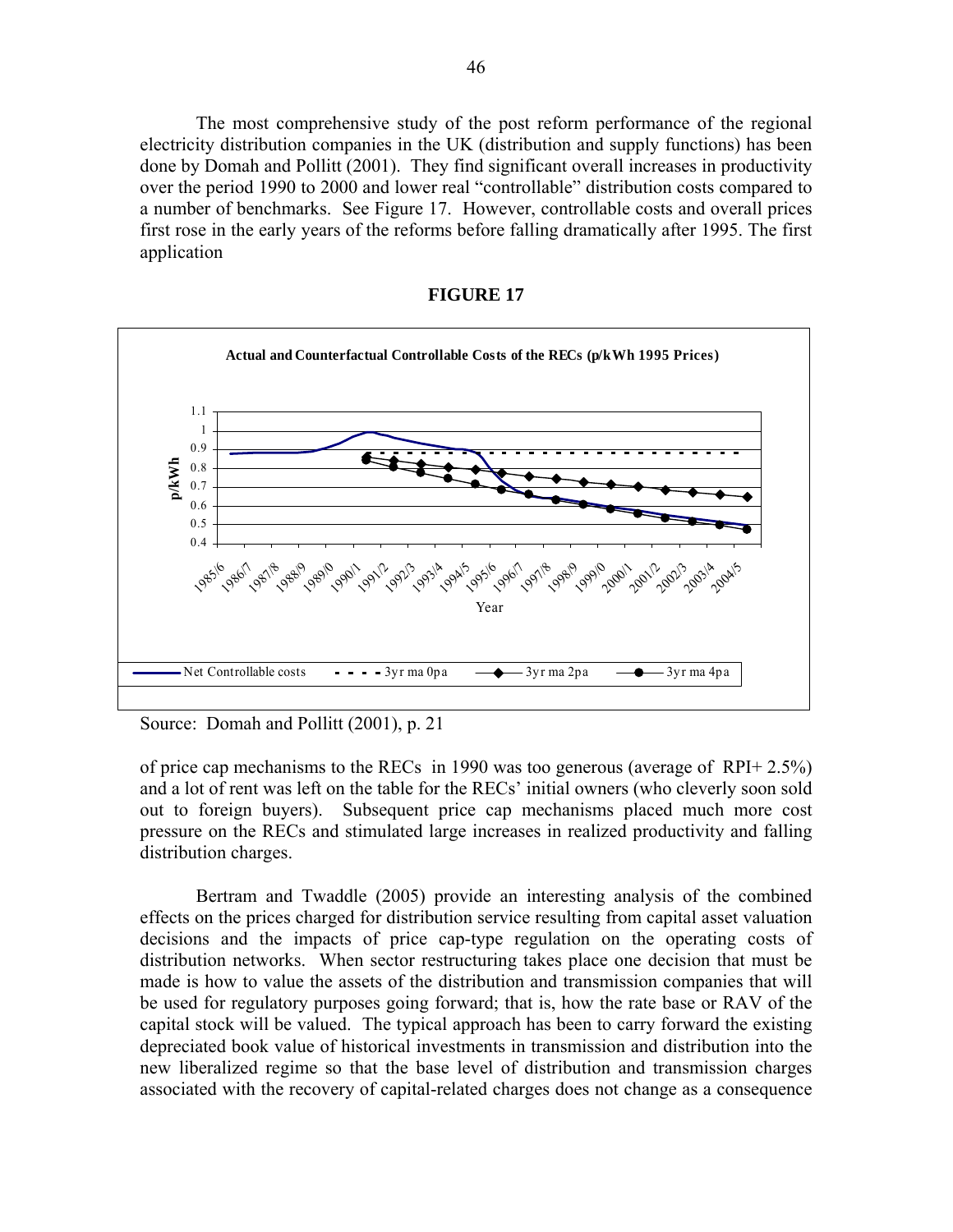of the transition. Incremental investments are then accounted for more or less as they were under the old regime (as in the U.S. and Canada) or economic/inflation accounting methods and approximations to economic depreciation applied (as in the UK). These decisions are further complicated in countries where the industry was state-owned and did not employ rigorous capital cost accounting protocols or where prices were kept so low as to not even cover the carrying charges on plant and equipment.

Bertram and Twaddle (2005) review the impact of decisions made in New Zealand to "write up" the value of distribution company assets to reflect their "true" economic value (something like depreciated replacement cost new) as a component of the restructuring program. These asset values were then used to set the price levels within a price cap regulatory framework. The argument for doing so was that this would allow prices to rise to their efficient level and provide consumers with appropriate price signals. The arguments against this revaluation were that (a) it would lead to significant price increases, (b) non-linear pricing could be used to restore the correct price incentives on the margin, and (c) it created windfall profits for distribution network owners and undermined support for restructuring and competition.

Bertram and Twaddle focus on the effects of this asset revaluation program on distribution service price and profit levels in New Zealand. Prices and price-operating cost margins rose significantly. However, their work also demonstrates that *operating costs* incurred by distribution companies in New Zealand fell very significantly during the same period of time. These cost savings appear to reflect both the consolidation of many small distribution companies through mergers and the incentives for cost reduction provided by a high-power incentive scheme. See Figure 18.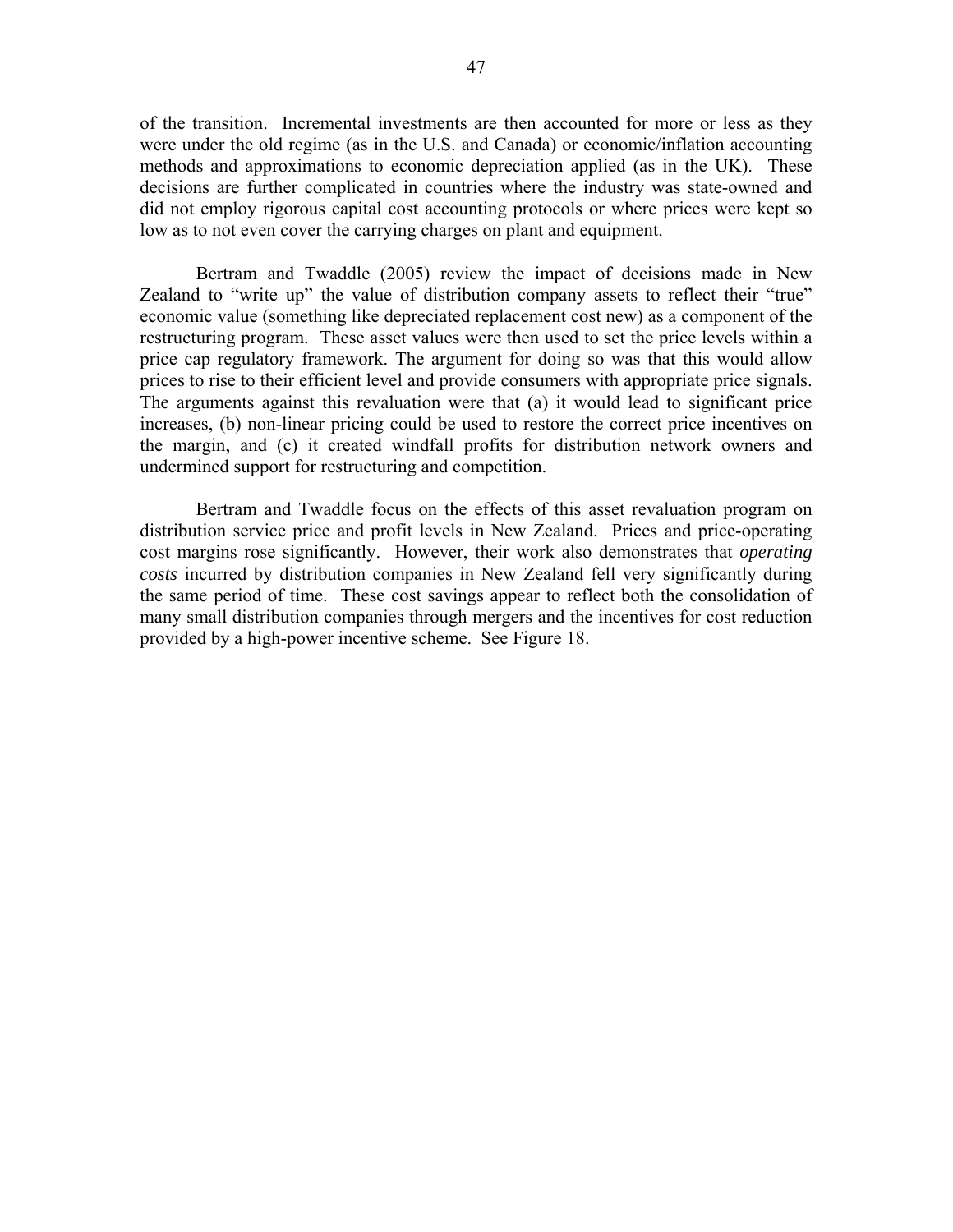



# **DISTRIBUTION NETWORK PRICES AND COSTS IN NEW ZEALAND**

Source: Bertram and Twaddle (2005)

Distribution service quality, at least as measured by supply interruptions per 100 customers and average minutes of service lost per customer, has improved as well in the UK since the restructuring and privatization initiative in 1990. This suggests that incentive regulation has not led, as some had feared, to a degradation in these dimensions of service quality. See Figure 19.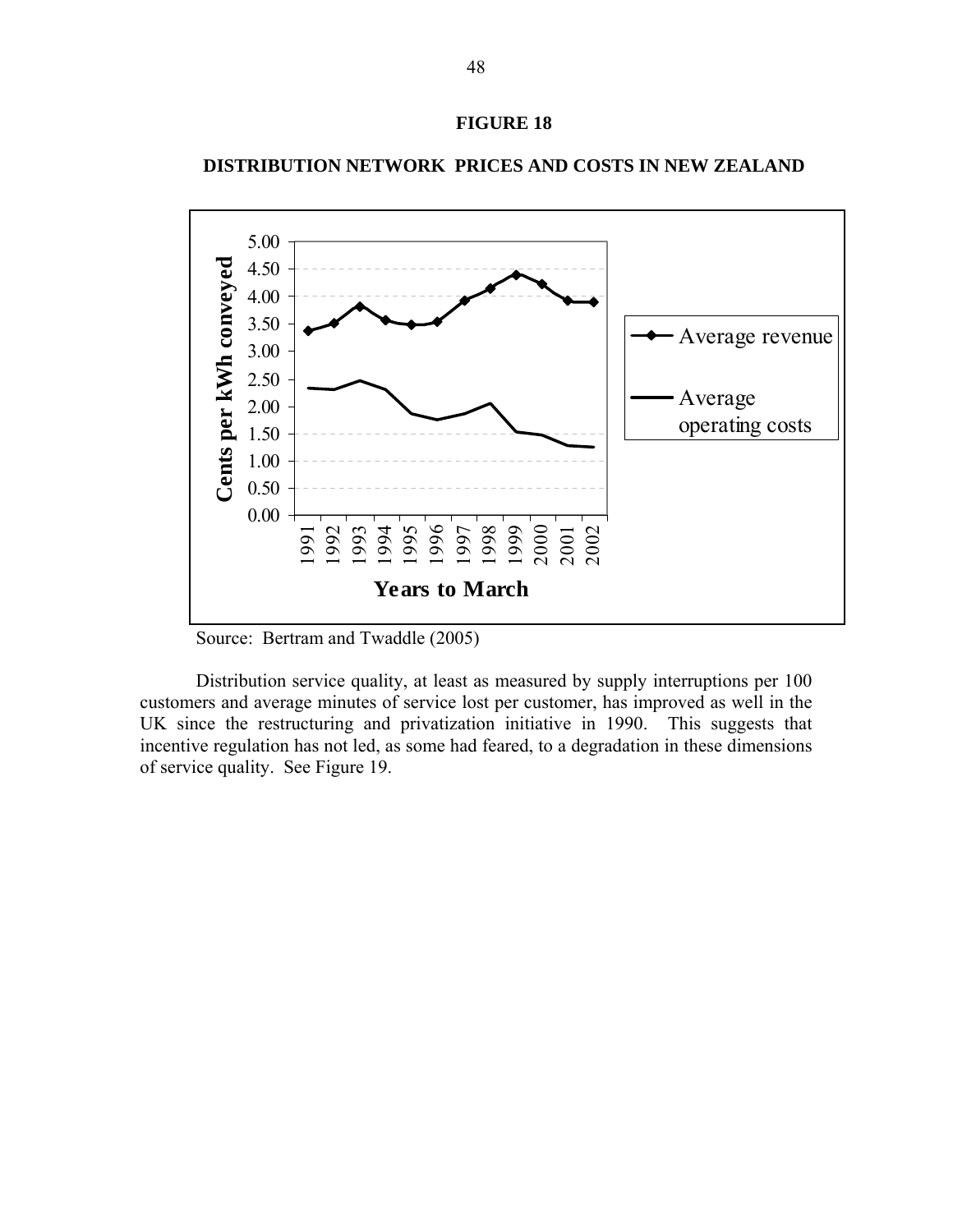#### **FIGURE 19**



Quality of Supply - average electricity distribution network operator performance since privatisation

Source: OFGEM 2003b, page 21.

Let me conclude with a few observations on the performance of the incentive regulation mechanisms that have been applied to NGC by OFGEM for almost a decade. When the new E&W industry structure and market arrangements were implemented in 1990, the system naturally started with a legacy network and configuration of generating capacity. Substantial entry of new generating capacity and retirements of old generating capacity followed, with major changes in power flows over the legacy network. During the initial years of operation there was no incentive regulation mechanism governing system operating costs, including the costs of managing congestion and other network constraints. NGC's SO costs escalated rapidly growing from about \$75 million per year in 1990/91 to almost \$400 million per year in 1993/94. After the introduction of the SO incentive scheme in 1994, these costs fell to about \$25 million in 1999/2000. OFGEM estimates that NGC's system operating costs fell by about £400 million between 1994 and 2001 (OFGEM, April 2004). Overall costs of transmission service, including operating, system balancing (which includes congestion costs), use of system, and connection charges fell by about 50% between 1994 and 2001. See Figure 20. NGC's loss rate has also declined over time. A new SO incentive scheme was introduced when NETA went into operation in early 2001. NGC's SO costs have fallen by nearly 20% over the three year period since the new scheme was introduced (OFGEM, December 2003).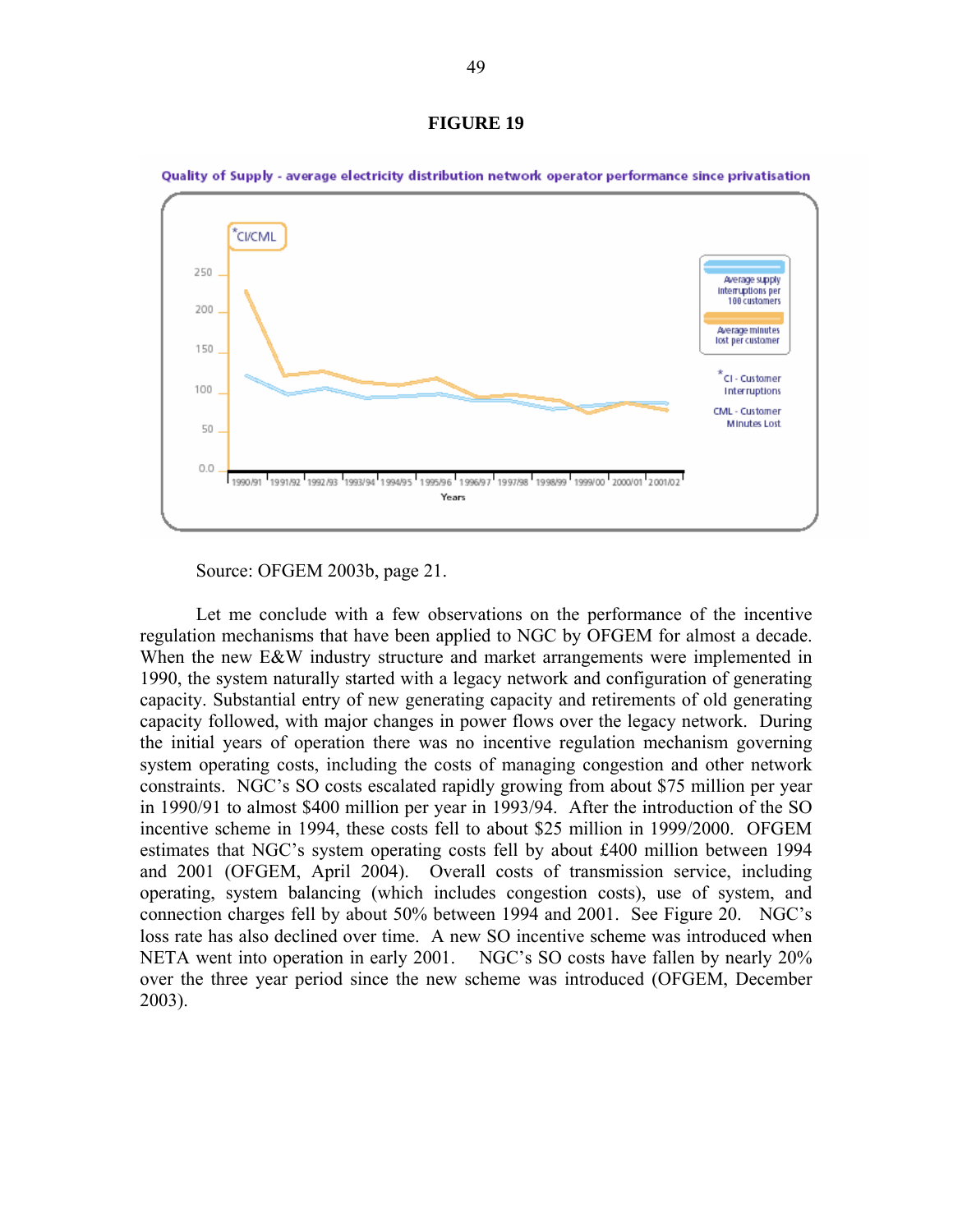**FIGURE 20**



## Source: National Grid Company

The organizational and regulatory arrangements that characterize the system in England and Wales are generally viewed to have been quite successful in supporting competitive wholesale and retail power markets with a transmission system that has attractive operating and investment results. During the period, demand grew, about 25,000 Mw of new generating capacity entered the system, and almost an equal amount was retired (UK Department of Trade and Industry 2002). Power flows changed significantly on the network. While network investment is cyclical, following cycles of generation additions and retirements, intra-control area investment post-restructuring has increased significantly compared to intra-control area investment pre-restructuring (Figure 21), while congestion costs have declined significantly since 1994. Network losses have declined and system reliability has been maintained. A more formal assessment of performance is difficult because it very challenging to define a counterfactual for comparison purposes.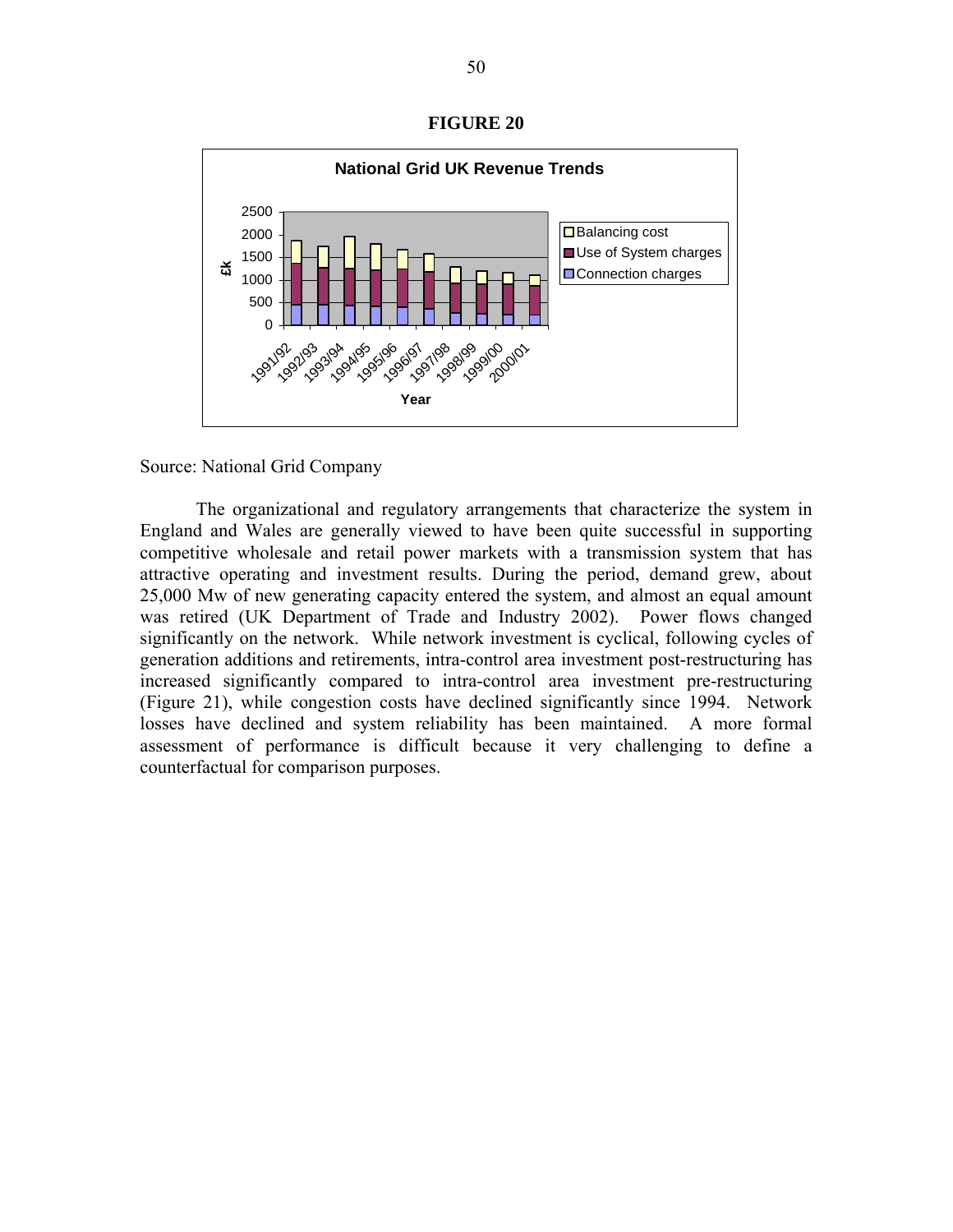# **FIGURE 21**



**NGC's Transmission Investment (£m) - 2002-03 Prices**

Source: National Grid Company

# **DISCUSSION**

 During the last fifteen years the theoretical foundations for incentive regulation of legal monopolies has developed considerably and now provides a reasonably mature theoretical framework for designing incentive regulatory mechanisms for practical application. However, the application of these concepts to electric distribution and transmission networks has lagged considerably behind these theoretical developments for a variety of reasons. Incentive regulation in practice is considerably more complicated than incentive regulation in theory. I offer the following observations about the relationship between theory and practice.

1. Incentive regulation has been promoted as a straightforward and superior alternative to traditional cost of service or rate of return regulation. In practice, incentive regulation is more a complement to than a substitute for traditional approaches to regulating legal monopolies. In some ways it is more challenging. Whether the extra effort is worth it depends on whether the performance improvements justify the additional effort. Incentive regulation in practice requires a good accounting system for capital and operating costs, cost reporting protocols, data collection and reporting requirements for dimensions of performance other than costs. Capital cost accounting rules are necessary, a rate base for capital must still be defined, depreciation rates specified, and an allowed rate of return on capital determined. Comprehensive "rate cases" or "price reviews" are still required to implement "simple" price cap mechanisms. Planning processes for determining needed capital additions are an important part of the process of setting total allowed revenues going forward. Performance benchmarks must be defined and the power of the relevant incentive mechanisms determined. The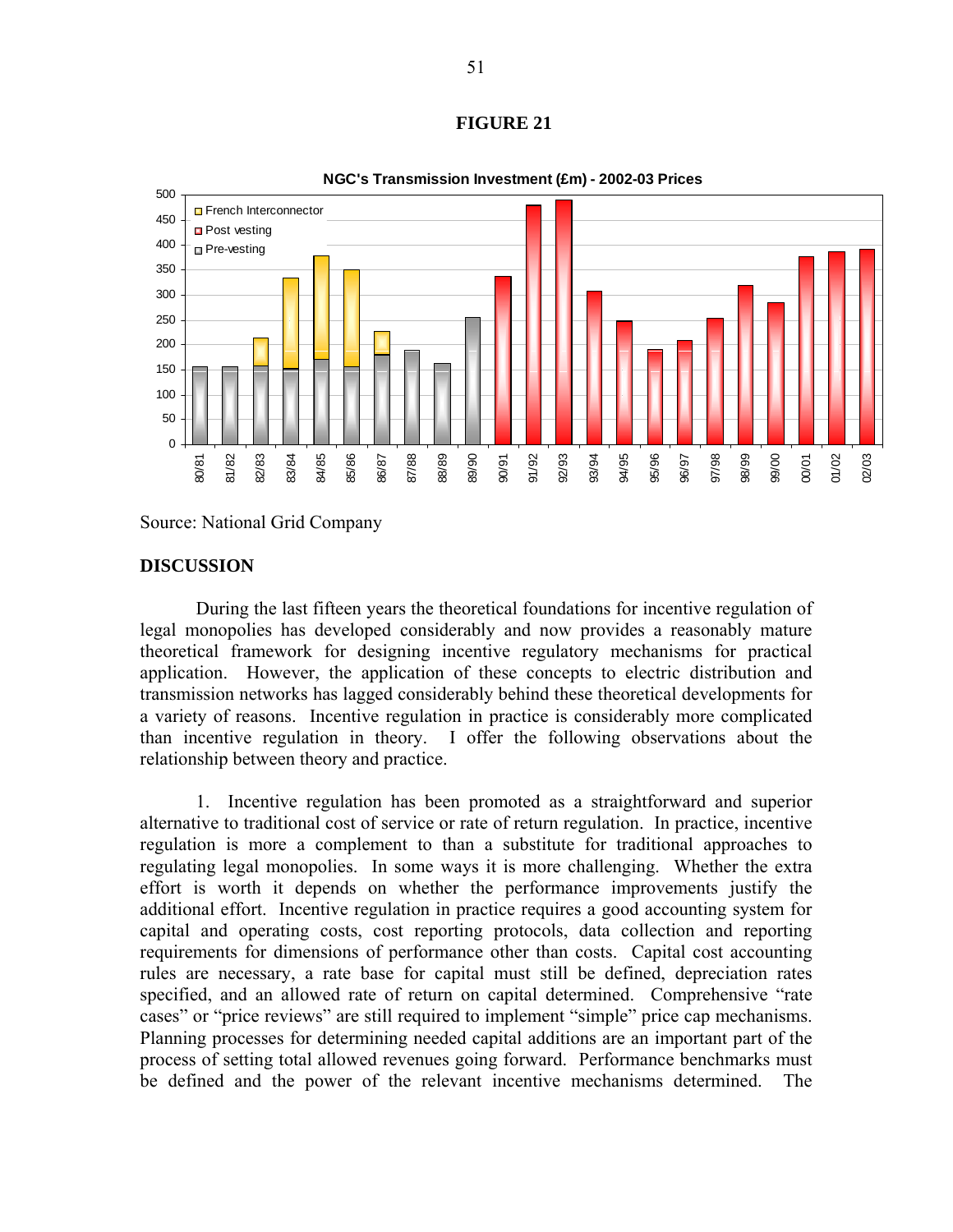information burden to implement incentive regulation mechanisms well is similar to that for traditional cost of service regulation.

What distinguishes incentive regulation in practice from traditional cost of service regulation is that this information is used more effectively, looking forward rather than backward, and recognizing that regulators have imperfect and asymmetric information that makes the use of regulatory mechanisms that clearly recognize the associated adverse selection and moral hazard problems and are designed to mitigate them. The proof of the pudding must ultimately lie in analyses of the performance of alternative regulatory mechanisms. More work needs to be done on the performance of incentive regulation mechanisms applied to electric distribution and transmission system.

2. Incentive regulation in practice is clearly an evolutionary process. One set of mechanisms is tried, their performance assessed, additional data and reporting needs identified, and refined mechanisms developed and applied. This type of evolutionary process seems to me to be inevitable. However, to the extent that changes in regulatory mechanisms are contingent on past performance, this kind of evolutionary process raises credibility issues and may lead to strategic behavior of firms that are playing a repeated game with their regulators. Theoretical work that more accurately captures these adaptation properties of incentive regulation in practice would be desirable.

3. Price cap mechanisms are the most popular form of incentive regulation used around the world, in part because this mechanism has been heavily advertised as being simple alternative to cost of service regulation. There is a lot of loose and misleading talk about the application of price caps in practice. From a theoretical perspective the infatuation with price caps as incentive devices is surprising since price caps are almost never the optimal solution to the tradeoff between efficiency and rent extraction when the regulator must respect the regulated firm's budget-balance constraint (Schmalensee 1989) and raise service quality issues. However, price caps in practice are not like "forever" price caps in theory. There are ratchets every few years which reduce the power of the incentive scheme and make it easier to deal with excessive or inadequate rents left to the firm. They are not so simple to implement because defining the relevant capital and operating costs and associated benchmarks is challenging. Price caps are also typically (eventually) accompanied by other incentive mechanisms to respond to concerns about service quality. Evaluating the performance of price cap mechanisms without taking account of the entire portfolio of incentive mechanisms in place can lead to misleading results. Effective implementation of a good price cap mechanism with periodic ratchets requires many of the same types of accounting, auditing, capital service, and cost of capital measurement protocols as does cost of service regulation. Capital cost accounting and investment issues have received embarrassingly little attention in both the theoretical literature and applied work on price caps and related incentive mechanisms, especially the work related to benchmarking applied to the construction of price cap mechanisms. Proceeding with price caps without this regulatory information infrastructure and an understanding of benchmarking and the treatment of capital costs, as has been the case in many developing countries following guidance from World Bank regulatory gurus, can lead to serious performance problems.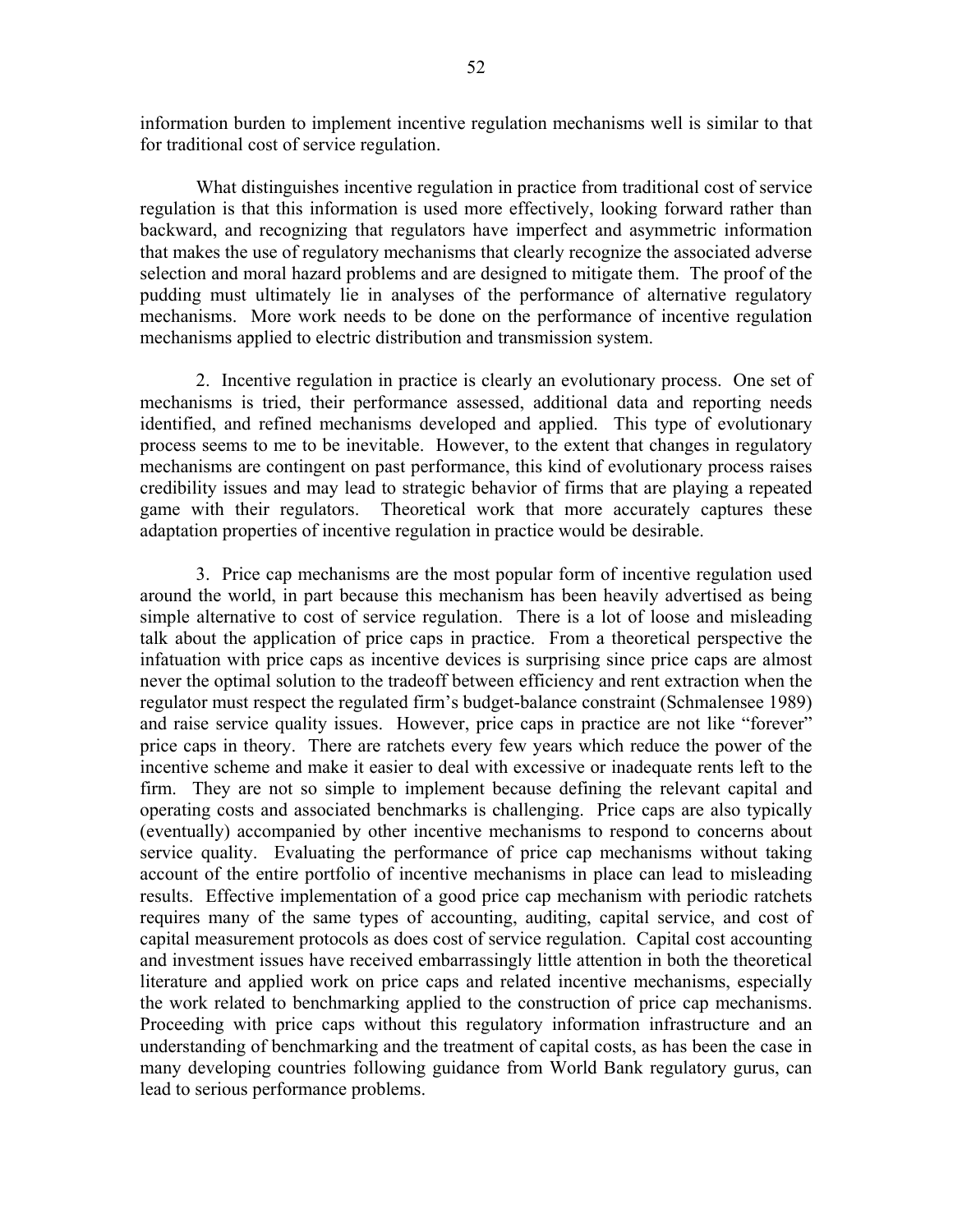4. In practical applications to electric distribution and transmission networks there is an implicit assumption that there is a dichotomy between incentives contracts (aggregate revenue targets) and price setting (price structures). This dichotomy between the firm's budget or allowed revenues and its price structure is consistent with the historical development of regulatory practice in the U.S. where rate cases separate the determination of allowed revenues or *revenue requirements* from the specification of *price structures* that yield the indicated revenues (Joskow 1972; Joskow and Schmalensee 1986). A similar dichotomy has been adopted in the regulatory process in the UK. Regulated firms are given little flexibility to adjust price structures under the price cap mechanism. Accordingly, the primary role of price caps is to provide incentives for cost reduction not to provide firms with the incentive to set optimal second-best prices given their overall budget constraints. The evaluations of the performance of price cap regulation should therefore be evaluated from the perspective of the effects on performance incentives not on its effects on price structures since these are typically not chosen voluntarily by the regulated firm but are subject to independent regulatory determinations.

5. Incentive regulation theory implies that the adverse selection and moral hazard problems resulting from the regulators' information disadvantages are best handled by offering firms a *menu* of cost contingent incentive contracts. Formal offers of menus are rare, though the give and take of regulatory negotiations may be a substitute. OFGEM's recent use of a menu of sliding scale schemes to deal with differences over capital investment forecasts for electric distribution companies seems to me to be an especially effective approach and, indeed, led the regulated firms to make more "reasonable" investment proposals, at least according to OFGEM. More frequent use of menus of incentive contracts in this way could improve incentive regulation in practice.

6. Collection of data on all relevant and significant measures of firm performance and the use of these data for benchmarking purposes and for developing performance targets is an important component of good incentive regulation in practice. Regulators need the authority to require firms to collect performance data, to audit performance data and to analyze these data. Absent these authorities and resources incentive regulation mechanisms will not achieve their promise in practice.

7. As incentive regulation has evolved in the UK and other countries, the portfolio of incentive mechanisms that is being utilized has grown. While the initial focus was on reducing operating costs it has now shifted to investment and various dimensions of service quality. Ideally these mechanisms should be fully integrated and differences in the power of the individual incentive schemes carefully considered. As things stand now there appear to be differences in the power of the incentives schemes as they relate to capital and operating costs. These problems are exacerbated in the UK and many other countries new to formal regulation by the lack of uniform systems of accounts and reporting requirements. Quality of service schemes appear to have been bolted on to schemes designed to provide incentives for cost reduction and do not effectively incorporate information on consumer valuations of quality and the costs of varying quality in different dimensions. While the value of lost or unsupplied energy is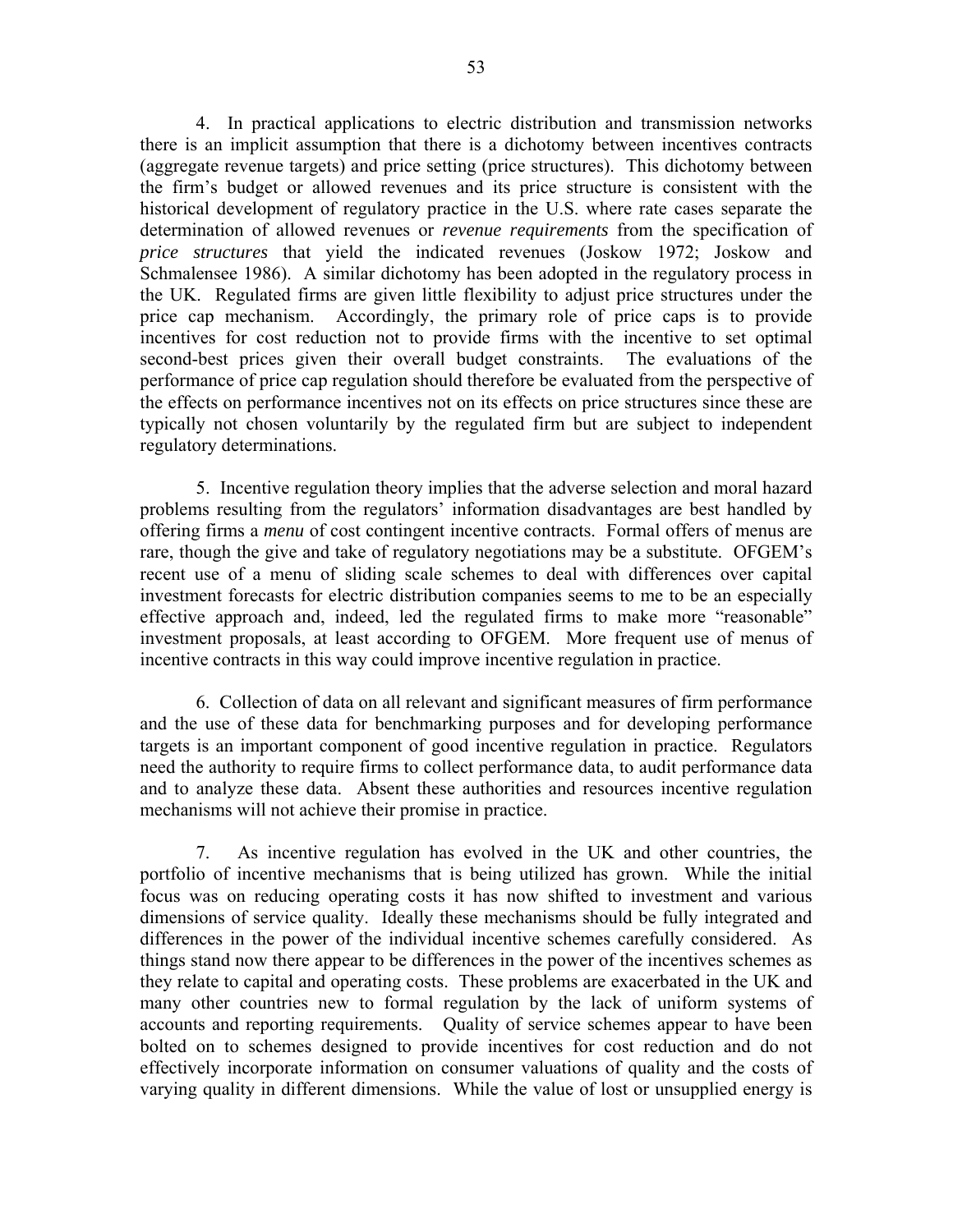uncertain, it is better to use an imperfect estimate of the right number than a highly accurate estimate of the wrong number. Efforts need to be made to harmonize these schemes and to guard against distortions caused by differences in the effective power of the constituent components of the overall incentive mechanisms.

8. Incentive regulation mechanisms often have "deadbands," caps, and floors that place limits on the performance realizations for which the regulated firm is at risk. At first blush, the use of hard caps and floors on the realizations of sliding scale mechanisms that place kinks in the incentive structure are hard to rationalize from a theoretical perspective and appear to have poor incentive properties for realizations near to the kinks in the incentive contract. Caps and floors may be justified as reflecting outcomes that were not contemplated (bounded rationality) in the level and structure of the target performance norms and the distribution of profits around these targets. They effectively trigger renegotiation. However, it is likely that a multipart sliding scale structure that softens incentives as the cap and floor are approaches would have superior efficiency properties. We need to better understand the popular use of hard caps and floors and try to better understand their efficiency properties.

9. Our ability to use incentive regulation mechanisms effectively is dependent on the attributes of the restructuring and liberalization program of which it is part. For example, it is much easier to develop and apply an incentive regulation program to the electric transmission system in England and Wales because there is one integrated transmission owner and system operator. The balkanized ownership structure of transmission assets in the U.S., combined with the separation of system operating functions (to non-profit independent system operators) from transmission ownership, maintenance, physical operation and investment, makes the application of incentive regulation mechanisms (indeed any effective regulation mechanism) a very significant challenge. The difficulties are enhanced by the peculiar mix of federal and state regulation of transmission in the U.S. and the failure of the federal regulator to take an active role in defining performance attributes, collecting performance data and developing performance norms. FERC Order 2000 effectively assigns these responsibilities to RTO/ISO entities, but they have not taken up this challenge to date (Joskow 2005b).

10. It would be worthwhile to pursue more work on the performance of incentive regulation mechanisms on electric and gas distribution and transmission companies in all relevant dimensions. The empirical research on the performance of incentive regulation in the telecommunications sector is much more extensive than is the research on electricity and gas networks. This kind of comparative institutional work is not easy, but it needs to be done, perhaps in conjunction with benchmarking studies that include firms subject to different types of regulation.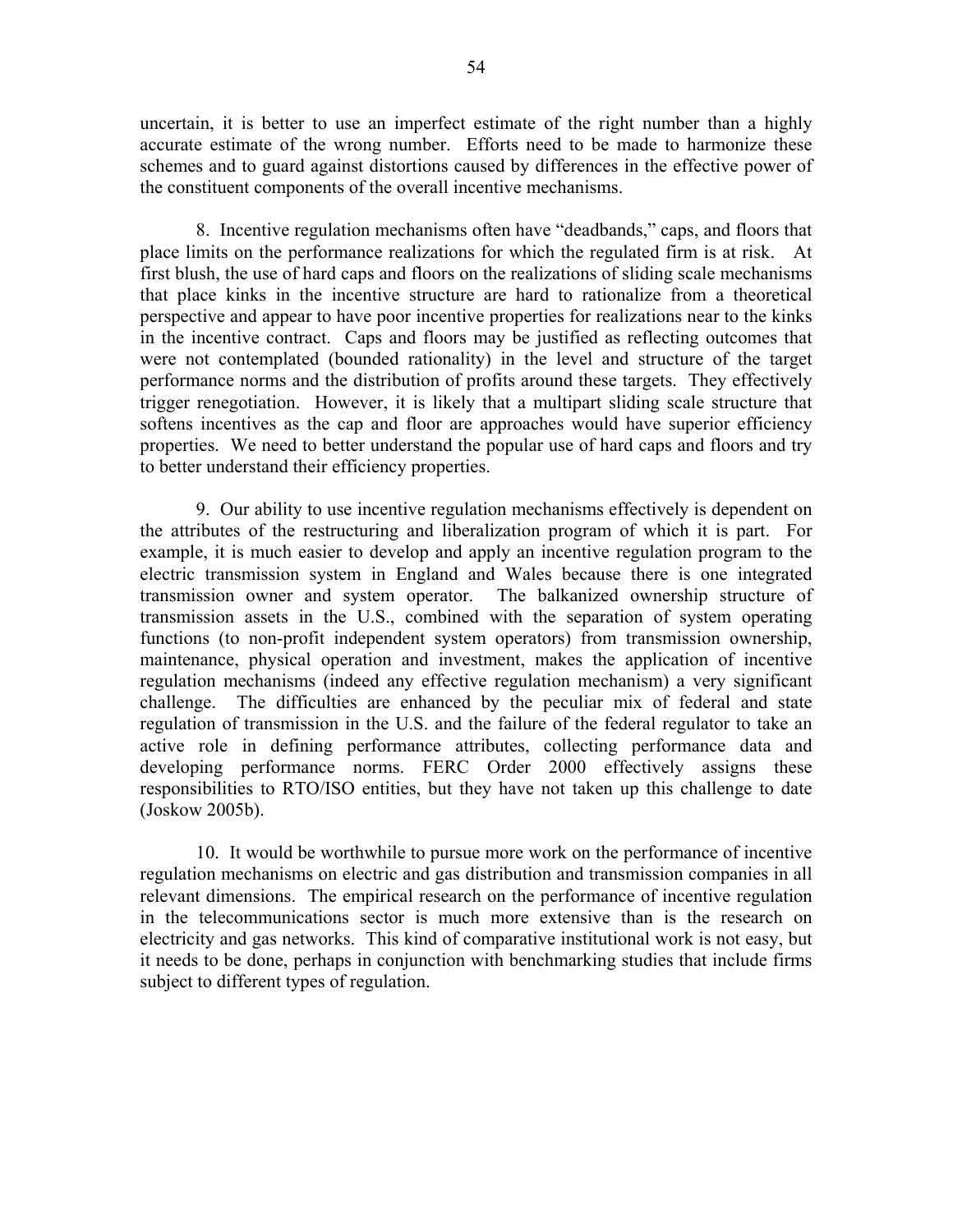## **REFERENCES**

Ai, C., S. Martinez and D.E. Sappington (2004), "Incentive Regulation and Telecommunications Service Quality," *Journal of Regulatory Economics*, 26:3 263-285.

Ai, C. and D. Sappington (2002), "The Impact of State Incentive Regulation on the U.S. Telecommunications Industry, *Journal of Regulatory Economics*, 22:2 133-160.

Armstrong, M., S. Cowan and J. Vickers (1994), *Regulatory Reform: Economic Analysis and British Experience*, Cambridge, MA: MIT Press.

Armstrong, M. and D. Sappington (2005), "Recent Developments in the Theory of Regulation," *Handbook of Industrial Organization (Vol. III)*, M. Armstrong and R. Porter, eds., Elsevier Science Publishers, forthcoming.

Armstrong, M. and D.M. Sappington (2003), "Toward a Synthesis of Models of Regulatory Policy Design with Limited Information," mimeo.

Armstrong, M. and J. Vickers (1991), "Welfare Effects of Price Discrimination by a Regulated Monopolist," *Rand Journal of Economics*, 22:571-80.

Averch, H. and L.L. Johnson (1962), "Behavior of the Firm Under Regulatory Constraint," *American Economic Review,* 52: 1059-69.

Bacon, R. W., and J. E. Besant-Jones. 2001. "Global Electric Power Reform, Privatization and Liberalization of the Electric Power Industry in Developing Countries." *Annual Reviews of Energy and the Environment* 26: 331–59.

Banerjee, A.(2003), "Does Incentive Regulation "Cause" Degradation of Telephone Service Quality?" *Information Economics and Policy*, 15: 243-269.

Baron, D. (1989), "Design of Regulatory Mechanisms and Institutions," *Handbook of Industrial Organization (Vol. II), R. Schmalensee and R. Willig eds, Amsterdam: North* Holland*..* 

Baron, D. and D. Besanko (1984), "Regulation, Asymmetric Information and Auditing," *Rand Journal of Economics* 15:4 447-470.

Baron, D. and D. Besanko (1987a), "Commitment and Fairness in a Dynamic Regulatory Relationship," *Review of Economic Studies,* 54(3): 413-436.

Baron, D. and D. Besanko (1987b), "Monitoring, Moral Hazard, Asymmetric Information and Risk Sharing in Procurement Contracting," *Rand Journal of Economics*, 18(4): 509- 532.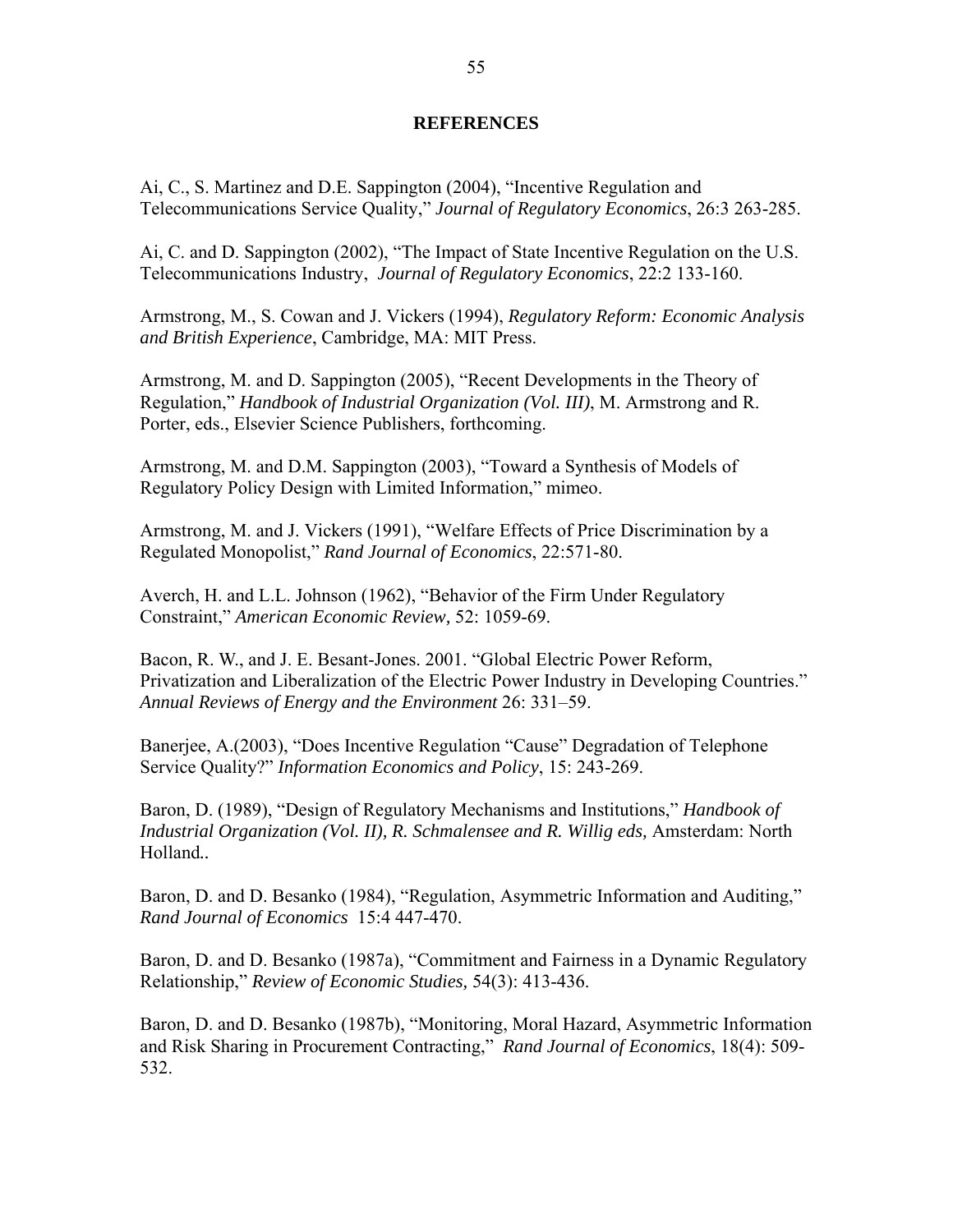Baron, D. and R. Myerson (1982), "Regulating a Monopolist with Unknown Costs," *Econometrica*, 50:4 911-930.

Baumol, W. and A.K. Klevorick (1970), "Input Choices and Rate of Return Regulation: An Overview of the Discussion," *Bell Journal of Economics and Management Science,*  1:2 169-190.

Bertram, G. and Twaddle, D. (2005). "Price-Cost Margins and Profit Rates in New Zealand Electricity Distribution Networks: The Cost of Light Handed Regulation", *Journal of Regulatory Economics* 27(3): 281-307.

Beesley, M. and S. Littlechild (1989), "The Regulation of Privatized Monopolies in the United Kingdom," *Rand Journal of Economics*, 20:3 454-472.

Bernstein, J.I, and D. M. Sappington (1999), "Setting the X-factor in Price Cap Regulation Plans," *Journal of Regulatory Economics,* 16: 5-25.

Boiteux, M. (1960), "Peak Load Pricing," *Journal of Business*, 33:157-79 [translated from the original in French published in 1951.]

Boiteux, M. (1971), "On the Management of Public Monopolies Subject to Budget Constraint," *Journal of Economic Theory*, 3: 219-40. [translated from the original in French and published in *Econometrica* in 1956]

Braeutigam, R. (1989), "Optimal Prices for Natural Monopolies," *Handbook of Industrial Organization, Volume II,* R. Schmalensee and R. Willig, eds, Amsterdam: Elsevier Science Publishers.

Brennan, T. (1989), "Regulating By Capping Prices," *Journal of Regulatory Economics*, 1:2, 133-47.

Cabral, L. and M. Riordan (1989), "Incentives for Cost Reduction Under Price Cap Regulation," *Journal of Regulatory Economics*, 1:2, 93-102.

Carrington, R., T. Coelli, and E. Groom (2002), "International Benchmarking for Monopoly Price Regulation: The Case of Australian Gas Distribution," *Journal of Regulatory Economics*, 21: 191-216.

Clark, J.M. (1913), "Frontiers of Regulation and What Lies Beyond," *American Economic Review* 3:1 114-125.

Domah, P.D. and M.G. Pollitt, 2001. "The Restructuring and Privatisation of the Regional Electricity Companies in England and Wales: A social cost benefit analysis," *Fiscal Studies*, 22(1):107-146.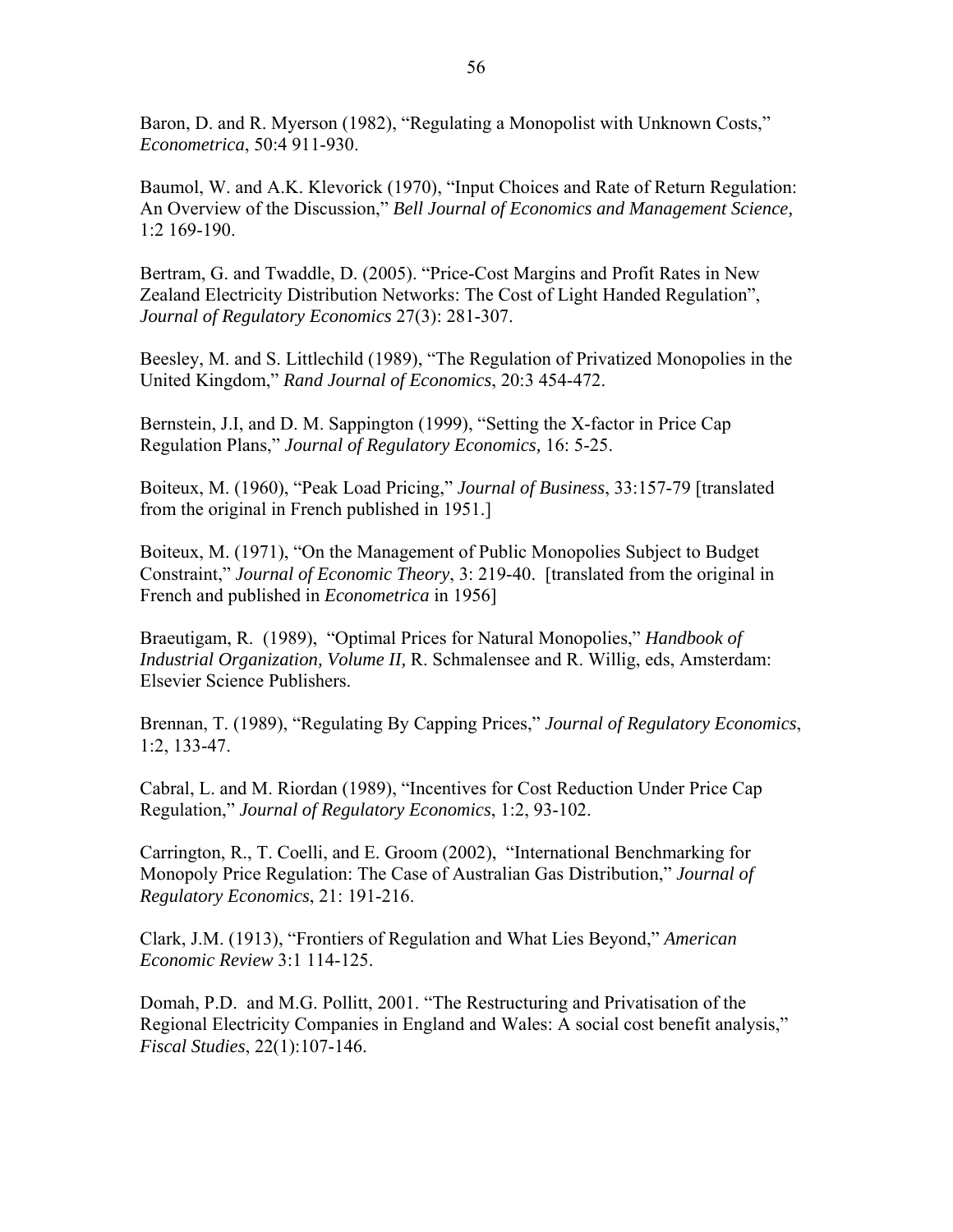Estache, A. and M. Rodriguez-Pardina, 1998. "Light and Lightening at the End of the Public Tunnel: The Reform of the Electricity Sector in the Southern Cone," World Bank Working Paper, May.

Estache, A. and J-L Guasch and L. Trujillo (2003), "Price Caps, Efficiency Payoffs, and Infrastructure Contract Renegotiation in Latin America," mimeo.

Estache, A, M.A. Rossi, and C.A. Ruzzier (2004), "The Case for International Coordination of Electricity Regulation: Evidence from the Measurement of Efficiency in South America," *Journal of Regulatory Economics*, 25: 3 271-295.

Gagnepain, P. and M. Ivaldi (2002), "Incentive Regulatory Policies: The Case of Public Transit in France, *Rand Journal of Economics*, 33: 605-629.

Giannakis, D, T. Jamasb, and M. Pollitt (2004), " Benchmarking and Incentive Regulation of Quality of Service: An Application to the U.K. Distribution Utilities, Cambridge Working Papers in Economics CWEP 0408, Department of Applied Economics, University of Cambridge.

Gilbert, R. and D. Newbery (1994), "The Dynamic Efficiency of Regulatory Constitutions," *Rand Journal of Economics*, 26(2):243-256.

Hammond, C. J., G. Johnes and T. Rolbinson (2002), "Technical Efficiency Under Alternative Regulatory Regimes, *Journal of Regulatory Economics*, 22:3 251-270.

Henney, Alex, *A Study of the Privatisation of the Electricity Supply Industry in England and Wales*, EEE Limited, 1994.

Isaac, R.M. (1991), "Price Cap Regulation: A Case Study of Some Pitfalls of Implementation," *Journal of Regulatory Economics*, 3:2 193-210.

Jamasb, T. and M. Pollitt (2003), "International Benchmarking and Regulation: An Application to European Electricity Distribution Utilities," *Energy Policy*, 31 1609-1622.

Jasmsb, T. and M. Pollitt (2001), "Benchmarking and Regulation: International Electricity Experience, *Utilities Policy,* 9: 107-130.

Jamasb, Tooraj, Nilleson, Paul; Pollitt, Michael, "Strategic Behavior Under Regulatory Benchmarking," *Energy Economics*, September 2004, 26(5), 825-43.

Jarrell, G.A (1978). "The Demand for State Regulation of the Electric Utility Industry," *Journal of Law and Economics*, 21:269-295.

Joskow, P.L. (1972), "The Determination of the Allowed Rate of Return in a Formal Regulatory Hearing," *Bell Journal of Economics and Management Science,* 3:633-644.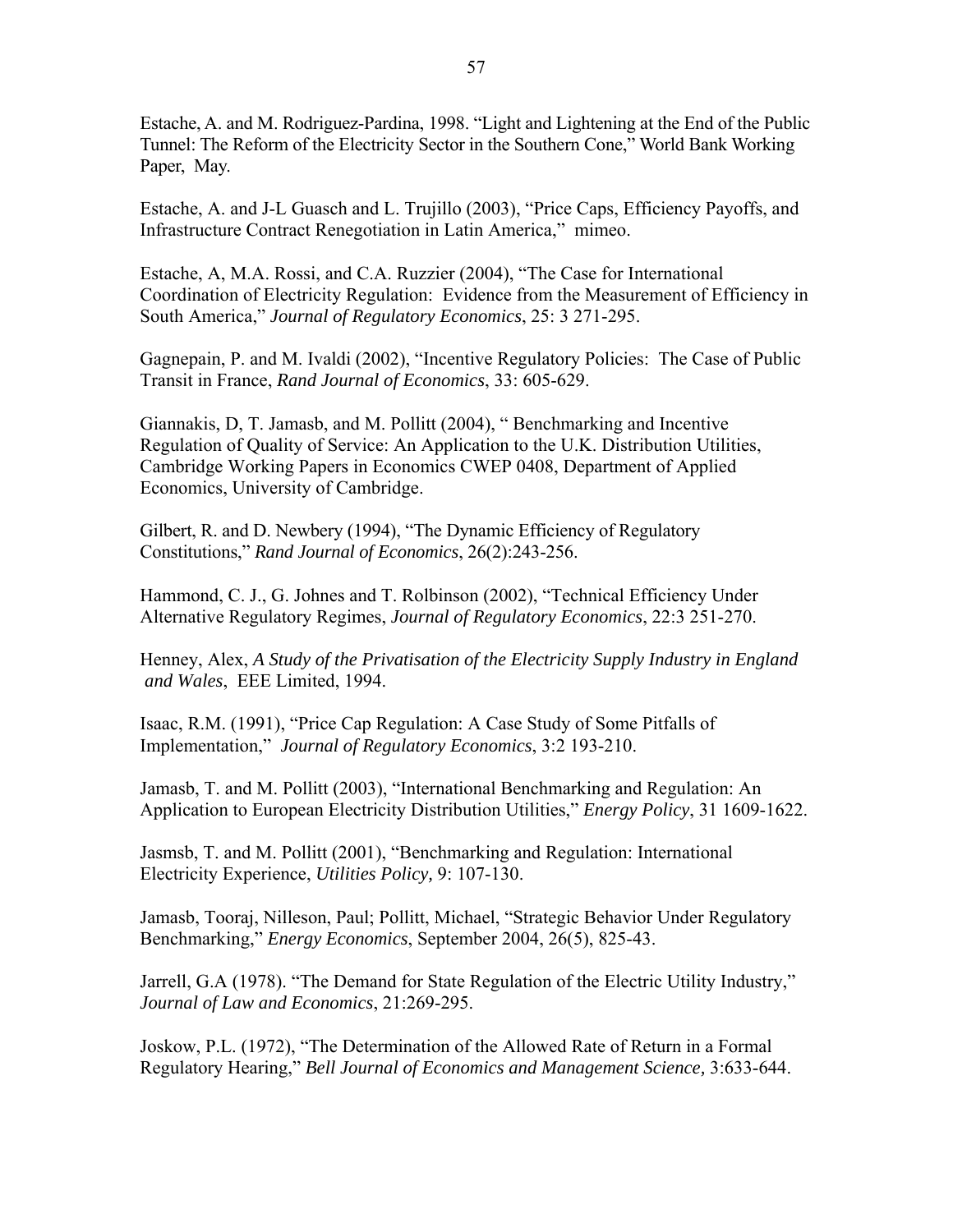Joskow, P.L. (1973), "Pricing Decisions of Regulated Firms," *Bell Journal of Economics and Management Science*, 4: 118-140.

Joskow, P.L, (1974), "Inflation and Environmental Concern: Structural Change in the Process of Public Utility Price Regulation, *Journal of Law and Economics*, 17:291-327.

Joskow, P.L. (1989), "Regulatory Failure, Regulatory Reform and Structural Change In The Electric Power Industry", *Brookings Papers on Economic Activity: Microeconomic,* 125-199.

Joskow, P.L. (2000), "Deregulation and Regulatory Reform in the U.S. Electric Power Industry," in S. Peltzman and C. Winston, eds., *Deregulation of Network Industries*, Washington, D.C.: Brookings Institution Press.

Joskow, P.L.(2005a) , "The Regulation of Natural Monopolies," forthcoming *Handbook of Law and Economics*, M. Polinsky and and S. Shavell editors. http://web.mit.edu/pjoskow/www/.

Joskow, P.L. (2005b), "Transmission Policy in the United States," *Utilities Policy*, 13, 2005, 95-115.

Joskow, P.L. and R. Schmalensee (1986), "Incentive Regulation for Electric Utilities," *Yale Journal on Regulation*, 4:1-49.

Klevorick, A.K. (1971), "The Optimal Fair Rate of Return," *Bell Journal of Economics*, 2:122-153.

Klevorick, A.K. (1973), "The Behavior of the Firm Subject to Stochastic Regulatory Review," *Bell Journal of Economics*, 4: 57-88.

Kridel, D., D. Sappington and D. Weisman (1996), "The Effects of Incentive Regulation in the Telecommunications Industries: A Survey, "*Journal of Regulatory Economics*, 18: 269-306.

Kwoka, J., (1993), "Implementing Price Caps in Telecommunications," *Journal of Policy Analysis and Management,* 12:4 722-756.

Laffont, J-J and J. Tirole (1986), "Using Cost Observations to Regulate Firms," *Journal of Political Economy,* 94:3 614-641.

Laffont, J-J and J. Tirole (1988a), "Auctioning Incentive Contracts," *Journal of Political Economy,* 95:5 921-937.

Laffont, J-J, and J. Tirole, (1988b), "The Dynamics of Incentive Contracts," *Econometrica*, 56:5 1153-1176.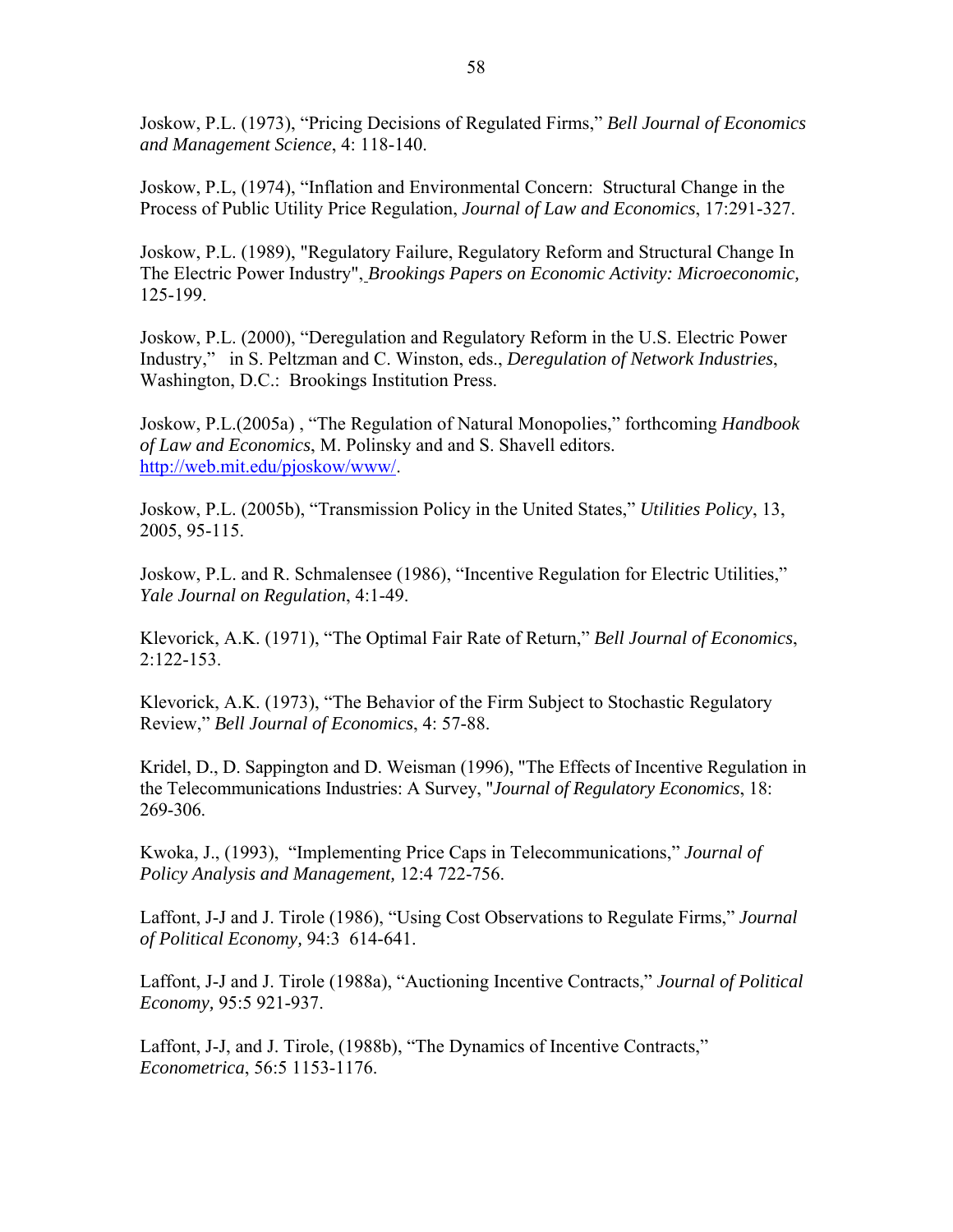Laffont, J-J. and J. Tirole, (1990a), "Adverse Selection and Renegotiation in Procurement," *Review of Economic Studies,* 57(4): 597-626.

Laffont, J-J and J. Tirole (1993), *A Theory of Incentives in Regulation and Propcurement,* Cambridge, MA: MIT Press.

Laffont, J-J and J. Tirole (2000), *Competition in Telecommunication*, Cambridge, MSA: MIT Press.

Levy, B. and P. Spiller (1994), "The Institutional Foundations of Regulatory Commitment: A Comparative Analysis of Telecommunications," *Journal of Law, Economics and Organization,* 10:2 201-246.

Lewis, T. and D.M. Sappington (1988a), "Regulating a Monopolist with Unknown Demand," *American Economic Review*, 78:5 986-998.

Lewis, T. and D.M. Sappington (1988b), "Regulating a Monopolist with Unknown Demand and Cost Functions, *Rand Journal of Economics*, 18:3 438-457.

Lewis, T. and D. Sappington (1989), "Regulatory Options and Price Cap Regulation," *Rand Journal of Economics*, 20:3 405-416.

Lyon, T., (1996), "A Model of the Sliding Scale," *Journal of Regulatory Economics*, 9:3 227-247.

Massachusetts Department of Telecommunications and Energy (2001), "Investigation to Establish Guidelines for Service Quality Standards for Electric Distribution Companies and Local Gas Distribution Companies, D.T.E. 99-84, June 29, 2001.

McCubbins, M.D. (1985), "The Legislative Design of Regulatory Structure," *American Journal of Political Science*, 29: 721-748.

McCubbins, M.D., R.G. Noll, and B.R. Weingast (1987), "Administrative Procedures as Instruments of Corporate Control," *Journal of Law, Economics and Organization,* 3:243- 277.

National Grid Company (NGC) (2004a), *The Statement of the Use of System Charging Methodology,"* Effective from 1 November 2004. London.

National Grid Company (NGC) (2004b), *The Statement of the Use of System Charges,"*  Effective from 1 November 2004. London.

National Grid Company (NGC) (2004c), *Interim Great Britain Seven Year Statemen*t, November 2004. London.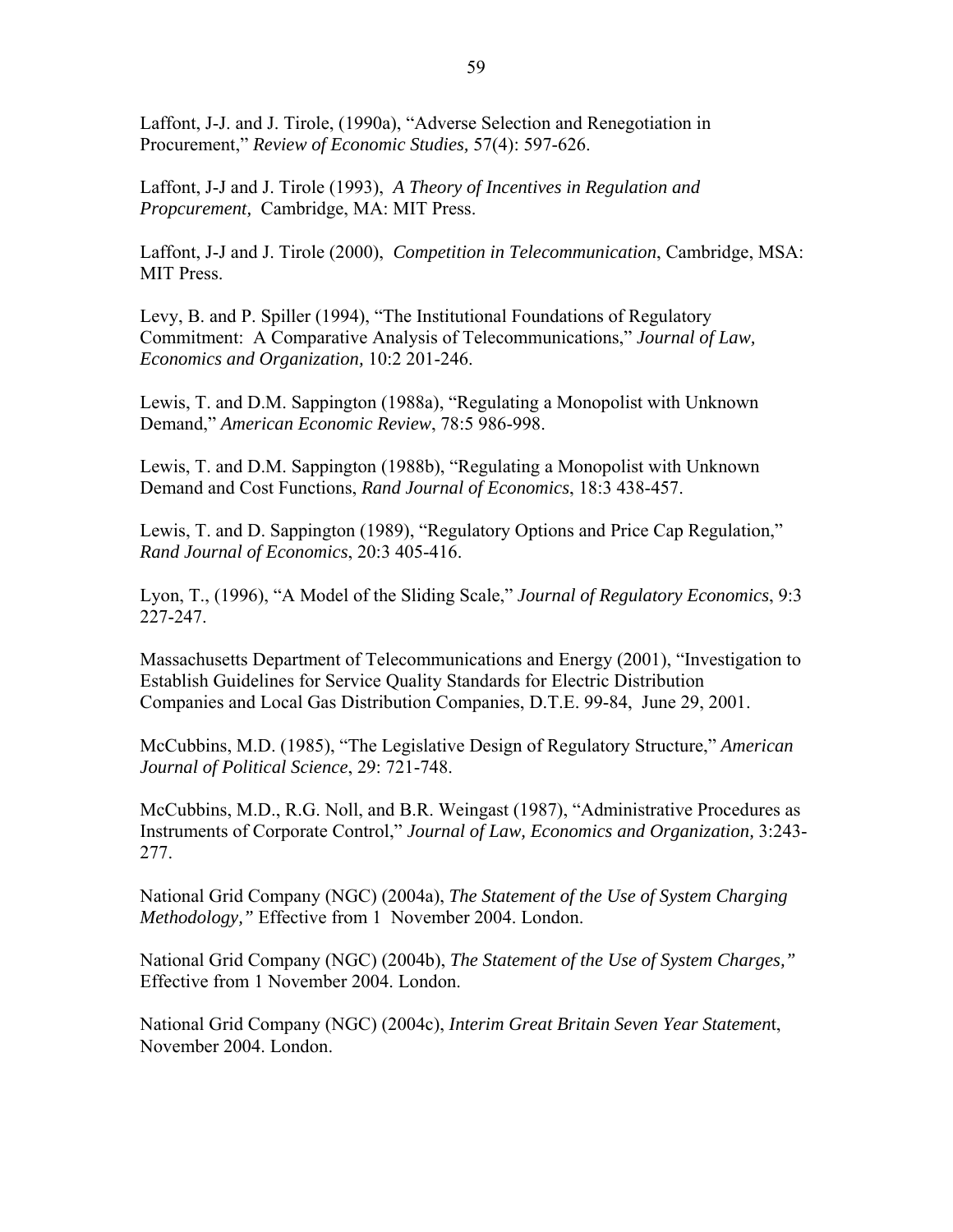National Grid Company (NGC)(2003), "Facts and Figures on the England and Wales Transmission System," presentation, November 2003. London.

Newbery, D., and M. Pollitt, 1997. "The Restructuring and Privatization of Britain's CEGB – Was it Worth It?" *Journal of Industrial Economics,* 45(3), 269-303.

Office of Gas and Electricity Markets (OFGEM) (2003a), "Electric Distribution Losses," Initial Proposals, June 2003. London.

Office of Gas and Electricity Markets (OFGEM) (2003b), *Annual Report 2002-03,"* 14 July 2003. London.

Office of Gas and Electricity Markets (OFGEM) (2003c), "Scotland-England Interconnector: Access Criteria from 1 April 2004, Consultation Paper," December 2003. London.

Office of Gas and Electricity Markets (OFGEM) (2003d), "NGC System Operator Incentive Scheme from April 2004, Initial Consultation Document," December 2003. London.

Office of Gas and Electricity Markets (OFGEM) (2004a), "Electricity Distribution Price Control Review: Policy Document," March, London, UK.

Office of Gas and Electricity Markets (OFGEM) (2004b), "Proposals for the Amendment of the Licensing Application Regulations," (Interconnectors) Consultation Document, June 2004. London.

Office of Gas and Electricity Markets (OFGEM) (2004c), "Electricity Distribution Price Control Review," Initial Proposals, June 2004 145/04. London.

Office of Gas and Electricity Markets (OFGEM) (2004d), "Electricity Distribution Price Control Review: Appendix – The Losses Incentive and Quality of Service, June 2004 145e/04. London.

Office of Gas and Electricity Markets (OFGEM) (2004e), "Electricity Distribution Price Control Review," Update Paper, September 2004. London.

Office of Gas and Electricity Markets (OFGEM) (2004f), "Electricity Distribution Price Control Review: Final Proposals," 265/04, November, London.

Office of Gas and Electricity Markets (OFGEM) (2004g), "NGC System Operator Incentive Scheme from April 2005: Initial Proposals," December, London.

Office of Gas and Electricity Markets (OFGEM) (2004h), " Electricity Transmission Network Reliability Incentive Scheme: Final Proposals," December, London.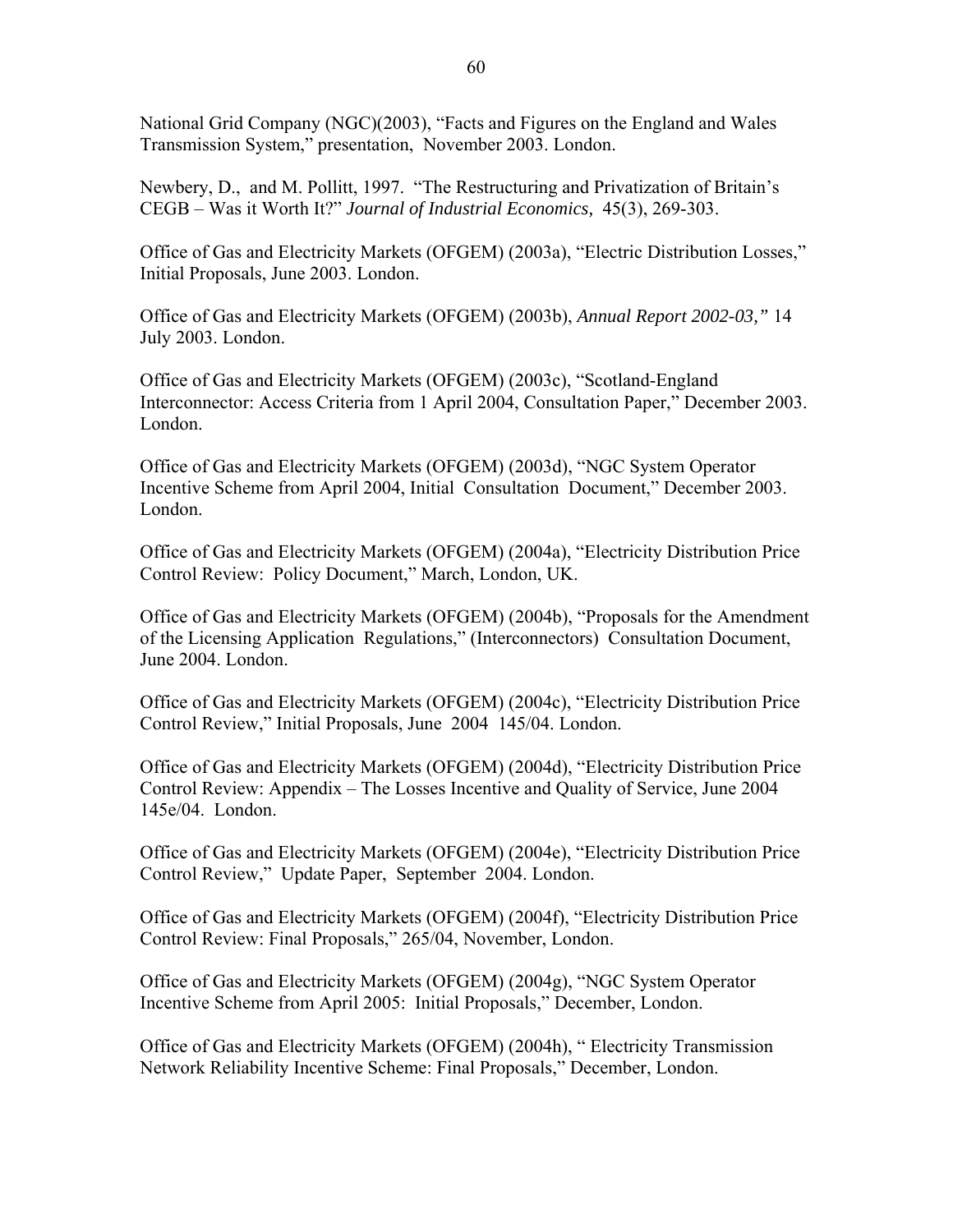Office of Gas and Electricity Markets (OFGEM) (2005), "NGC System Operator Incentive Scheme from April 2005," Final Proposals and Statutory License Consultation, March 2005 65/05. London.

Owen, B. and R. Brauetigam (1978), *The Regulation Game: Strategic Use of the Administrative Process*, Cambridge, MA: Ballinger Publishing Company.

Pollitt, Michael, 2004. "Electricity Reforms in Argentina: Lessons for Developing Countries," CMI Working Paper 52, Cambridge Working Papers in Economics.

http://www.econ.cam.ac.uk/electricity/publications/wp/ep52.pdf.

Posner, R.A., (1974), "Theories of Economic Regulation," *Bell Journal of Economics*, 5: 335-358..

Riordan, M. (1984), "On Delegating Price Authority to a Regulated Firm," *Rand Journal of Economics*, 15:1 108-115.

Rudnick, H., and J. Zolezzi. 2001. "Electric Sector Deregulation and Restructuring in Latin America: Lessons to be Learnt and Possible Ways Forward." In *IEEE Proceedings Generation, Transmission and Distribution* 148: 180-84.

Sappington, D. M. (1980), "Strategic Firm Behavior Under a Dynamic Regulatory Adjustment Process," *Bell Journal of Economics*, 11(1), 360-372.

Sappington, D.M. (2003), "The Effects of Incentive Regulation on Retail Telephone Service Quality in the United States," *Review of Network Economics*, 2:3 355-375.

Sappington, D. and D. Sibley (1988), "Regulating without Cost Information: The Incremental Surplus Subsidy Scheme," *International Economic Review* 31:2 297-306.

Sappington, D. and D. Sibley, (1990), "Regulating without Cost Information: Further Observations," *International Economic Review*, 31:4 1027-1029.

Sappington, D. et. al. (2001), "The State of Performance Based Regulation in the U.S. Electric Utility Industry," *Electricity Journal*, 71-79.

Schmalensee, R. (1989a), "An Expository Note on Depreciation and Profitability Under Rate of Return Regulation, *Journal of Regulatory Economics*, 1:3 293-298.

Schmalensee, R. (1989b), "Good Regulatory Regimes," *Rand Journal of Economics,* 20:3 417-436.

Schleifer, Andrei (1985), "A Theory of Yardstick Competition," *Rand Journal of Economics*, 16:3 319-327.